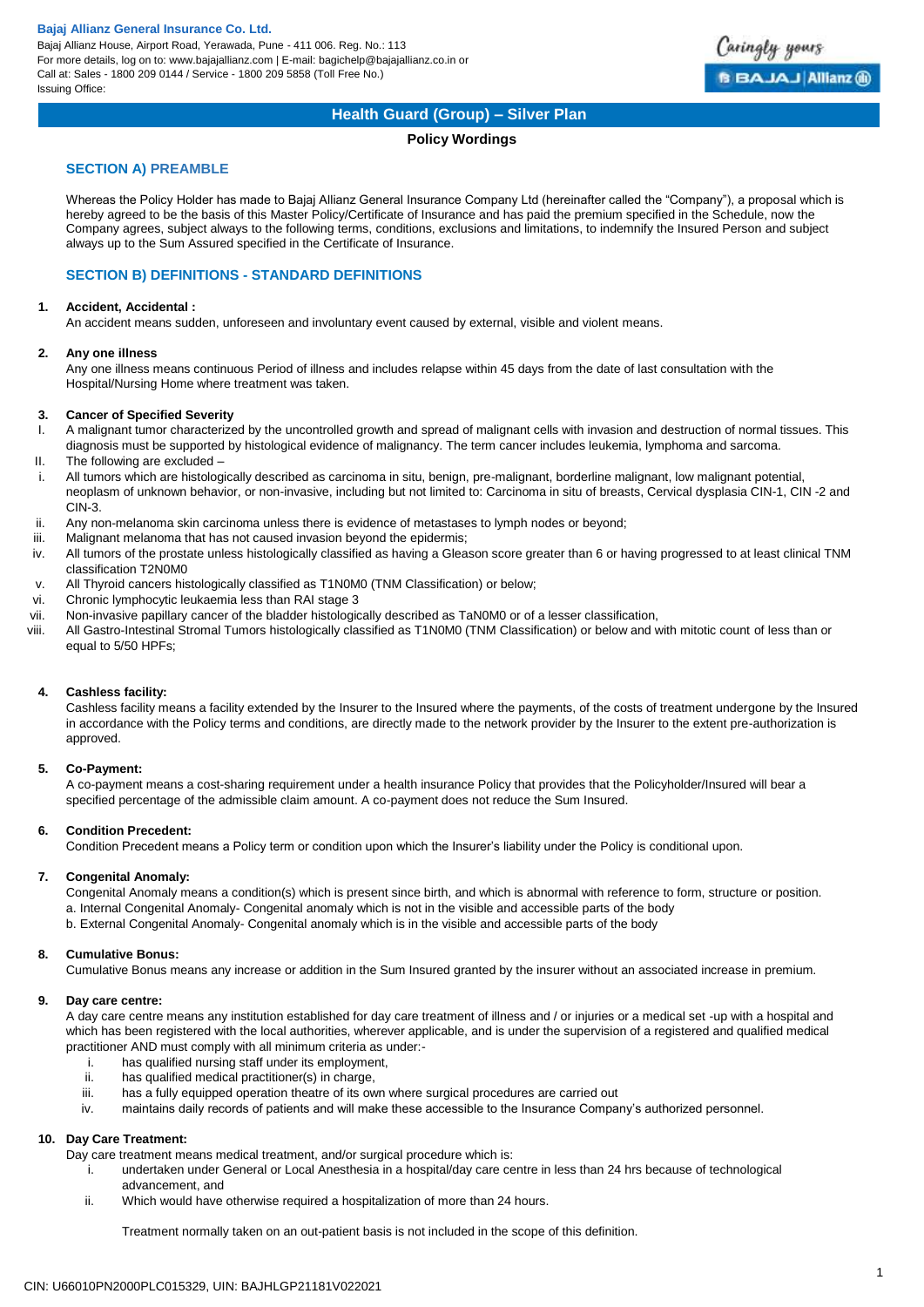Bajaj Allianz House, Airport Road, Yerawada, Pune - 411 006. Reg. No.: 113 For more details, log on to: www.bajajallianz.com | E-mail: bagichelp@bajajallianz.co.in or Call at: Sales - 1800 209 0144 / Service - 1800 209 5858 (Toll Free No.) Issuing Office:



# **Health Guard (Group) – Silver Plan**

### **11. Dental Treatment:**

Dental treatment means a treatment related to teeth or structures supporting teeth including examinations, fillings (where appropriate), crowns, extractions and surgery.

#### **12. Disclosure to information norm:**

The Policy shall be void and all premium paid thereon shall be forfeited to the Company, in the event of misrepresentation, mis-description or non-disclosure of any material fact.

#### **13. Emergency Care:**

Emergency care means management of an illness or injury which results in symptoms which occur suddenly and unexpectedly, and requires immediate care by a medical practitioner to prevent death or serious long term impairment of the Insured person's health.

#### **14. Grace Period:**

Grace period means the specified period of time immediately following the premium due date during which a payment can be made to renew or continue a Policy in force without loss of continuity benefits such as waiting periods and coverage of pre-existing diseases. Coverage is not available for the period for which no premium is received.

### **15. Hospital:**

A hospital means any institution established for in-patient care and day care treatment of illness and/or injuries and which has been registered as a hospital with the local authorities under the Clinical Establishments (Registration and Regulation) Act, 2010 or under the enactments specified under the Schedule of Section 56(1)

of the said Act OR complies with all minimum criteria as under:

- i. has qualified nursing staff under its employment round the clock;
- ii. has at least 10 in-patient beds in towns having a population of less than 10,00,000 and at least 15 in-patient beds in all other places;<br>iii. has qualified medical practitioner(s) in charge round the clock:
- has qualified medical practitioner(s) in charge round the clock;
- iv. has a fully equipped operation theatre of its own where surgical procedures are carried out;
- v. maintains daily records of patients and makes these accessible to the Insurance Company's authorized personnel.

### **16. Hospitalization:**

Hospitalization means admission in a Hospital for a minimum period of 24 consecutive In patient Care hours except for specified procedures/ treatments, where such admission could be for a period of less than 24 consecutive hours.

### **17. Illness**

Illness means a sickness or a disease or pathological condition leading to the impairment of normal physiological function and requires medical treatment.

a. Acute condition - Acute condition is a disease, illness or injury that is likely to respond quickly to treatment which aims to return the person to his or her state of health immediately before suffering the disease/illness/injury which leads to full recovery.

- b. Chronic condition A chronic condition is defined as a disease, illness, or injury that has one or more of the following characteristics:
	- i. it needs ongoing or long-term monitoring through consultations, examinations, check-ups, and /or tests<br>ii. it needs ongoing or long-term control for relief of symptoms
	- ii. it needs ongoing or long-term control for relief of symptoms<br>iii. it requires rehabilitation for the patient or for the patient to b
	- it requires rehabilitation for the patient or for the patient to be specially trained to cope with it
	- iv. it continues indefinitely
	- v. it recurs or is likely to recur.

#### **18. Inpatient Care**

Inpatient care means treatment for which the Insured has to stay in a hospital for more than 24 hours for a covered event.

### **19. Injury/Bodily Injury**

Injury means accidental physical bodily harm excluding illness or disease solely and directly caused by external, violent and visible and evident means which is verified and certified by a Medical Practitioner.

#### **20. Intensive Care Unit**

Intensive care unit means an identified section, ward or wing of a hospital which is under the constant supervision of a dedicated medical practitioner(s), and which is specially equipped for the continuous monitoring and treatment of patients who are in a critical condition, or require life support facilities and where the level of care and supervision is considerably more sophisticated and intensive than in the ordinary and other wards.

### **21. Kidney Failure Requiring Regular Dialysis :**

End stage renal disease presenting as chronic irreversible failure of both kidneys to function, as a result of which either regular renal dialysis (hemodialysis or peritoneal dialysis) is instituted or renal transplantation is carried out. Diagnosis has to be confirmed by a Specialist Medical Practitioner.

### **22. ICU Charges**

ICU (Intensive Care Unit) Charges means the amount charged by a Hospital towards ICU expenses which shall include the expenses for ICU bed, general medical support services provided to any ICU patient including monitoring devices, critical care nursing and intensivist charges.

#### **23. New Born Baby**

Newborn baby means baby born during the Policy Period and is aged up to 90 days.

### **24. Medical Advice:**

Medical advice means any consultation or advice from a Medical Practitioner including the issuance of any prescription or follow up prescription.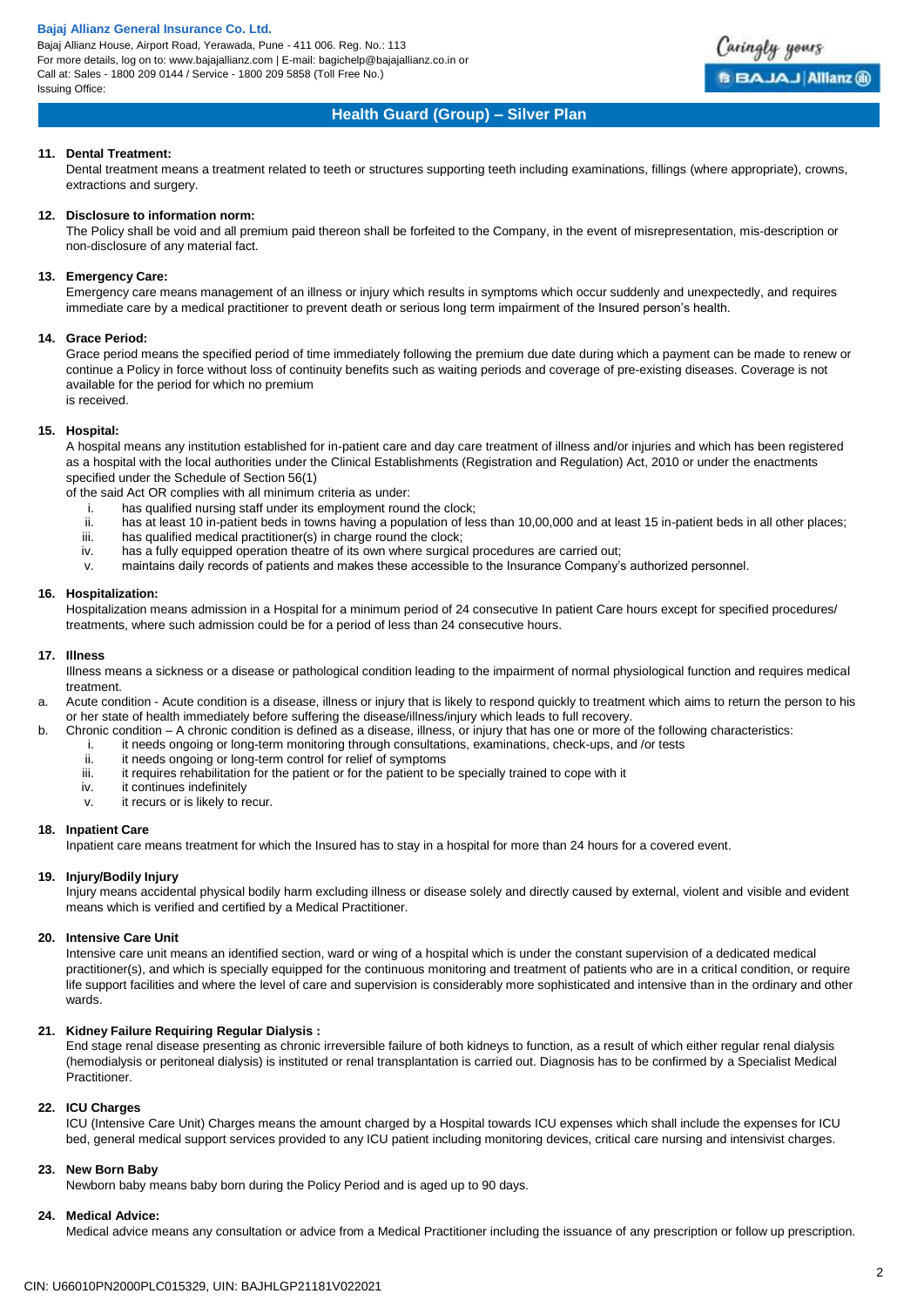Bajaj Allianz House, Airport Road, Yerawada, Pune - 411 006. Reg. No.: 113 For more details, log on to: www.bajajallianz.com | E-mail: bagichelp@bajajallianz.co.in or Call at: Sales - 1800 209 0144 / Service - 1800 209 5858 (Toll Free No.) Issuing Office:



## **Health Guard (Group) – Silver Plan**

### **25. Medical expenses:**

Medical Expenses means those expenses that an Insured has necessarily and actually incurred for medical treatment on account of Illness or Accident on the advice of a Medical Practitioner, as long as these are no more than would have been payable if the Insured had not been Insured and no more than other hospitals or Medical practitioners in the same locality would have charged for the same medical treatment.

### **26. Medical Practitioner/Doctor/ Physician:**

Medical Practitioner means a person who holds a valid registration from the Medical Council of any State or Medical Council of India or Council for Indian Medicine or for Homeopathy or Ayurvedic and or such other authorities set up by the Government of India or a State Government and is thereby entitled to practice medicine within its jurisdiction; and is acting within its scope and jurisdiction of license .

### **27. Medically Necessary Treatment:**

Medically necessary treatment means any treatment, tests, medication, or stay in hospital or part of a stay in hospital which

- i. is required for the medical management of the illness or injury suffered by the Insured;
- ii. must not exceed the level of care necessary to provide safe, adequate and appropriate medical care in scope, duration, or intensity;
- iii. must have been prescribed by a medical practitioner,
- iv. must conform to the professional standards widely accepted in international medical practice or by the medical community in India.

### **28. Migration:**

Migration means, the right accorded to health insurance policyholders (including all members under family cover and members of group health insurance policy), to transfer the credit gained for pre-existing conditions and time bound exclusions, with the same insurer.

### **29. Network Provider:**

Network Provider means hospitals or health care providers enlisted by an insurer, TPA or jointly by an Insurer and TPA to provide medical services to an insured by a cashless facility.

### **30. Non- Network Provider:**

Non-Network provider means any hospital, day care centre or other provider that is not part of the network.

### **31. Notification of Claim:**

Notification of claim means the process of intimating a claim to the insurer or TPA through any of the recognized modes of communication.

### **32. OPD treatment:**

OPD treatment means one in which the Insured visits a clinic / hospital or associated facility like a consultation room for diagnosis and treatment based on the advice of a Medical Practitioner. The Insured is not admitted as a day care or in-patient.

### **33. Portability:**

Portability means the right accorded to an individual health insurance policyholder (including all members under family cover) to transfer the credit gained for pre-existing conditions and time-bound exclusions from one insurer to another.

### **34. Pre-Existing Disease:**

Pre- existing disease means any condition, ailment or injury or disease

- a. That is/are diagnosed by a physician within 48 months prior to the effective date of the policy issued by the insurer or its reinstatement **Or**
- b. For which medical advice or treatment was recommended by, or received from, a physician within 48 months prior to the effective date of the policy issued by the insurer or its reinstatement.

### **35. Pre-hospitalization Medical Expenses:**

Pre-hospitalization Medical Expenses means medical expenses incurred during predefined number of days preceding the hospitalization of the Insured Person, provided that:

- a. Such Medical Expenses are incurred for the same condition for which the Insured Person's Hospitalization was required, and
- b. The In-patient Hospitalization claim for such Hospitalization is admissible by the Insurance Company.

### **36. Post-hospitalization Medical Expenses:**

Post-hospitalization Medical Expenses means medical expenses incurred during predefined number of days immediately after the Insured Person is discharged from the hospital provided that:

- a. Such Medical Expenses are for the same condition for which the Insured Person's hospitalization was required, and
- b. The inpatient hospitalization claim for such hospitalization is admissible by the Insurance Company.

### **37. Qualified Nurse:**

Qualified nurse means a person who holds a valid registration from the Nursing Council of India or the Nursing Council of any state in India.

#### **38. Reasonable and Customary charges**

Reasonable and Customary charges means the charges for services or supplies, which are the standard charges for the specific provider and consistent with the prevailing charges in the geographical area for identical or similar services, taking into account the nature of the illness / injury involved.

### **39. Renewal**

Renewal means the terms on which the contract of insurance can be renewed on mutual consent with a provision of grace period for treating the renewal continuous for the purpose of gaining credit for pre-existing diseases, time-bound exclusions and for all waiting periods.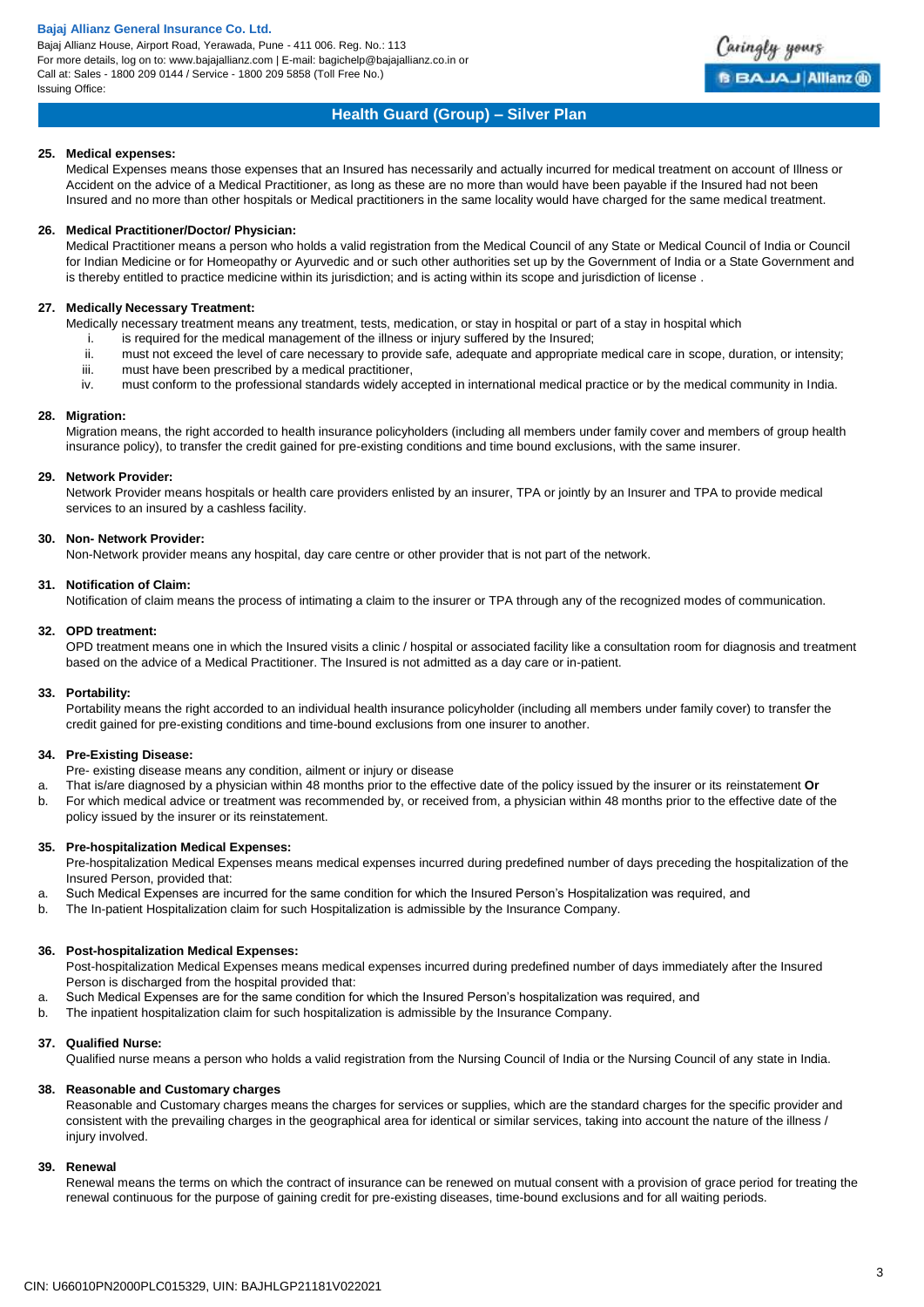Bajaj Allianz House, Airport Road, Yerawada, Pune - 411 006. Reg. No.: 113 For more details, log on to: www.bajajallianz.com | E-mail: bagichelp@bajajallianz.co.in or Call at: Sales - 1800 209 0144 / Service - 1800 209 5858 (Toll Free No.) Issuing Office:



### **Health Guard (Group) – Silver Plan**

### **40. Room rent**

Room Rent means the amount charged by a Hospital towards Room and Boarding expenses and shall include the associated medical expenses.

### **41. Surgery or Surgical Procedure**

Surgery or Surgical Procedure means manual and / or operative procedure (s) required for treatment of an illness or injury, correction of deformities and defects, diagnosis and cure of diseases, relief from suffering and prolongation of life, performed in a hospital or day care centre by a medical practitioner.

#### **42. Unproven/Experimental treatment**

Unproven/Experimental treatment means treatment, including drug Experimental therapy, which is not based on established medical practice in India, is treatment experimental or unproven.

### **SECTION B) DEFINITIONS - SPECIFIC DEFINITIONS**

### **1. Act of Terrorism:-**

a. Whoever With intent to threaten the unity, integrity, security or sovereignty of India or to strike terror in the people or any section of the people does any act or thing by using bombs, dynamite or other explosive substances or inflammable substances or firearms or other lethal weapons or poisons or noxious gases or other chemicals or by any other substances (whether biological or otherwise) of a hazardous nature or by any other means whatsoever, in such a manner as to cause or likely to cause, death of or injuries

to any person or persons or loss of or damage to or destruction of property or disruption of any supplies or services essential to the life of the community or causes damage or destruction of any property or equipment used or intended to be used for the defense of India or in connection with any other purposes of the Government of India, any state government or any of their agencies or detains any person and threatens to kill or injure such person in order to compel the Government or any other person to do or abstain from doing any act

b. Whoever Is or continues to be a member of an association declared unlawful under the Unlawful Activities (Prevention) Act 1967, (37 of 1967), or voluntarily does an act aiding or promoting in any manner the objects of such association and in either case is in possession of any unlicensed firearms, ammunition, explosives or other instrument or substances capable of causing mass destruction and commits any act resulting in loss of human life or grievous injury to any person or causes significant damage to any property, commits a terrorist act.

#### **2. Bajaj Allianz Network Hospitals / Network Hospitals**

Bajaj Allianz Network Hospitals / Network Hospitals means the Hospitals which have been empanelled by Us as per the latest version of the schedule of Hospitals maintained by Us, which is available to You on request. For updated list please visit our website.

#### **3. Bajaj Allianz Diagnostic Centre**

Bajaj Allianz Diagnostic Centre means the diagnostic centers which have been empanelled by us as per the latest version of the schedule of diagnostic centers maintained by Us, which is available to You on request.

**4. Certificate of Insurance** means the document issued by the Company to the Insured Beneficiary as per these terms and conditions detailing the Cover Period, Insured Person name, address, age, coverage, sums insured, condition(s), exclusions and or endorsement(s). Provided however if there is any contradiction between what is stated in the wordings attached to Certificate of Insurance and these Policy Wordings, then these Policy Wordings shall prevail.

#### **5. Family**

For the purpose of Individual Sum Insured policy- includes the Insured; his/her lawfully wedded spouse and dependent children, parents, Sister, Brother, In laws, Aunt, Uncle, Grandchildren

For the purpose of Floater Sum Insured Policy- includes the insured; his/her lawfully wedded spouse and dependent children. Parents can be covered in as separate Policy

#### **6. Group**

The definition of a group as per the provisions of Insurance Regulatory and Development Authority of India (Health Insurance) Regulations, 2016, read with group guidelines issued by IRDAI vide circular 015/IRDA/Life/Circular/GI Guidelines/2005 dated 14th July 2005, as amended/modified/further guidelines issued, from time to time.

- **7. Group Policy or Master Policy** This Policy Document, the Policy Schedule and the Proposal, declaration and applicable Endorsements under the Policy containing the terms and conditions of the insurance coverage and under which Certificates of Insurance shall be issued to the Insured Person with the details of the extent of cover available to the Insured Person, the Exclusions under the cover and the terms, conditions, warranties and limitations.
- **8. Insured** mean the Policy Holder who has taken the Group Insurance Policy as Group Manager of a homogeneous group of person who assemble together for a community of purpose and there is a clarity evident relationship between the member of group and group manager for services other than insurance.
- **9. Insured Person or Insured Beneficiary or member of Group** means the person(s) named in the Certificate of Insurance who shall be the beneficiary under the Policy.

### **10. Limit of Indemnity**

Limit of Indemnity represents Our maximum liability to make payment for each and every claim per person and collectively for all persons mentioned in the Certificate of Insurance during the Policy Period and in the aggregate for the person(s) named in the Certificate of Insurance during the Policy Period, and means the amount stated in the Certificate of Insurance against each Cover.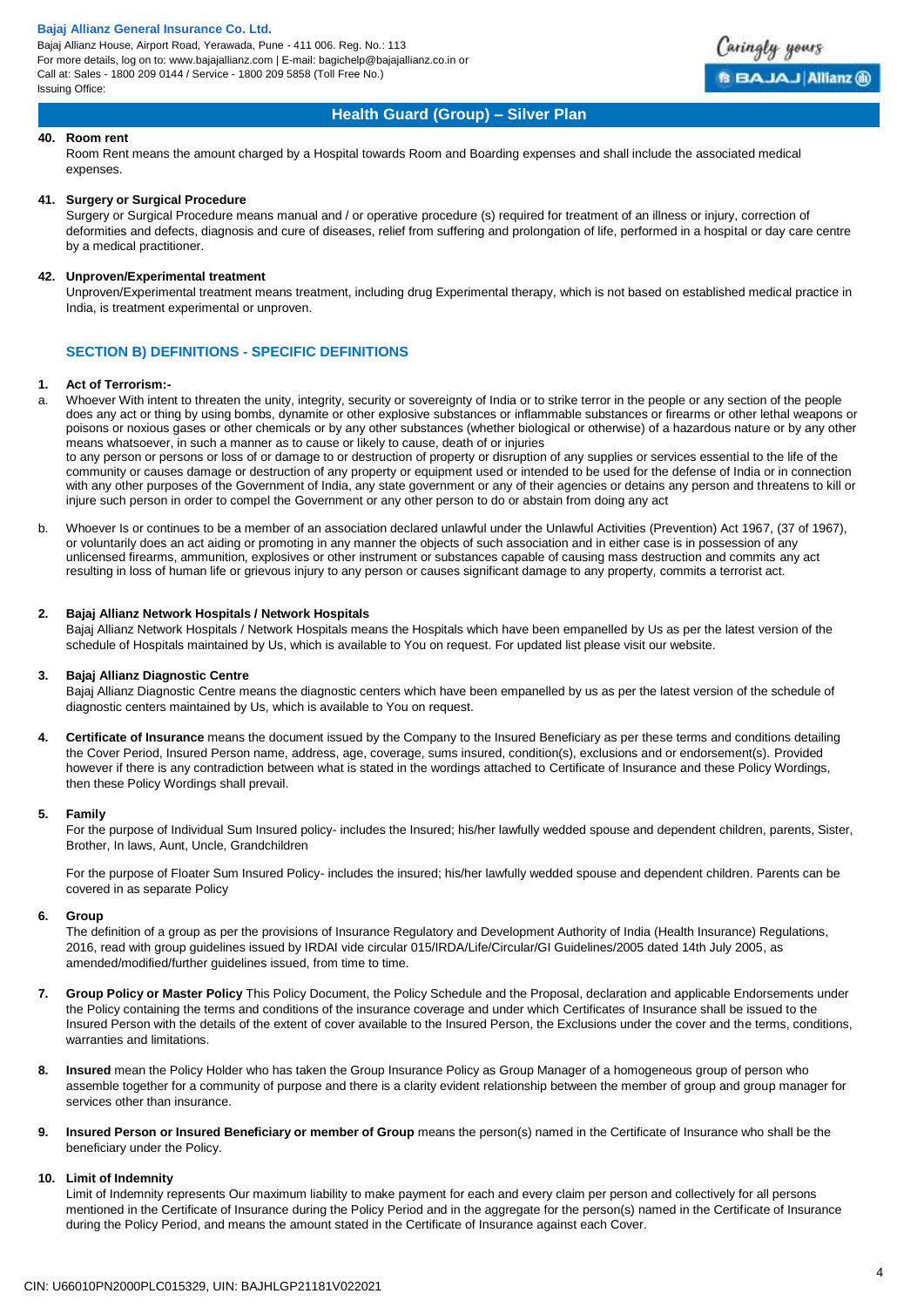Bajaj Allianz House, Airport Road, Yerawada, Pune - 411 006. Reg. No.: 113 For more details, log on to: www.bajajallianz.com | E-mail: bagichelp@bajajallianz.co.in or Call at: Sales - 1800 209 0144 / Service - 1800 209 5858 (Toll Free No.) Issuing Office:



### **Health Guard (Group) – Silver Plan**

**11. Obesity** means abnormal or excessive fat accumulation that may impair health. Obesity is measured in Body Mass Index. Body mass index (BMI) is a simple index of weight-for-height that is commonly used to classify overweight and obesity in adults. It is defined as a person's weight in kilograms divided by the square of his height in meters (kg/m2).

The WHO definition is:

- BMI greater than or equal to 25 is overweight
- BMI greater than or equal to 30 is obesity
- **12. Policy** means the proposal, the certificate of insurance, the Master Policy/Health Guard (Group) Policy Schedule, the Policy documents, these Terms and Conditions and any endorsements attaching to or forming part hereof either on the commencement date or during the Policy Period.
- **13. Policy Holder/Proposer/Group Administered or "Insured"** is the Organization or Legal Entity which has taken the Policy on behalf of all Insured Beneficiaries.
- **14. Policy Period:** means period for which the Insured Person/Insured Beneficiary is covered under the Certificate of Insurance.
- **15. Master Policy Period:** means period for which the Master Policy is valid in the name of Insured.
- **16. Policy Schedule** means the Group Policy schedule and any annexure to it read with respective Certificate of Insurance which are forming part of the policy.
- **17. Schedule** means the Health Guard (Group) Policy schedule and any annexure to it read with respective Certificate of Insurance.
- **18. Sum Assured** means the amount stated in the Certificate of Insurance against each relevant Section, which shall be the Company's maximum liability under this Policy.
- **19. You, Your, Yourself, Your Family** the Insured Person/Insured Beneficiary, family members of Insured Person [in floater Policy] as set out in the Certificate of Insurance.
- **20. We, Our, Ours, the Company** means the Bajaj Allianz General Insurance Company Limited.

### **SECTION C) COVERAGE**

### **Eligibility**

a. All members forming part of the Group can be covered with Individual Sum Insured for each Insured Person b. All Families forming part of the Group can be covered with Floater Sum Insured for each family

#### **Policy Period under Certificate of Insurance:**

• 1 Year

#### **Scope of cover:**

The Company hereby agrees to pay the Insured Person reasonable and customary expenses in respect of an admissible claim, any or all of the following covers subject to the Sum Insured, limits, terms, conditions and definitions, exclusions contained or otherwise expressed in this Policy.

#### **1. In-patient Hospitalisation Treatment**

- If You are hospitalized on the advice of a Doctor as defined under policy because of Illness or Accidental Bodily Injury sustained or contracted during the Policy Period, then We will pay You, Reasonable and Customary Medical Expenses incurred subject to
- i. Room, Boarding and Nursing Expenses as provided by the Hospital/Nursing Home up to 1%of Sum Insured per day (Excluding Cumulative Bonus) or actual, whichever is lower.
- ii. If admitted in ICU, we will pay up to actual expenses provided by Hospital.
- iii. Surgeon, Anesthetist, Medical Practitioner, Consultants, Specialists Fees.
- iv. Anesthesia, Blood, Oxygen, Operation Theatre Charges, surgical appliances, Medicines & Drugs, Dialysis, Chemotherapy, Radiotherapy, cost of Artificial Limbs, cost of prosthetic devices implanted during surgical procedure like Pacemaker, orthopedic implants, infra cardiac valve replacements, vascular stents, relevant laboratory diagnostic tests, X-ray and such similar expenses that are medically necessary.

#### **Note:**

- a. In case of admission to a room at rates exceeding the limits as mentioned under (i), the reimbursement of all other expenses incurred at the Hospital, with the exception of cost of Pharmacy/medicines, consumables, implants, medical devices & diagnostics, shall be payable in the same proportion as the admissible rate per day bears to the actual rate per day of room rent charges
- b. Proportionate deductions shall not apply in respect of the Hospitals which do not follow differential billings or for those expenses in respect of which differential billing is not adopted based on the room category.

### Claim under this section shall be payable by Us only when:

- i. Such life threatening emergency condition is certified by the Medical Practitioner, and
- ii. We have accepted Your Claim under "In-patient Hospitalisation Treatment" or "Day Care Procedures" section of the Policy.

Subject otherwise to the terms, conditions and exclusions of the Policy.

### **2. Pre-Hospitalisation**

The Medical Expenses incurred during the 60 days immediately before you were Hospitalised, provided that: Such Medical Expenses were incurred for the same illness/injury for which subsequent Hospitalisation was required, and We have accepted an inpatient Hospitalisation claim under Inpatient Hospitalisation Treatment. (Section C1)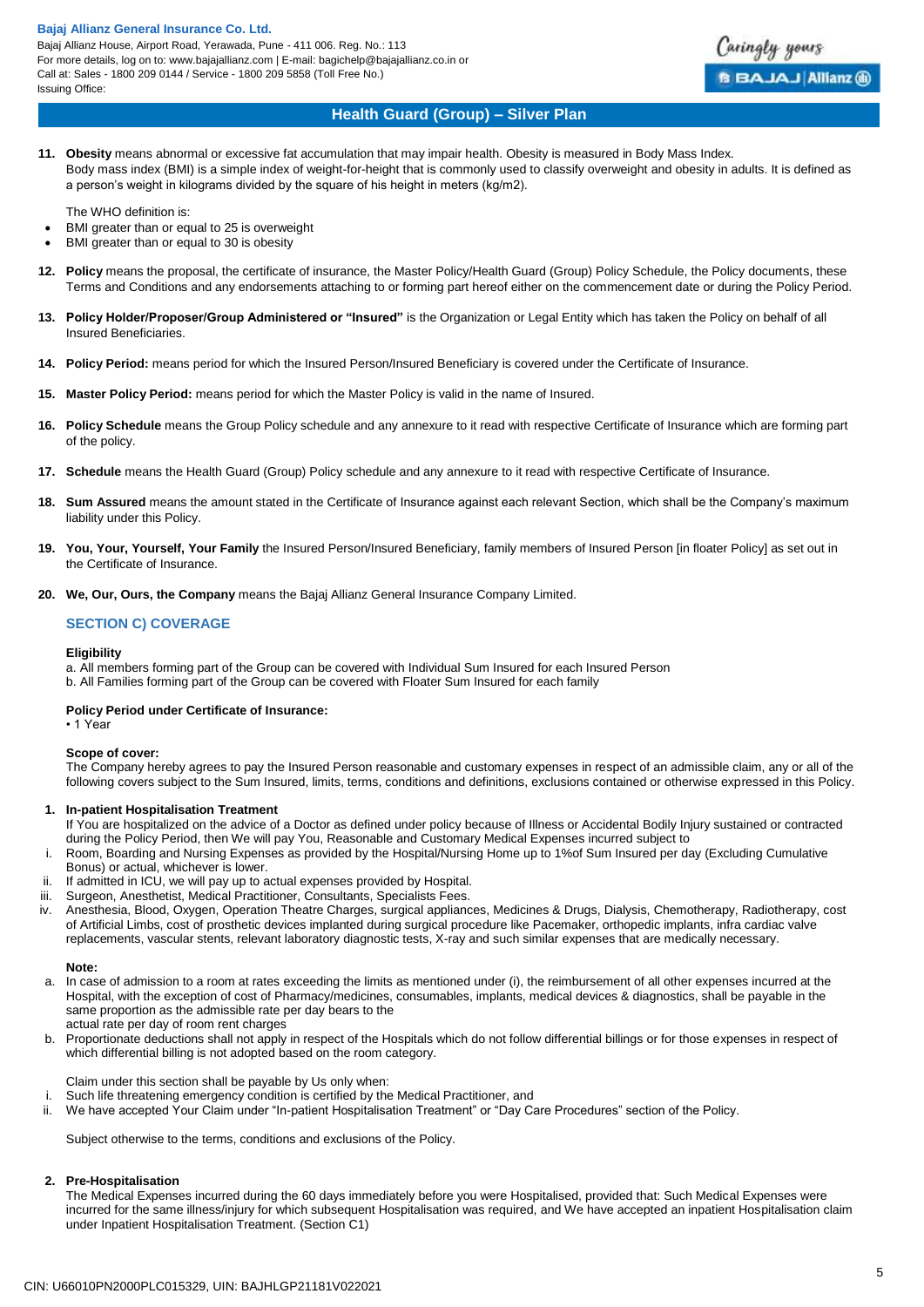Bajaj Allianz House, Airport Road, Yerawada, Pune - 411 006. Reg. No.: 113 For more details, log on to: www.bajajallianz.com | E-mail: bagichelp@bajajallianz.co.in or Call at: Sales - 1800 209 0144 / Service - 1800 209 5858 (Toll Free No.) Issuing Office:



# **Health Guard (Group) – Silver Plan**

### **3. Post-Hospitalisation**

The Medical Expenses incurred during the 90 days immediately after You were discharged post Hospitalisation provided that: Such costs are incurred in respect of the same illness/injury for which the earlier Hospitalisation was required, and We have accepted an inpatient Hospitalisation claim under Inpatient Hospitalisation Treatment. (Section C1)

### **4. Road Ambulance**

We will pay the reasonable cost to a maximum of Rs 20000/- per policy year incurred on an ambulance offered by a healthcare or ambulance service provider for transferring You to the nearest Hospital with adequate emergency facilities for the provision of health services following an Emergency.

We will also reimburse the expenses incurred on an ambulance offered by a healthcare or ambulance service provider for transferring You from the Hospital where you were admitted initially to another hospital with higher medical facilities. Claim under this section shall be payable by Us only when:

- i. Such life threatening emergency condition is certified by the Medical Practitioner, and
- ii. We have accepted Your Claim under "In-patient Hospitalisation Treatment" or "Day Care Procedures" section of the Policy.

Subject otherwise to the terms, conditions and exclusions of the Policy.

### **5. Day Care Procedures**

We will pay you the medical expenses as listed above under Section C1 In-patient Hospitalisation Treatment for Day care procedures / Surgeries taken as an inpatient in a hospital or day care centre but not in the outpatient department. Indicative list of Day Care Procedures is given in the annexure I of Policy wordings.

### **6. Organ Donor Expenses:**

We will pay expenses towards organ donor's treatment for harvesting of the donated organ, provided that,

- The organ donor is any person whose organ has been made available in accordance and in compliance with THE TRANSPLANTATION OF HUMAN ORGANS (AMENDMENT) BILL, 2011and the organ donated is for the use of the Insured Person, and
- ii. We have accepted an inpatient Hospitalisation claim for the insured member under In Patient Hospitalisation Treatment (section C1).

### **7. Convalescence Benefit:**

In the event of insured hospitalised for a disease/illness/injury for a continuous period exceeding 10 days, We will pay benefit amount of Rs. 5,000 per policy year.

This benefit will be triggered provided that the hospitalization claim is accepted under Section C1-In Patient Hospitalisation Treatment.

### **8. Daily Cash Benefit for Accompanying an Insured Child**

We will pay Daily Cash Benefit of Rs. 500 per day maximum up to 10 days during each policy year for reasonable accommodation expenses in respect of one parent/ legal guardian, to stay with any minor Insured Person (under the Age of 12), provided the hospitalization claim is paid under Section C1 Inpatient Hospitalisation Treatment.

### **9. Sum Insured Reinstatement Benefit:**

If Section C1 Inpatient Hospitalization Treatment Sum Insured and cumulative bonus (if any) is exhausted due to claims lodged during the Policy year, then it is agreed that 100% of the Sum Insured specified under Inpatient Hospitalization Treatment be reinstated for the particular Policy year provided that:

- 1. The reinstated Sum Insured will be triggered only after the Inpatient Hospitalization Treatment Sum Insured inclusive of the Cumulative Bonus(If applicable) has been completely exhausted during the policy year;
- 2. The reinstated Sum Insured can be used for claims made by the Insured Person in respect of the benefits stated in Inpatient Hospitalization **Treatment**
- 3. If the claimed amount is higher than the Balance Sum Insured inclusive of the Cumulative Bonus(If applicable) under the policy, then this benefit will not be triggered for such claims
- 4. The reinstated Sum Insured would be triggered only for subsequent claims made by the Insured Person. In case of relapse within 45 days, this benefit will not trigger
- 5. This benefit is applicable only once during each policy year& will not be carried forward to the subsequent policy year/ renewals if the benefit is not utilized.
- 6. This benefit is applicable only once in life time of Insured Person covered under this policy for claims regarding CANCER OF SPECIFIED SEVERITY and KIDNEY FAILURE REQUIRING REGULAR DIALYSIS as defined under the policy.
- 7. Additional premium would not be charged for reinstatement of the Sum Insured.
- 8. Incase Family Floater policy, Reinstatement of Sum Insured will be available for all Insured Persons in the Policy.

### **10. Preventive Health Check Up**

At the end of block of every continuous period of 3 years during which the Insured Person has held Our Health Guard (Group) policy, the Insured Person is eligible for a free Preventive Health checkup. The Company will reimburse the amount equal to 1% of the sum insured max up to Rs. 2000/- for each member in the Policy having Individual sum insured Policy during the block of 3 years. This benefit can be availed by proposer & spouse only under policy having sum insured on Floater basis.

The Insured Person may approach the Company for the arrangement of the Health Checkup. For the avoidance of doubt, the Company shall not be liable for any other ancillary or peripheral costs or expenses (including but not limited to those for transportation, accommodation or sustenance).

Contact Email id[- healthcheck@bajajallianz.co.in](mailto:healthcheck@bajajallianz.co.in)

Note: Payment under this benefit will not reduce the base sum insured mentioned in policy Schedule.

### **11. Preventive and Wellness Benefits**

#### **A. Individual Sum Insured Policy**

- The Insured Person is eligible for preventive and wellness benefits which he/ she can earn as reward points known as Healthkarats by: a. Registering in the Bajaj Allianz General Insurance Company Ltd's (BAGIC) Preventive and Wellness Benefit Portal insurance wallet/pro-
- fit.bjaz.in and b. Participating in any or all the activities mentioned in the Activity Chart shown below.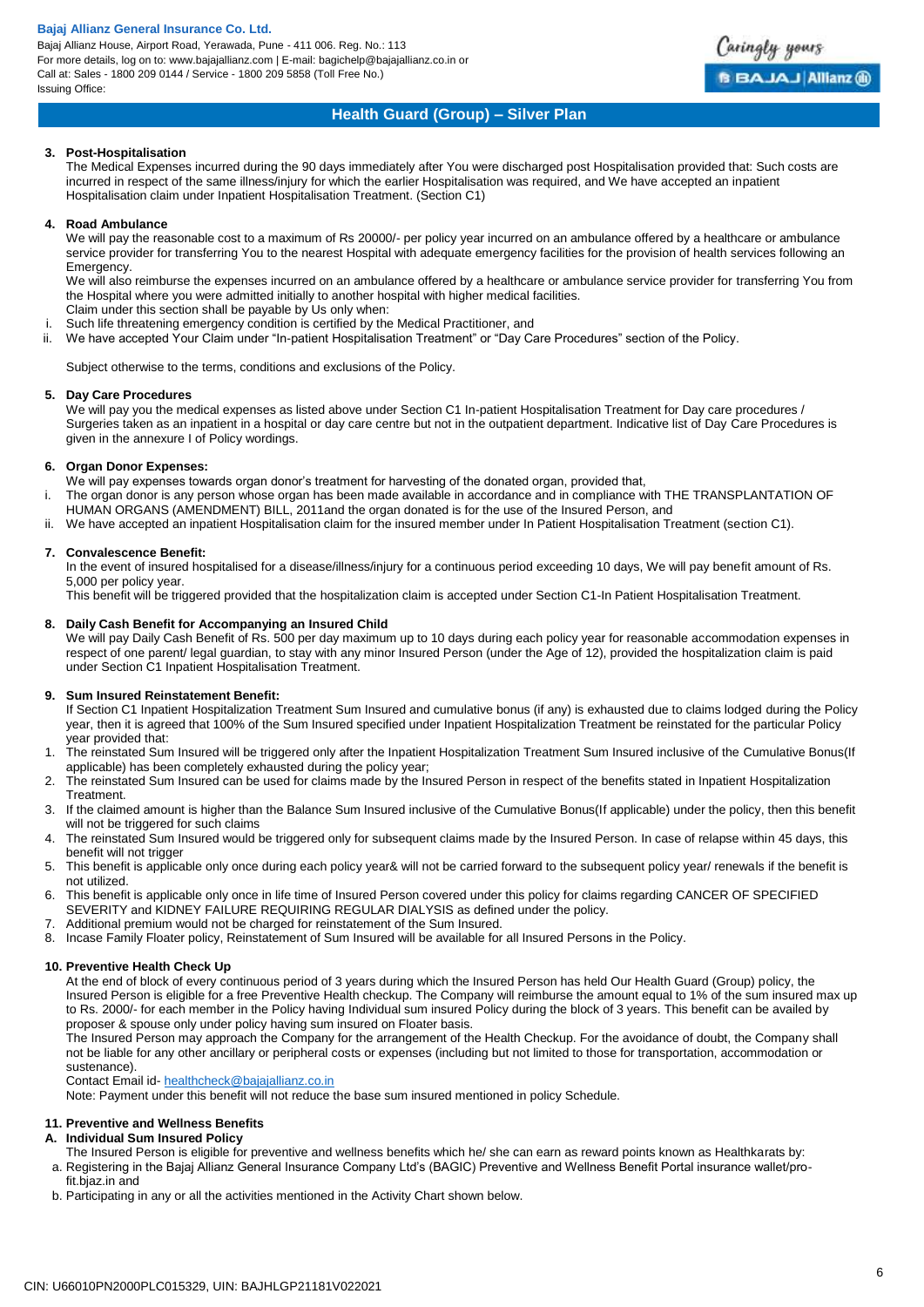Bajaj Allianz House, Airport Road, Yerawada, Pune - 411 006. Reg. No.: 113 For more details, log on to: www.bajajallianz.com | E-mail: bagichelp@bajajallianz.co.in or Call at: Sales - 1800 209 0144 / Service - 1800 209 5858 (Toll Free No.) Issuing Office:



### **Health Guard (Group) – Silver Plan**

### **Healthkarat Benefits-**

The earned Healthkarats can be utilized in the following manner

#### **I. Claim Free Policy Period**

The Insured Person is eligible for increase in Sum Insured at the time of renewal by an amount equivalent to the value of the Healthkarats. The value of the Healthkarats will be computed in the following manner.

- i. Each Healthkarat will be equivalent to INR 1.00
- The total healthkarats earned during the policy period shall be multiplied by INR 1.00 to arrive at the value of the Healthkarats by which the Sum Insured at the time of renewal shall be increased.
- iii. Sum Insured at the time of renewal will be increased by the value of Healthkarats arrived at as per Point (ii) above.

### **II. Claim during the Policy Period**

In the event of a claim during the policy period the Insured Person can utilize the earned Healthkarats up to the date of claim in the following manner.

- For payment of Non-medical expenses or
- ii. For payment of co-pay.

### **B. Floater Sum Insured Policies**

The Insured Persons under floater policy are eligible for preventive and wellness benefits which he/ she can earn as reward points known as Healthkarats by:

a. Registering in the Bajaj Allianz General Insurance Company Ltd's (BAGIC) Preventive and Wellness Benefit Portal- insurance wallet/profit.bjaz.in and

- b. Participating in any or all the activities mentioned in the Activity Chart shown below.
- c. Total sum of the Healthkarats of all the Insured Persons covered under the floater Policy (who have exceeded the threshold of 2000 Healthkarats) will be considered for utilization by any of the Insured Persons covered under the floater Policy

#### Healthkarat Benefits-

The earned Healthkarats can be utilized in the following manner

### **I. Claim Free Policy Period**

The floater Sum Insured shall be increased at the time of renewal by an amount equivalent to the value of the Healthkarats. The value of the Healthkarats will be computed in the following manner.

- Each Healthkarat will be equivalent to INR 1.00
- ii. The total healthkarats earned during the policy period shall be multiplied by INR 1.00 to arrive at the value of the Healthkarats by which the Sum Insured at the time of renewal shall be increased.
- iii. Sum Insured at the time of renewal will be increased by the value of Healthkarats arrived at as per Point (ii) above

#### **II. Claim during the Policy Period**

In the event of a claim during the floater policy period the Insured Person(s) can utilize the earned Healthkarats up to the date of claim in the following manner.

- For payment of Non-medical expenses or
- ii. For payment of co-pay.
- The earned Healthkarats shall be computed in the following manner
- Each Healthkarat will be equivalent to INR 0.50
- ii. The total healthkarats earned up to the date of claim during the policy period shall be multiplied by INR 0.50 to arrive at the value of the Healthkarats.
- iii. The value of the Healthkarat so arrived at can be utilized at the time of claim during the policy period either for the payment of Non-medical expenses or for the payment of co-pay.
	- The Insured Person can utilize the healthkarats anytime throughout a year subject to below conditions:
- 1. The Healthkarat Benefit Amount can be redeemed only if the health karats exceeds 2000 points.
- 2. The Healthkarat Benefit Amount can be redeemed in the event of a claim during the current Policy Period in which the health points are earned. 3. The cost of the health check-up (Basic, executive and comprehensive). Diabetes disease management, Hypertension/CVA disease
- management, Dyslipidaemia management, Obesity Management will have to be borne by the Insured Person. The tests can be done at any of the Company's Network Providers mentioned on the Company's websit[e www.general.bajajallianz.com](http://www.general.bajajallianz.com/) . Reward points will also be available in case the Insured Person undertakes the specified tests at other than our Network providers.
- 4. The Health Checkup done as a part of Coverage "Section C 10. Preventive Health Check Up" at the end of block of every continuous period of 3 years during which the Insured Person has held Our Health Guard (Group) will be considered for giving credit of the Healthkarat Benefit.
- 5. The annual subscription for fitness activities such as swimming/sports classes/gym/Yoga and meditation and participation in marathon will have to be borne by the Insured Person.

### Validity of Reward points:

a. In case of renewal of a claim free policy, the Insured Person has to redeem the reward points within next 30 days from expiry date of the Policy. Please refer annexure IV for the details on healthkarats, its utilization and illustration.

### Activity Chart:

The Activities Identified against which Healthkarat will be allotted are as follows: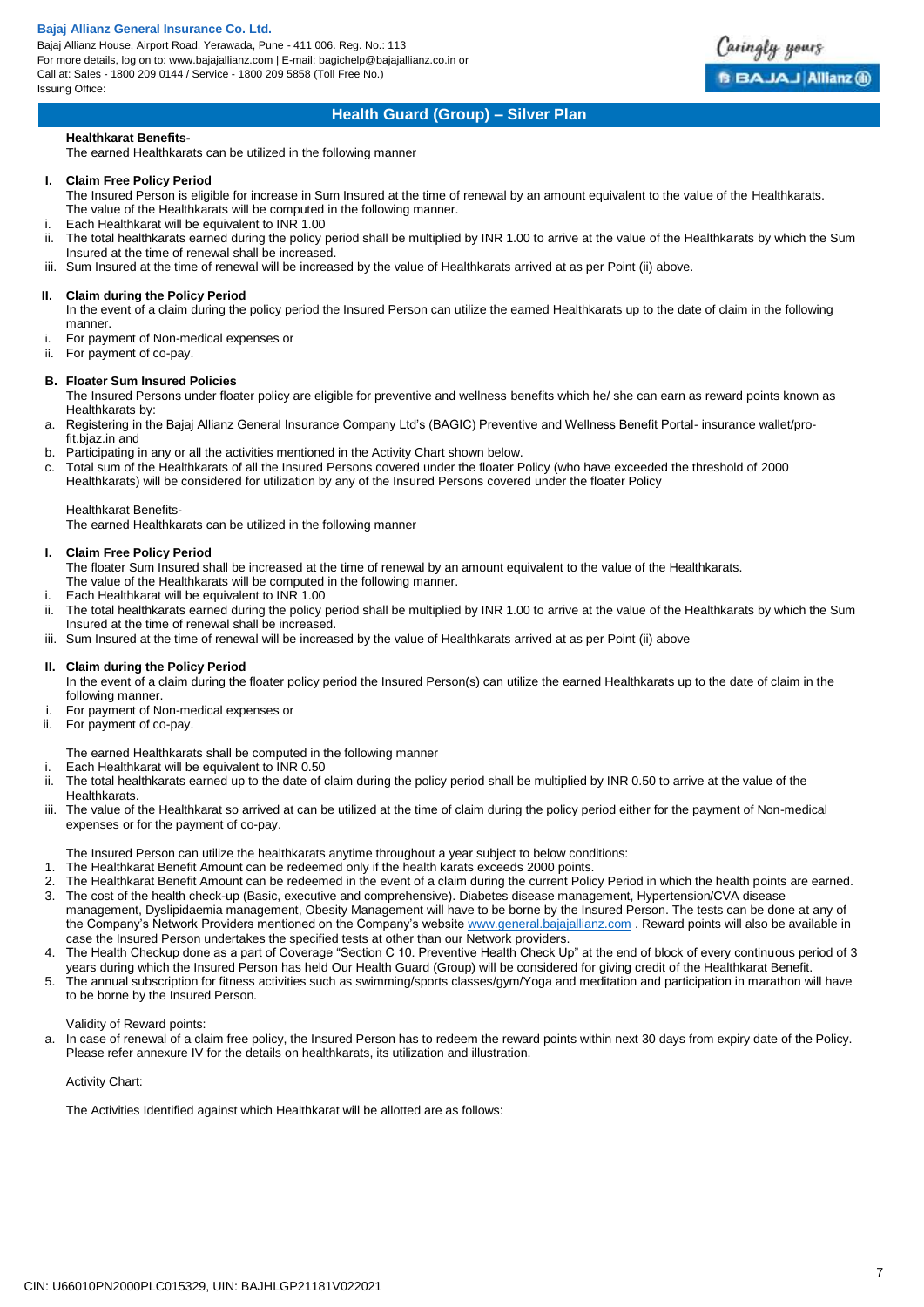Bajaj Allianz House, Airport Road, Yerawada, Pune - 411 006. Reg. No.: 113 For more details, log on to: www.bajajallianz.com | E-mail: bagichelp@bajajallianz.co.in or Call at: Sales - 1800 209 0144 / Service - 1800 209 5858 (Toll Free No.) Issuing Office:



| <b>Health Guard (Group) - Silver Plan</b>                              |                            |                                                                    |                                                                                                                                 |
|------------------------------------------------------------------------|----------------------------|--------------------------------------------------------------------|---------------------------------------------------------------------------------------------------------------------------------|
| <b>Activity Description</b>                                            | <b>Reward Healthkarats</b> | <b>Maximum Healthkarats that</b><br>can be earned in a year        | Healthkarats breakup with Frequency                                                                                             |
| Registration and addition of your policy                               |                            |                                                                    |                                                                                                                                 |
| On signing up                                                          | 250                        | 250                                                                | One time activity                                                                                                               |
| Addition<br>οf<br>Health<br>insurance<br>policy<br>Card/policy Details | 25                         | 100                                                                | 25 Healthkarats per policy and a maximum of<br>100 Healthkarats can be accrued. Only one card<br>can be added per login.        |
| <b>Health Risk Assessment</b>                                          |                            |                                                                    |                                                                                                                                 |
| Attempt                                                                | 100                        |                                                                    | Frequency- once in 6 months                                                                                                     |
| Completed in multiple<br>sessions                                      | 50                         | 250                                                                | Maximum only 2 times will be considered- one<br>at the beginning of policy and 2nd one after the<br>6 months                    |
| Completed in single<br>session (Attempt and<br>Completed)              | 250                        |                                                                    |                                                                                                                                 |
| Wellness score- 0-40                                                   | $\mathbf 0$                |                                                                    |                                                                                                                                 |
| Wellness score- 41-60                                                  | 50                         |                                                                    |                                                                                                                                 |
| Wellness score- 61-80                                                  | 75                         | 200(Maximum<br>healthkarats                                        |                                                                                                                                 |
| Wellness score- Above<br>80                                            | 100                        | that can be earned based on<br>outcome if taken 2 times a<br>year) |                                                                                                                                 |
| Improvement by<br>one<br>slab                                          | 50                         |                                                                    |                                                                                                                                 |
| Fall by one slab                                                       | $-50$                      |                                                                    |                                                                                                                                 |
| Health<br>Check-up**-<br>Basic                                         | 250                        | 500                                                                | Once in year - 250 and twice a year- 500                                                                                        |
| Health<br>Check-up**-<br>Executive                                     | 500                        | 1000                                                               | Once in year - 500 and twice a year- 1000                                                                                       |
| Check-up**-<br>Health<br>Comprehensive                                 | 1000                       | 2000                                                               | Once in year - 1000 and twice a year- 2000                                                                                      |
| <b>HbA1c- For Diabetes</b>                                             | 50                         | 200                                                                | Can be done once in a quarter, max four times<br>a year. Per investigation 50 Healthkarats, max<br>200 Healthkarats in a year   |
| 2D Echo                                                                | 100                        | 200                                                                | Can be done once in a half year, max two times<br>a year. Per investigation 100 Healthkarats, max<br>200 Healthkarats in a year |
| C TMT                                                                  | 100                        | 200                                                                | Can be done once in a half year, max two times<br>a year. Per investigation 100 Healthkarats, max<br>200 Healthkarats in a year |
| Chest X ray/USG                                                        | 100                        | 200                                                                | Can be done once in a half year, max two times<br>a year. Per investigation 100 Healthkarats, max<br>200 Healthkarats in a year |
| Smear/PSA for<br>PAP<br>above 40yrs                                    | 200                        | 200                                                                | Can be done once in a year, max once a year.<br>Per investigation 200 Healthkarats, max 200<br>Healthkarats in a year           |
| Mammography<br>above<br>35yrs                                          | 200                        | 200                                                                | Can be done once in a year, max once a year.<br>Per investigation 200 Healthkarats, max 200<br>Healthkarats in a year           |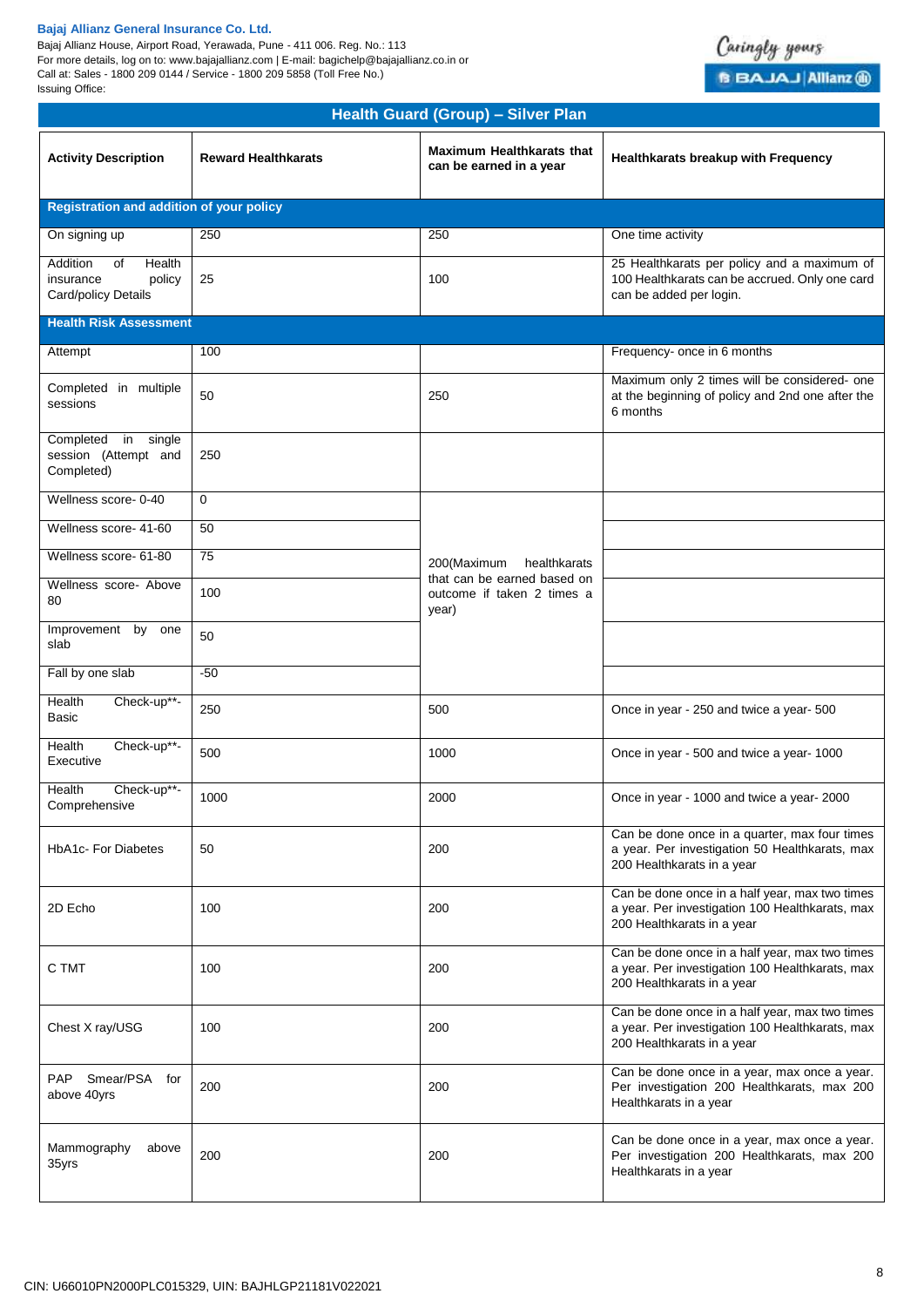Bajaj Allianz House, Airport Road, Yerawada, Pune - 411 006. Reg. No.: 113 For more details, log on to: www.bajajallianz.com | E-mail: bagichelp@bajajallianz.co.in or Call at: Sales - 1800 209 0144 / Service - 1800 209 5858 (Toll Free No.) Issuing Office:



| Health Guard (Group) - Silver Plan                                                                                                                                                                                                                                                                                                                                                                                                                                                                                                                                                                                                                                                                                                                                                                                 |      |         |                                                                                                                                 |  |
|--------------------------------------------------------------------------------------------------------------------------------------------------------------------------------------------------------------------------------------------------------------------------------------------------------------------------------------------------------------------------------------------------------------------------------------------------------------------------------------------------------------------------------------------------------------------------------------------------------------------------------------------------------------------------------------------------------------------------------------------------------------------------------------------------------------------|------|---------|---------------------------------------------------------------------------------------------------------------------------------|--|
| Additional<br>test<br>suggested by Medical<br>Expert that is not<br>included in any of the<br>health<br>check-up<br>packages                                                                                                                                                                                                                                                                                                                                                                                                                                                                                                                                                                                                                                                                                       | 100  | 200     | Can be done once in a half year, max two times<br>a year. Per investigation 100 Healthkarats, max<br>200 Healthkarats in a year |  |
| Disease management program                                                                                                                                                                                                                                                                                                                                                                                                                                                                                                                                                                                                                                                                                                                                                                                         |      |         |                                                                                                                                 |  |
| <b>Diabetes</b><br><b>Disease</b><br>management<br>having<br>minimum<br>below<br>parameters<br>HbA1c<br>Blood Sugar- Fasting<br>and PP<br>Urine Analysis- Protein<br>and Sugar<br><b>Thyroid Function</b><br>Diet plan<br><b>Health Coach</b><br>CV<br>Hypertension/<br>Disease management<br>having minimum below<br>parameters<br>ECG<br><b>Blood</b><br>Pressure<br>Readings-<br>three<br>consecutive readings<br>2D Echo<br><b>Stress test</b><br><b>Lipid Profile</b><br><b>Kidney Profile</b><br>Diet plan<br><b>Health Coach</b><br>Dyslipidaemia<br>Management<br>having<br>minimum<br>below<br>parameters<br><b>Lipid Profile</b><br><b>ECG</b><br>Diet plan<br><b>Health Coach</b><br>Management<br>Obesity<br>having minimum below<br>parameters<br><b>BMI</b><br>$\overline{3}$<br>Hip-waist<br>ratio- | 1000 | 1 0 0 0 | Purchase-1000                                                                                                                   |  |
| consecutive readings<br>Diet plan                                                                                                                                                                                                                                                                                                                                                                                                                                                                                                                                                                                                                                                                                                                                                                                  |      |         |                                                                                                                                 |  |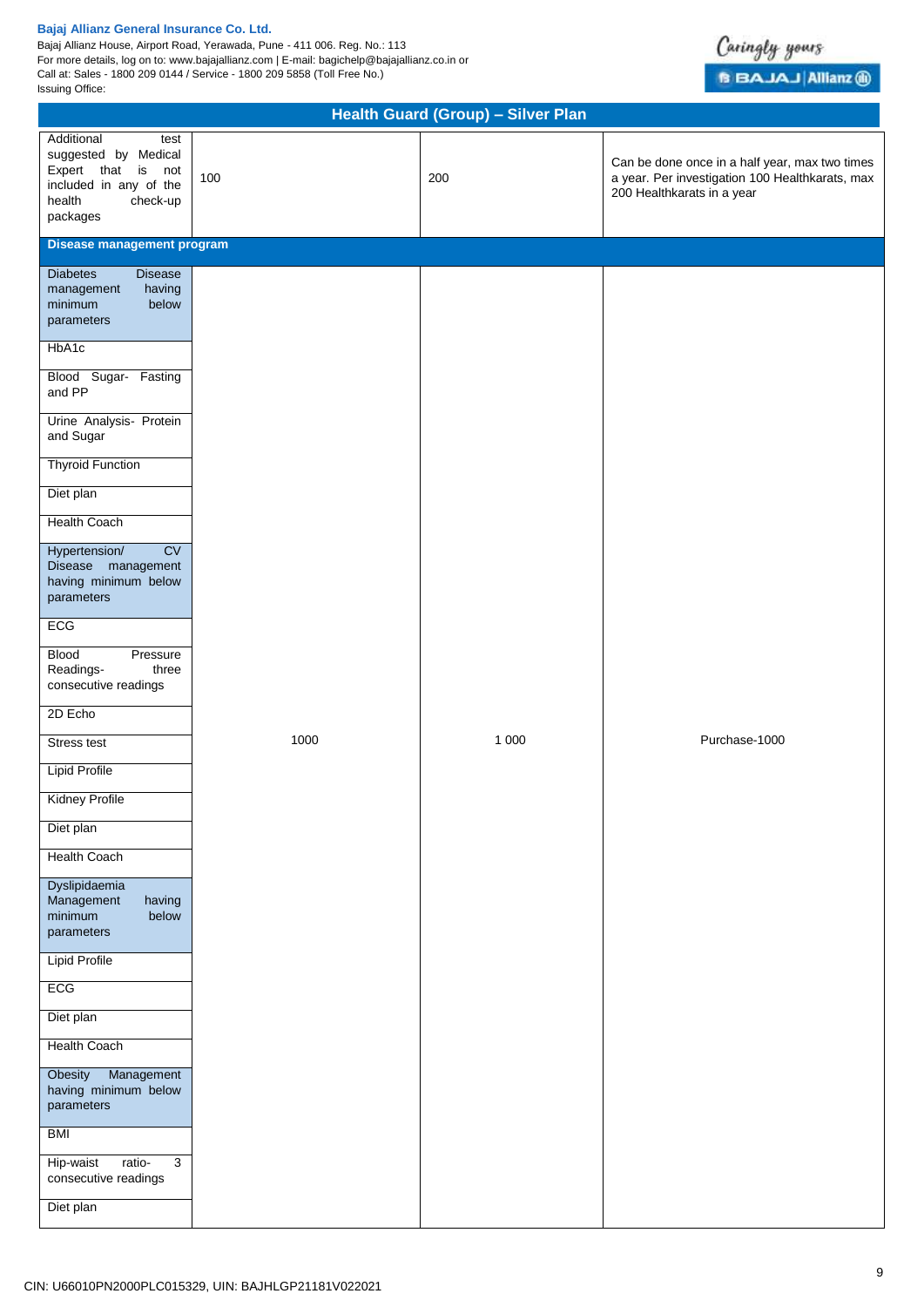Bajaj Allianz House, Airport Road, Yerawada, Pune - 411 006. Reg. No.: 113 For more details, log on to: www.bajajallianz.com | E-mail: bagichelp@bajajallianz.co.in or Call at: Sales - 1800 209 0144 / Service - 1800 209 5858 (Toll Free No.) Issuing Office:



| Health Guard (Group) - Silver Plan                                                                                         |             |      |                                                                    |  |
|----------------------------------------------------------------------------------------------------------------------------|-------------|------|--------------------------------------------------------------------|--|
| <b>Health Coach</b>                                                                                                        |             |      |                                                                    |  |
| <b>Count your steps</b>                                                                                                    |             |      |                                                                    |  |
| 6000-8000 steps/day                                                                                                        | 5 per day   |      |                                                                    |  |
| 8001-10000 steps/day                                                                                                       | 7.5 per day | 3650 | max 3650 in a Policy Period                                        |  |
| above 10000                                                                                                                | 10 per day  |      |                                                                    |  |
| Health Challenges- at<br>least 4 challenges in a<br>year                                                                   | 10          | 40   | 10 Per Challenge, max 40 Healthkarats in a<br><b>Policy Period</b> |  |
| <b>Fitness Subscription</b>                                                                                                |             |      |                                                                    |  |
| Annual subscription of<br>Swimming/<br>Sports<br>Classes/Gym/Yoga and<br>Meditation, any other<br>similar fitness activity | 1000        | 1000 | (Sign up-750+ Weekly log- 5 (5*50=250))                            |  |
| <b>Marathon Participation</b>                                                                                              | 500         | 1000 | 500 Per participation, max 1000 Healthkarats in<br>a Policy Period |  |
| ** As per annexure attached                                                                                                |             |      |                                                                    |  |

### **Health Check-up**

| BASIC (Vital)- INR 850/- | <b>EXECUTIVE (MALE/FEMALE)- INR 2500/-</b> | <b>COMPREHENSIVE(MALE/FEMALE)- INR 5000/-</b> |
|--------------------------|--------------------------------------------|-----------------------------------------------|
| CBC                      | CBC                                        | CBC                                           |
| <b>FMR</b>               | <b>ESR</b>                                 | <b>ESR</b>                                    |
| <b>Urine Routine</b>     | <b>Blood Group</b>                         | <b>Blood Group</b>                            |
|                          | <b>Urine Routine</b>                       | <b>Urine Routine</b>                          |
|                          | VIT <sub>D3</sub>                          | VIT <sub>D3</sub>                             |
|                          | VIT B12                                    | VIT B12                                       |
|                          | <b>TSH</b>                                 | T3                                            |
|                          |                                            | T <sub>4</sub>                                |
|                          |                                            | <b>TSH</b>                                    |
| <b>FBS</b>               | <b>FBS</b>                                 | <b>FBS</b>                                    |
|                          | <b>PPBS</b>                                | <b>PPBS</b>                                   |
|                          |                                            | <b>Fasting Insulin</b>                        |
| HbA1c                    |                                            | HB <sub>1</sub> Ac                            |
|                          | <b>BUN</b>                                 | <b>BUN</b>                                    |
| S.Creatinine             | S.Creatinine                               | S.Creatinine                                  |
|                          | S. Electrolytes                            | S. Electrolytes                               |
|                          | S.Uric Acid                                | S. Calicum                                    |
|                          |                                            | S.Uric Acid                                   |
|                          | Billirubin                                 | Billirubin                                    |
|                          | <b>Total Protein</b>                       | <b>Total Protein</b>                          |
|                          | Albumin                                    | Albumin                                       |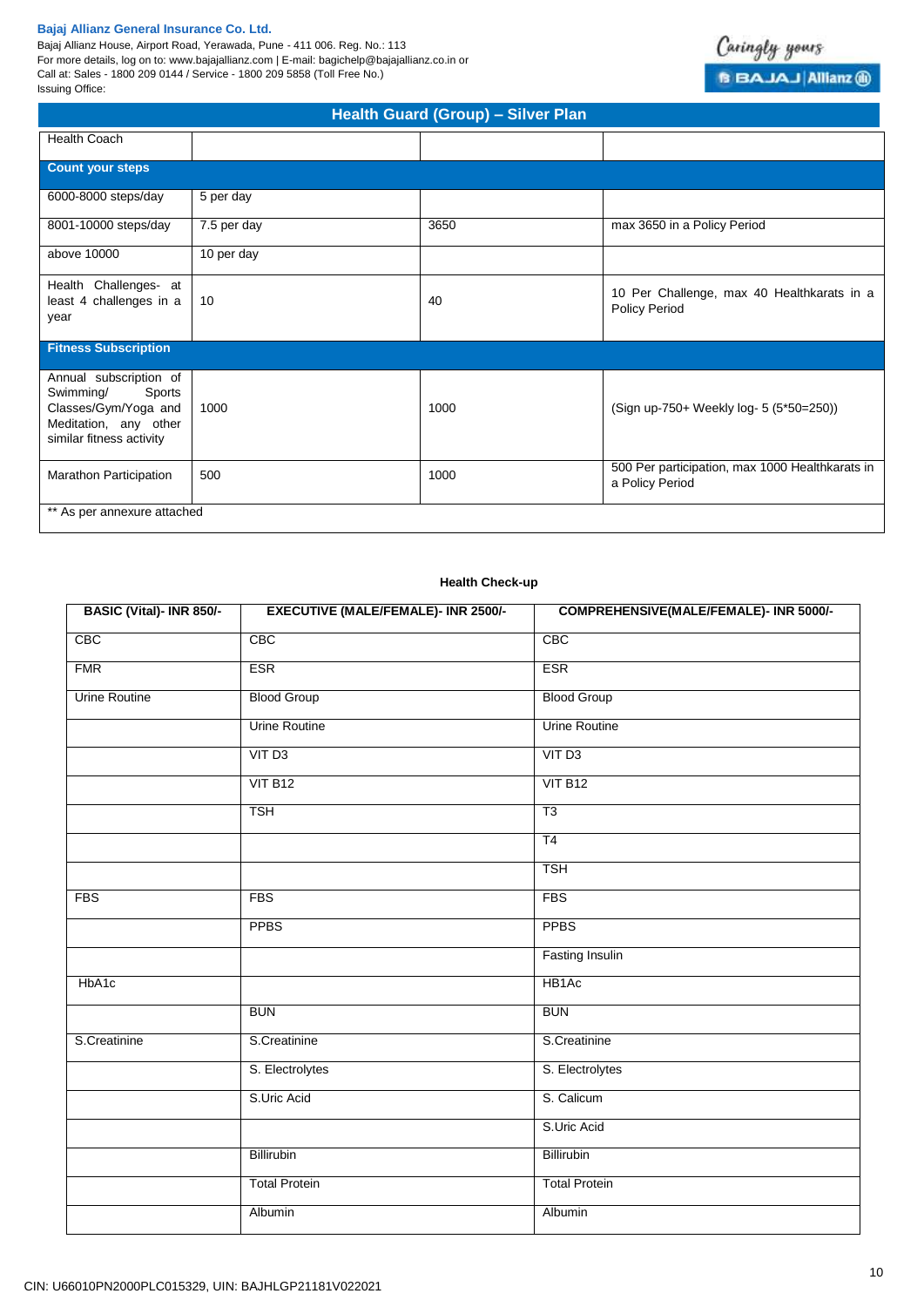Bajaj Allianz House, Airport Road, Yerawada, Pune - 411 006. Reg. No.: 113 For more details, log on to: www.bajajallianz.com | E-mail: bagichelp@bajajallianz.co.in or Call at: Sales - 1800 209 0144 / Service - 1800 209 5858 (Toll Free No.) Issuing Office:



|                          | . .<br>Globulin                | Globulin                        |
|--------------------------|--------------------------------|---------------------------------|
| SGOT                     | SGOT                           | SGOT                            |
| <b>SGPT</b>              | <b>SGPT</b>                    | <b>SGPT</b>                     |
|                          | Alkaline Phosphatase           | Alkaline Phosphatase            |
| <b>GGTP</b>              | <b>GGTP</b>                    | <b>GGTP</b>                     |
|                          | Chest X-Ray                    | Chest X-Ray                     |
|                          |                                | <b>USG Abdomen &amp; Pelvis</b> |
|                          |                                | <b>BMD</b>                      |
|                          |                                | Mammography*                    |
| ECG                      | ECG                            | ECG                             |
|                          | <b>Stress Test</b>             | <b>Stress Test</b>              |
|                          |                                | 2D Echo                         |
| <b>Total Cholesterol</b> | <b>Total Cholesterol</b>       | <b>Total Cholesterol</b>        |
| Triglycerides            | Triglycerides                  | Triglycerides                   |
| <b>HDL</b>               | HDI                            | HDI                             |
|                          | <b>LDL</b>                     | LDL                             |
|                          | <b>VLDL</b>                    | <b>VLDL</b>                     |
|                          |                                | Lipoprotein(Lp(a))              |
|                          |                                | Apolipoprotein A1               |
|                          |                                | Apolipoprotein B                |
|                          |                                | Apo A1/Apo B Ratio              |
| Physician                | Physician                      | Physician                       |
|                          | Ophthalmologist                | Ophthalmologist                 |
|                          | Gynaecologist*                 | Gynaecologist*                  |
|                          | Dentist                        | Dentist                         |
|                          | <b>ENT</b>                     | <b>ENT</b>                      |
|                          |                                | Dietician                       |
|                          | Pap Smear*                     | Pap Smear*                      |
|                          | PSA**                          | PSA**                           |
|                          |                                | CEA                             |
|                          |                                | CA - 125*                       |
|                          | <b>Pulmonary Function Test</b> | <b>Pulmonary Fuction Test</b>   |
|                          | Audiometry                     | Audiometry                      |
|                          |                                | HBsAg (ELISA)                   |
|                          |                                | HIV I & II (ELISA)              |

**Health Guard (Group) – Silver Plan**

\*- Tests to be conducted only for female

\*\*- Tests to be conducted only for Male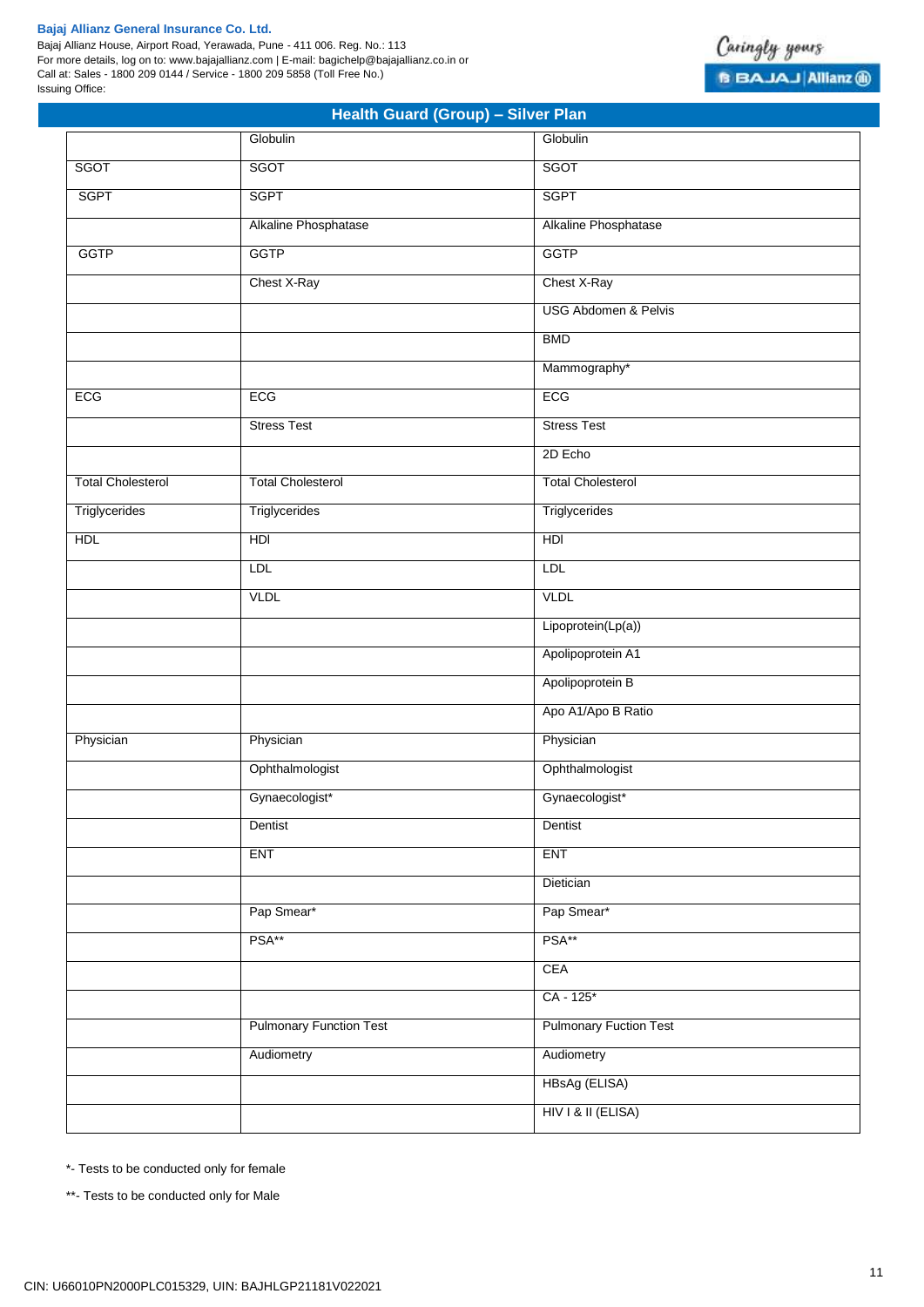Bajaj Allianz House, Airport Road, Yerawada, Pune - 411 006. Reg. No.: 113 For more details, log on to: www.bajajallianz.com | E-mail: bagichelp@bajajallianz.co.in or Call at: Sales - 1800 209 0144 / Service - 1800 209 5858 (Toll Free No.) Issuing Office:



### **Health Guard (Group) – Silver Plan**

### **SECTION D) EXCLUSIONS UNDER THE POLICY - STANDARD EXCLUSIONS**

The Company will not be liable to make any payment for any claim directly or indirectly caused by, based on, arising out of or attributable to any of the following:

### **I. Waiting Period**

- 1. Pre-existing Diseases waiting period (Excl01)
- a. Expenses related to the treatment of a pre-existing Disease (PED) and its direct complications shall be excluded until the expiry of 36 months of continuous coverage after the date of inception of the first Health Guard Group Policy with us.
- b. In case of enhancement of Sum Insured the exclusion shall apply afresh to the extent of Sum Insured increase.
- c. If the Insured is continuously covered without any break as defined under the portability norms of the extant IRDAI (Health Insurance) Regulations then waiting period for the same would be reduced to the extent of prior coverage.
- d. Coverage under the Policy after the expiry of 36 months for any pre-existing disease is subject to the same being declared at the time of application and accepted by Us.
- 2. Specified disease/procedure waiting period (Excl02)<br>a. Expenses related to the treatment of the listed Cond
- a. Expenses related to the treatment of the listed Conditions, surgeries/treatments shall be excluded until the expiry of 24 months of continuous coverage after the date of inception of the first Health Guard Group Policy with Us. This exclusion shall not be applicable for claims arising due to an accident.
- b. In case of enhancement of Sum Insured the exclusion shall apply afresh to the extent of Sum Insured increase.
- c. If any of the specified disease/procedure falls under the waiting period specified for Pre-Existing diseases, then the longer of the two waiting periods shall apply.
- d. The waiting period for listed conditions shall apply even if contracted after the Policy or declared and accepted without a specific exclusion.
- e. If the Insured is continuously covered without any break as defined under the applicable norms on portability stipulated by IRDAI, then waiting period for the same would be reduced to the extent of prior coverage.
- f. List of specific diseases/procedures is as below

| 1. Any type gastrointestinal ulcers                        | 2. Cataracts,                                                                                                |
|------------------------------------------------------------|--------------------------------------------------------------------------------------------------------------|
| 3. Any type of fistula                                     | 4. Macular Degeneration                                                                                      |
| 5. Benign prostatic hypertrophy                            | 6. Hernia of all types                                                                                       |
| 7. All types of sinuses                                    | 8. Fissure in ano                                                                                            |
| 9. Haemorrhoids, piles                                     | 10. Hydrocele                                                                                                |
| 11. Dysfunctional uterine bleeding                         | 12. Fibromyoma                                                                                               |
| 13. Endometriosis                                          | 14. Hysterectomy                                                                                             |
| 15. Uterine Prolapse                                       | 16. Stones in the urinary and biliary systems                                                                |
| 17. Surgery on ears/tonsils/adenoids/<br>paranasal sinuses | 18. Surgery on all internal or external tumours/cysts/<br>nodules/polyps of any kind including breast lumps. |
| 19. Mental Illness                                         | 20. Diseases of gall bladder including cholecystitis                                                         |
| 21. Pancreatitis                                           | 22. All forms of Cirrhosis                                                                                   |
| 23. Gout and rheumatism                                    | 24. Tonsilitis                                                                                               |
| 25. Surgery for varicose veins and varicose<br>ulcers      | 26. Chronic Kidney Disease                                                                                   |
| 27. Alzheimer's Disease                                    |                                                                                                              |

- 3. Any Medical Expenses incurred during the first three consecutive annual periods during which You have the benefit of a Health Guard Group Policy with Us in connection with:
- a. Joint replacement surgery,
- b. Surgery for vertebral column disorders (unless necessitated due to an accident)
- c. Surgery to correct deviated nasal septum
- d. Hypertrophied turbinate
- e. Congenital internal diseases or anomalies
- f. Treatment for correction of eye sight due to refractive error recommended by Ophthalmologist for medical reasons with refractive error greater or equal to 7.5
- g. Bariatric Surgery
- h. Parkinson's Disease
- i. Genetic disorders
- 4. 30-day waiting period (Excl03)
- a. Expenses related to the treatment of any illness within 30 days from the first Policy commencement date shall be excluded except claims arising due to an accident, provided the same are covered.
- b. This exclusion shall not, however apply if the Insured has Continuous Coverage for more than twelve months.
- c. The within referred waiting period is made applicable to the enhanced Sum Insured in the event of granting higher Sum Insured subsequently.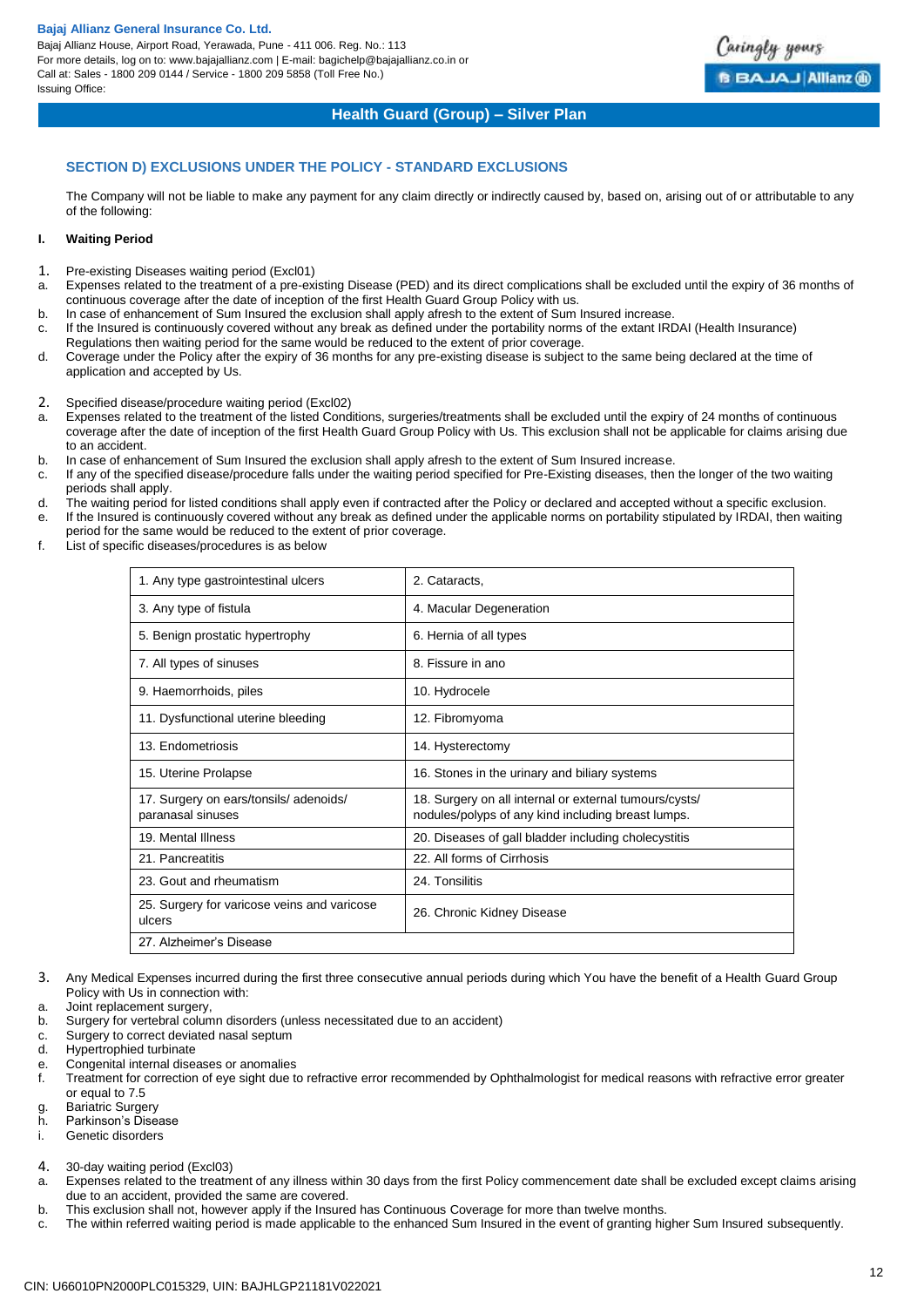Bajaj Allianz House, Airport Road, Yerawada, Pune - 411 006. Reg. No.: 113 For more details, log on to: www.bajajallianz.com | E-mail: bagichelp@bajajallianz.co.in or Call at: Sales - 1800 209 0144 / Service - 1800 209 5858 (Toll Free No.) Issuing Office:

# **Health Guard (Group) – Silver Plan**

### **II. General Exclusion:**

- 1. Investigation & Evaluation (Excl04)
- a) Expenses related to any admission primarily for diagnostics and evaluation purposes only are excluded
- b) Any diagnostic expenses which are not related or not incidental to the current diagnosis and treatment are excluded.
- 2. Rest Cure, rehabilitation and respite care- (Excl05)
- Expenses related to any admission primarily for enforced bed rest and not for receiving treatment. This also includes:
- i. Custodial care either at home or in a nursing facility for personal care such as help with activities of daily living such as bathing, dressing, moving around either by skilled nurses or assistant or non-skilled persons.
- ii. Any services for people who are terminally ill to address medical, physical, social, emotional and spiritual needs.
- 3. Obesity/Weight Control (Excl06)
- Expenses related to the surgical treatment of obesity that does not fulfil all the below conditions:
- 1) Surgery to be conducted is upon the advice of the Doctor
- 2) The surgery/Procedure conducted should be supported by clinical protocols
- 3) The member has to be 18 years of age or older and
- 4) Body Mass Index (BMI);
- a) greater than or equal to 40 or
- b) greater than or equal to 35 in conjunction with any of the following severe co-morbidities following failure of less invasive methods of weight loss:
	- i. Obesity-related cardiomyopathy
	- ii. Coronary heart disease
	- iii. Severe Sleep Apnea
	- iv. Uncontrolled Type2 Diabetes

### 4. Change-of-gender treatments (Excl07)

Expenses related to any treatment, including surgical management, to change characteristics of the body to those of the opposite sex.

### 5. Cosmetic or plastic Surgery (Excl08)

Expenses for cosmetic or plastic surgery or any treatment to change appearance unless for reconstruction following an Accident, Burn(s) or Cancer or as part of medically necessary treatment to remove a direct and immediate health risk to the insured. For this to be considered a medical necessity, it must be certified by the attending Medical Practitioner.

### 6. Hazardous or Adventure Sports (Excl09)

Expenses related to any treatment necessitated due to participation as a professional in hazardous or adventure sports, including but not limited to, para-jumping, rock climbing, mountaineering, rafting, motor racing, horse racing or scuba diving, hand gliding, sky diving, deep-sea diving.

7. Breach of law (Excl10)

Expenses for treatment directly arising from or consequent upon any Insure Person committing or attempting to commit a breach of law with criminal intent.

8. Excluded Providers (Excl11)

Expenses incurred towards treatment in any hospital or by any Medical Practitioner or any other provider specifically excluded by the Insurer and disclosed in its website / notified to the policyholders are not admissible. However, in case of life threatening situations or following an accident, expenses up to the stage of stabilization are payable but not the complete claim.

- 9. Treatment for Alcoholism, drug or substance abuse or any addictive condition and consequences thereof. (Excl12)
- 10. Treatments received in heath hydros, nature cure clinics, spas or similar establishments or private beds registered as a nursing home attached to such establishments or where admission is arranged wholly or partly for domestic reasons. (Excl13)
- 11. Dietary supplements and substances that can be purchased without prescription, including but not limited to Vitamins, minerals and organic substances unless prescribed by a medical practitioner as part of hospitalization claim or day care procedure. (Excl14)
- 12. Refractive Error (Excl15)

Expenses related to the treatment for correction of eye sight due to refractive error less than 7.5 dioptres.

13. Unproven Treatments (Excl16)

Expenses related to any unproven treatment, services and supplies for or in connection with any treatment. Unproven treatments are treatments, procedures or supplies that lack significant medical documentation to support their effectiveness.

- 14. Sterility and Infertility (Excl17)
- Expenses related to sterility and infertility. This includes:
- a) Any type of contraception, sterilization
- b) Assisted Reproduction services including artificial insemination and advanced reproductive technologies such as IVF, ZIFT, GIFT, ICSI
- c) Gestational Surrogacy<br>d) Reversal of sterilization Reversal of sterilization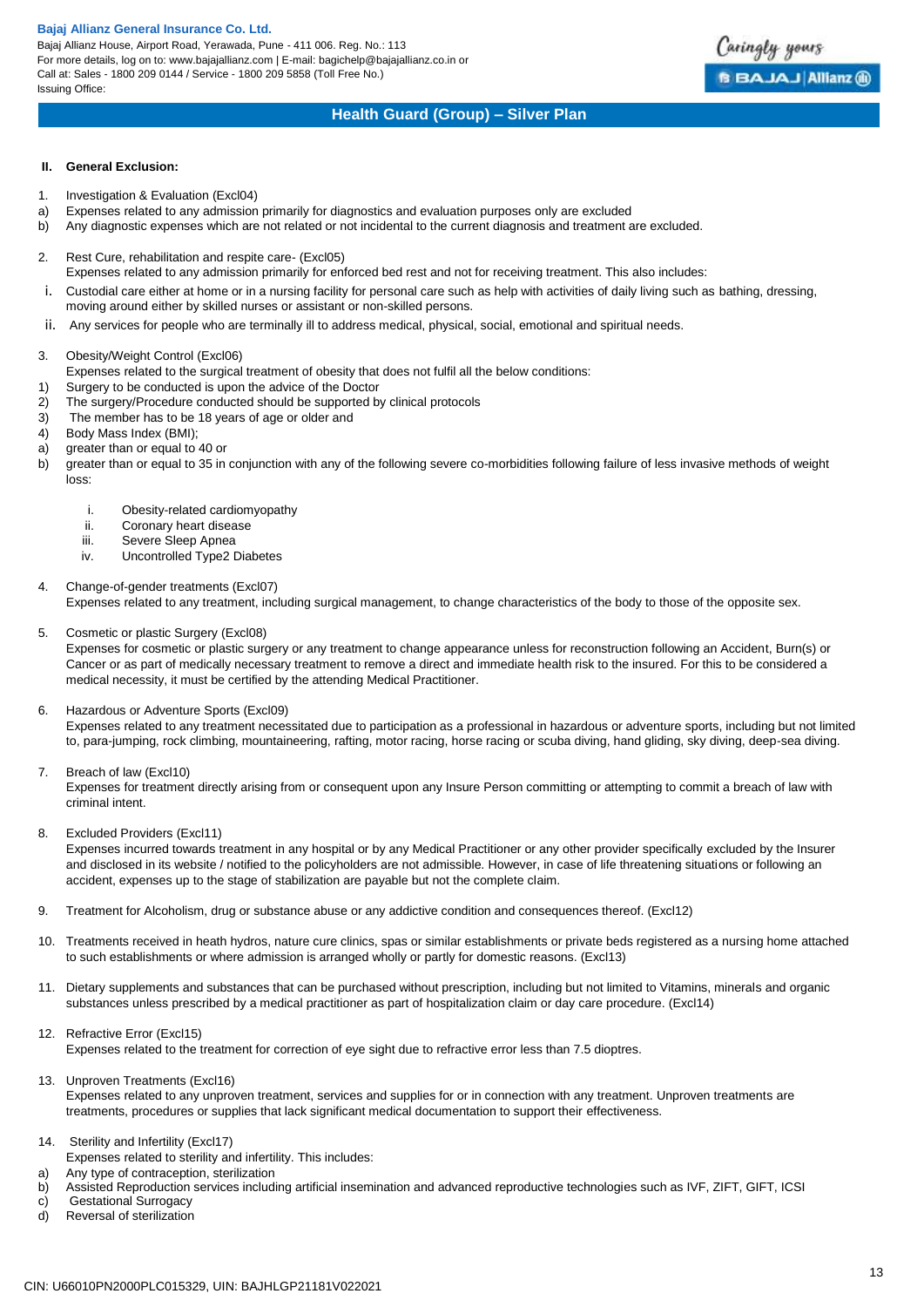Bajaj Allianz House, Airport Road, Yerawada, Pune - 411 006. Reg. No.: 113 For more details, log on to: www.bajajallianz.com | E-mail: bagichelp@bajajallianz.co.in or Call at: Sales - 1800 209 0144 / Service - 1800 209 5858 (Toll Free No.) Issuing Office:



### **Health Guard (Group) – Silver Plan**

- 15. Maternity (Excl 18) :
- a. Medical Treatment Expenses traceable to childbirth (including complicated deliveries and caesarean sections incurred during hospitalization) except ectopic pregnancy.
- b. Expenses towards miscarriage (unless due to an accident) and lawful medical termination of pregnancy during the policy period.

### **SECTION D) GENERAL EXCLUSIONS - SPECIFIC EXCLUSIONS**

- 1. Any dental treatment that comprises of cosmetic surgery, dentures, dental prosthesis, dental implants, orthodontics, surgery of any kind unless as a result of Accidental Bodily Injury to natural teeth and also requiring hospitalization
- 2. Medical expenses where Inpatient care is not warranted and does not require supervision of qualified nursing staff and qualified medical practitioner round the clock
- 3. War, invasion, acts of foreign enemies, hostilities (whether war be declared or not), civil war, commotion, unrest, rebellion, revolution, insurrection, military or usurped power or confiscation or nationalization or requisition of or damage by or under the order of any government or public local authority.
	- Any Medical expenses incurred due to Act of Terrorism will be covered under the Policy.
- 4. External medical equipment of any kind used at home as post Hospitalization care including cost of instrument used in the treatment of Sleep Apnoea Syndrome (C.P.A.P), Continuous Peritoneal Ambulatory Dialysis (C.P.A.D) and Oxygen concentrator for Bronchial Asthmatic condition.
- 5. The cost of spectacles, contact lenses, hearing aids, crutches, dentures, artificial teeth and all other external appliances and/or devices whether for diagnosis or treatment except for Cost of Artificial Limbs, cost of prosthetic devices implanted during surgical procedure like Pacemaker, orthopedic implants, infra cardiac valve replacements, vascular stents etc.
- 6. Congenital external diseases or defects or anomalies, growth hormone therapy, stem cell implantation or surgery except for Hematopoietic stem cells for bone marrow transplant for haematological conditions.
- 7. Intentional self-injury (including but not limited to the use or misuse of any intoxicating drugs or alcohol)
- 8. Vaccination or inoculation unless forming a part of post bite treatment or if medically necessary and forming a part of treatment recommended by the treating Medical practitioner.
- 9. All non-medical Items as per Annexure II
- 10. Any treatment received outside India is not covered under this Policy.
- 11. Circumcision unless required for the treatment of Illness or Accidental bodily injury,
- 12. Treatment for any other system other than modern medicine (allopathy)

### **SECTION E) CONDITIONS - STANDARD GENERAL TERMS AND CLAUSES**

### **1. Disclosure of information**

The policy shall be void and all premium paid thereon shall be forfeited to the Company in the event of misrepresentation, mis description or non-disclosure of any material fact by the policyholder.

(Explanation: "Material facts" for the purpose of this policy shall mean all relevant information sought by the company in the proposal form and other connected documents to enable it to take informed decision in the context of underwriting the risk)

### **2. Condition Precedent to Admission of Liability**

The terms and conditions of the policy must be fulfilled by the Insured Person for the Company to make any payment for claim(s) arising under the policy.

### **3. Moratorium Period:**

After completion of eight continuous years under this policy no look back would be applied. This period of eight years is called as moratorium period.

The moratorium would be applicable for the sums insured of the first policy and subsequently completion of eight continuous years would be applicable from date of enhancement of sums insured only on the enhanced limits. After the expiry of Moratorium Period no claim under this policy shall be contestable except for proven fraud and permanent exclusions specified in the policy contract. The policies would however be subject to all limits, sub limits, co-payments, deductibles as per the policy contract

### **4. Claim Settlement. (provision for Penal interest)**

- i. The Company shall settle or reject a claim, as the case may be, within 30 days from the date of receipt of last necessary document.
- ii. ln the case of delay in the payment of a claim, the Company shall be liable to pay interest to the policyholder from the date of receipt of last necessary document to the date of payment of claim at a rate 2% above the bank rate.
- iii. However, where the circumstances of a claim warrant an investigation in the opinion of the Company, it shall initiate and complete such investigation at the earliest, in any case not later than 30 days from the date of receipt of last necessary document- ln such cases, the Company shall settle or reject the claim within 45 days from the date of receipt of last necessary document.
- iv. ln case of delay beyond stipulated 45 days, the Company shall be liable to pay interest to the policyholder at a rate 2% above the bank rate from the date of receipt of last necessary document to the date of payment of claim.

(Explanation: "Bank rate" shall mean the rate fixed by the Reserve Bank of India (RBI) at the beginning of the financial year in which claim has fallen due)

### **5. Complete Discharge**

Any payment to the policyholder, insured person or his/ her nominees or his/ her legal representative or assignee or to the Hospital, as the case may be, for any benefit under the policy shall be a valid discharge towards payment of claim by the Company to the extent of that amount for the particular claim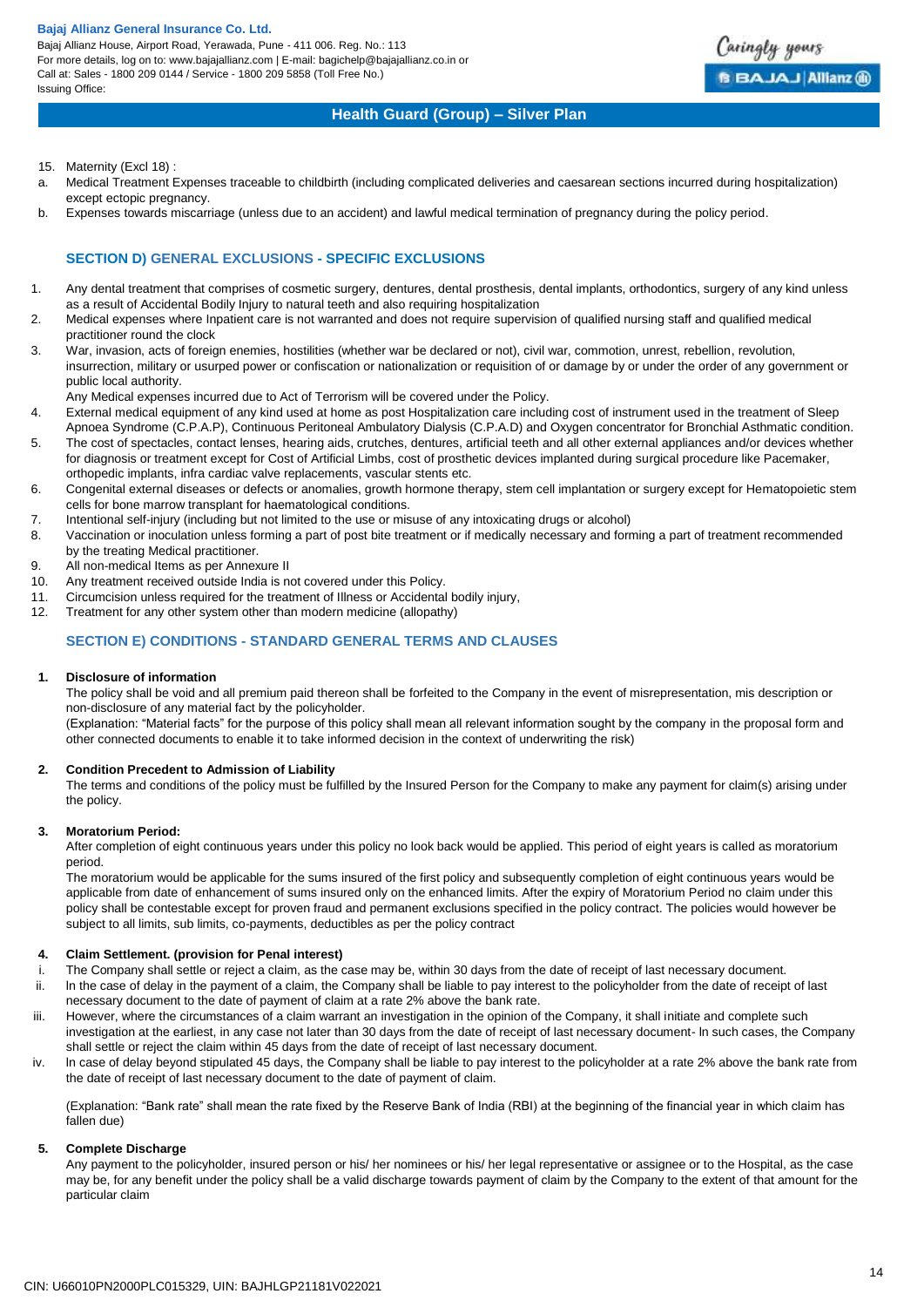Bajaj Allianz House, Airport Road, Yerawada, Pune - 411 006. Reg. No.: 113 For more details, log on to: www.bajajallianz.com | E-mail: bagichelp@bajajallianz.co.in or Call at: Sales - 1800 209 0144 / Service - 1800 209 5858 (Toll Free No.) Issuing Office:

# **Health Guard (Group) – Silver Plan**

Caringly yours

**BBAJAJ Allianz @** 

### **6. Fraud**

- i. If any claim made by the Insured beneficiary, is in any respect fraudulent, or if any false statement, or declaration is made or used in support thereof, or if any fraudulent means or devices are used by the Insured beneficiary or anyone acting on his/her behalf to obtain any benefit under this policy, all benefits under this policy and the premium paid shall be forfeited.
- ii. Any amount already paid against claims made under this policy but which are found fraudulent later shall be repaid by all
- recipient(s)/policyholder(s), who has made that particular claim, who shall be jointly and severally liable for such repayment to the insurer.
- iii. For the purpose of this clause, the expression "fraud" means any of the following acts committed by the Insured beneficiary or by his agent or the hospital/ doctor/any other party acting on behalf of the Insured beneficiary, with intent to deceive the insurer or to induce the insurer to issue an insurance policy:
- a) the suggestion, as a fact of that which is not true and which the Insured beneficiary does not believe to be true;
- b) the active concealment of a fact by the Insured beneficiary having knowledge or belief of the fact;
- c) any other act fitted to deceive; and
- d) any such actor omission as the law specially declares to be fraudulent
- iv. The Company shall not repudiate the claim and / or forfeit the policy benefits on the ground of Fraud, if the Insured beneficiary / beneficiary can prove that the misstatement was true to the best of his knowledge and there was no deliberate intention to suppress the fact or that such misstatement of or suppression of material fact are within the knowledge of the insurer

### **7. Multiple Policies**

- In case of multiple policies taken by an insured person during a period from one or more insurers to indemnify treatment costs, the insured person shall have the right to require a settlement of his/her claim in terms of any of his/her policies. ln all such cases the insurer chosen by the insured person shall be obliged to settle the claim as long as the claim is within the limits of and according to the terms of the chosen policy.
- ii. lnsured person having multiple policies shall also have the right to prefer claims under this policy for the amounts disallowed under any other policy / policies even if the sum insured is not exhausted. Then the insurer shall independently settle the claim subject to the terms and conditions of this policy.
- iii. lf the amount to be claimed exceeds the sum insured under a single policy, the insured person shall have the right to choose insurer from whom he/ she wants to claim the balance amount.
- iv. Where an insured person has policies from more than one insurer to cover the same risk on indemnity basis, the insured person shall only be indemnified the treatment costs in accordance with the terms and conditions of the chosen policy.

### **8. Renewal of Policy**

- The policy shall ordinarily be renewable except on grounds of fraud, misrepresentation by the insured person.
- i. The Company shall endeavor to give notice for renewal. However, the Company is not under obligation to give any notice for renewal.
- ii. Renewal shall not be denied on the ground that the insured person had made a claim or claims in the preceding policy years.
- iii. Request for renewal along with requisite premium shall be received by the Company before the end of the policy period.
- iv. At the end of the policy period, the policy shall terminate and can be renewed within the Grace Period of 30 days to maintain continuity of benefits without break in policy. Coverage is not available during the grace period.
- v. No loading shall apply on renewals based on individual claims experience

### **9. Cancellation**

The policyholder may cancel this policy by giving 15days' written notice and in such an event, the Company shall refund premium for the unexpired policy period as detailed below.

Cancellation grid for premium received on annual basis or full premium received at policy inception are as under

| <b>PERIOD ON RISK</b>                     | <b>RATE OF PREMIUM REFUNDED</b> |
|-------------------------------------------|---------------------------------|
| Within 15 days                            | As per Free Look condition      |
| Within 3 Months                           | 65% of annual rate              |
| Exceeding 3 months but less than 6 months | 45% of annual rate              |
| Exceeding 6 months to 12 months           | 0.00%                           |

The Company may cancel the policy at any time on grounds of misrepresentation non-disclosure of material facts, fraud by the insured person by giving 15 days' written notice. There would be no refund of premium on cancellation on grounds of misrepresentation, non-disclosure of material facts or fraud.

#### **10. Free Look Period**

The Free Look Period shall be applicable on new individual health insurance policies and not on renewals or at the time of porting/migrating the policy.

The insured person shall be allowed free look period of fifteen days from date of receipt of the policy document to review the terms and conditions of the policy, and to return the same if not acceptable.

lf the insured has not made any claim during the Free Look Period, the insured shall be entitled to

- i. a refund of the premium paid less any expenses incurred by the Company on medical examination of the insured person and the stamp duty charges or
- ii. where the risk has already commenced and the option of return of the policy is exercised by the insured person, a deduction towards the proportionate risk premium for period of cover or
- iii. where only a part of the insurance coverage has commenced, such proportionate premium commensurate with the insurance coverage during such period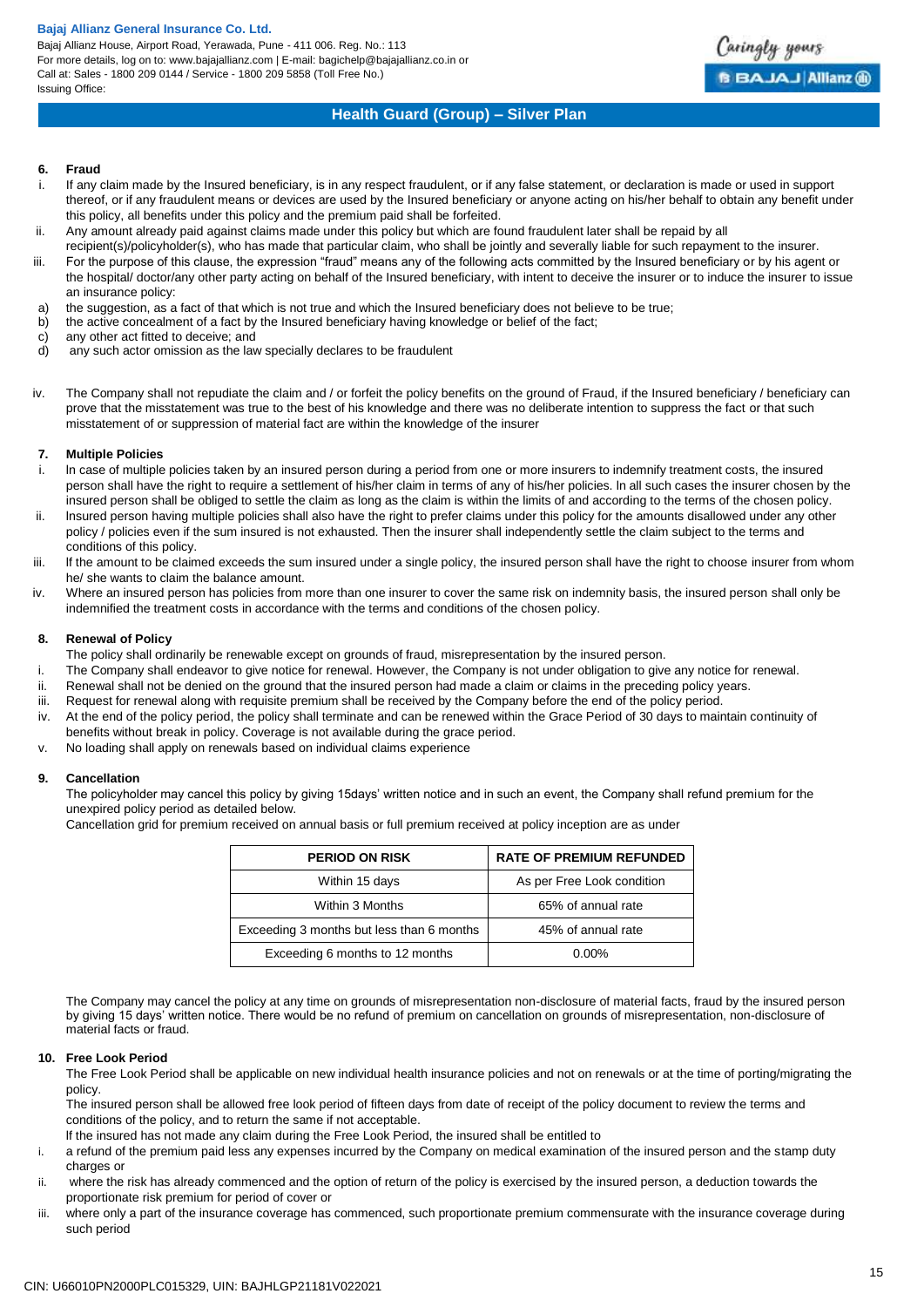Bajaj Allianz House, Airport Road, Yerawada, Pune - 411 006. Reg. No.: 113 For more details, log on to: www.bajajallianz.com | E-mail: bagichelp@bajajallianz.co.in or Call at: Sales - 1800 209 0144 / Service - 1800 209 5858 (Toll Free No.) Issuing Office:



# **Health Guard (Group) – Silver Plan**

### **11. Portability**

The Insured beneficiary will have the option to port the policy to other insurers by applying to such insurer to port the entire policy along with all the members of the family, if any, at least 45 days before, but not earlier than 60 days from the policy renewal date as per IRDAI guidelines related to portability. If such person is presently covered and has been continuously covered without any lapses under any health insurance policy with an Indian General/Health insurer, the proposed

Insured beneficiary will get the accrued continuity benefits in waiting periods as per IRDAI guidelines on portability.

For Detailed Guidelines on portability, kindly refer the link [https://www.irdai.gov.in/ADMINCMS/cms/Circulars\\_List.aspx?mid=3.2.3](https://www.irdai.gov.in/ADMINCMS/cms/Circulars_List.aspx?mid=3.2.3)

### **12. Possibility of Revision of Terms of the Policy lncluding the Premium Rates:**

The Company, with prior approval of lRDAl, may revise or modify the terms of the policy including the premium rates. The insured person shall be notified three months before the changes are effected.

### **13. Migration**

The Insured beneficiary will have the option to migrate the policy to other health insurance products/plans offered by the company by applying for migration of the policy atleast 30 days before the policy renewal date as per IRDAI guidelines on Migration. If such person is presently covered and has been continuously covered without any lapses under any health insurance product/plan offered by the company, the Insured beneficiary will get the accrued continuity benefits in waiting periods as per IRDAI guidelines on migration. For Detailed Guidelines on migration, kindly refer the link [https://www.irdai.gov.in/ADMINCMS/cms/Circulars\\_List.aspx?mid=3.2.3](https://www.irdai.gov.in/ADMINCMS/cms/Circulars_List.aspx?mid=3.2.3)

### **14. Withdrawal of Policy**

- **i.** In the likelihood of this product being withdrawn in future, the Company will intimate the insured person about the same 90 days prior to expiry of the policy.
- **ii.** lnsured Person will have the option to migrate to similar health insurance product available with the Company at the time of renewal with all the accrued continuity benefits such as cumulative bonus, waiver of waiting period. as per IRDAI guidelines, provided the policy has been maintained without a break.

### **15. Nomination**

The policyholder is required at the inception of the policy to make a nomination for the purpose of payment of claims under the policy in the event of death of the policyholder. Any change of nomination shall be communicated to the company in writing and such change shall be effective only when an endorsement on the policy is made. ln the event of death of the policyholder, the Company will pay the nominee {as named in the Policy Schedule/Policy Certificate/Endorsement (if any) and in case there is no subsisting nominee, to the legal heirs or legal representatives of the policyholder whose discharge shall be treated as full and final discharge of its liability under the policy.

### **16. Grievance Redressal Procedure**

The company has always been known as a forward-looking customer centric organization. It takes immense pride in its approach of "Caringly Yours". To provide you with top-notch service on all fronts, the company has provided with multiple platforms via which you can always reach out to us at below mentioned touch points

- 1. Our toll-free number 1-800-209- 5858 or 020-30305858, say Say "Hi" on WhatsApp on +91 7507245858
- 2. Branches for resolution of your grievances / complaints, the Branch details can be found on our website
- [www.bajajallianz.com/branch-locator.html](http://www.bajajallianz.com/branch-locator.html)
- 3. Register your grievances / complaints on our website [www.bajajallianz.com/about-us/customer-service.html](http://www.bajajallianz.com/about-us/customer-service.html)
- 4. E-mail
- a) Level 1: Write to [bagichelp@bajajallianz.co.in](mailto:bagichelp@bajajallianz.co.in) and for senior citizens to [seniorcitizen@bajajallianz.co.in](mailto:seniorcitizen@bajajallianz.co.in)
- b) Level 2: In case you are not satisfied with the response given to you at Level 1 you may write to our Grievance Redressal Officer at [ggro@bajajallianz.co.in](mailto:ggro@bajajallianz.co.in)
- c) Level 3: If in case, your grievance is still not resolved, and you wish to talk to our care specialist, please give a missed call on +91 80809 45060 OR SMS To 575758 and our care specialist will call you back
- 5. If you are still not satisfied with the decision of the Insurance Company, you may approach the Insurance Ombudsman, established by the Central Government for redressal of grievance. Detailed process along with list of Ombudsman offices are available at [www.cioins.co.in/ombudsman.html](http://www.cioins.co.in/ombudsman.html)

The contact details of the Ombudsman offices are mentioned in **Annexure V:**

### **SECTION E) CONDITIONS - SPECIFIC TERMS AND CLAUSES**

### **17. Insured**

Only those persons named as the insured in the Schedule shall be covered under this Policy. Cover under this Policy shall be withdrawn from any insured member upon such insured member giving 14 days written notice to be received by Us.

### **18. Communications**

Any communication meant for Us must be in writing and be delivered to Our address shown in the Schedule. Any communication meant for You will be sent by Us to Your address shown in the Schedule.

### **19. Paying a Claim**

- i. You agree that We need only make payment when You or someone claiming on Your behalf has provided Us with necessary documentation and information.
- ii. If the insurer, for any reasons decides to reject the claim under the policy the reasons regarding the rejection shall be communicated to the insured in writing within 30 days of the receipt of documents. The insured may take recourse to the Grievance Redressal procedure stated under policy.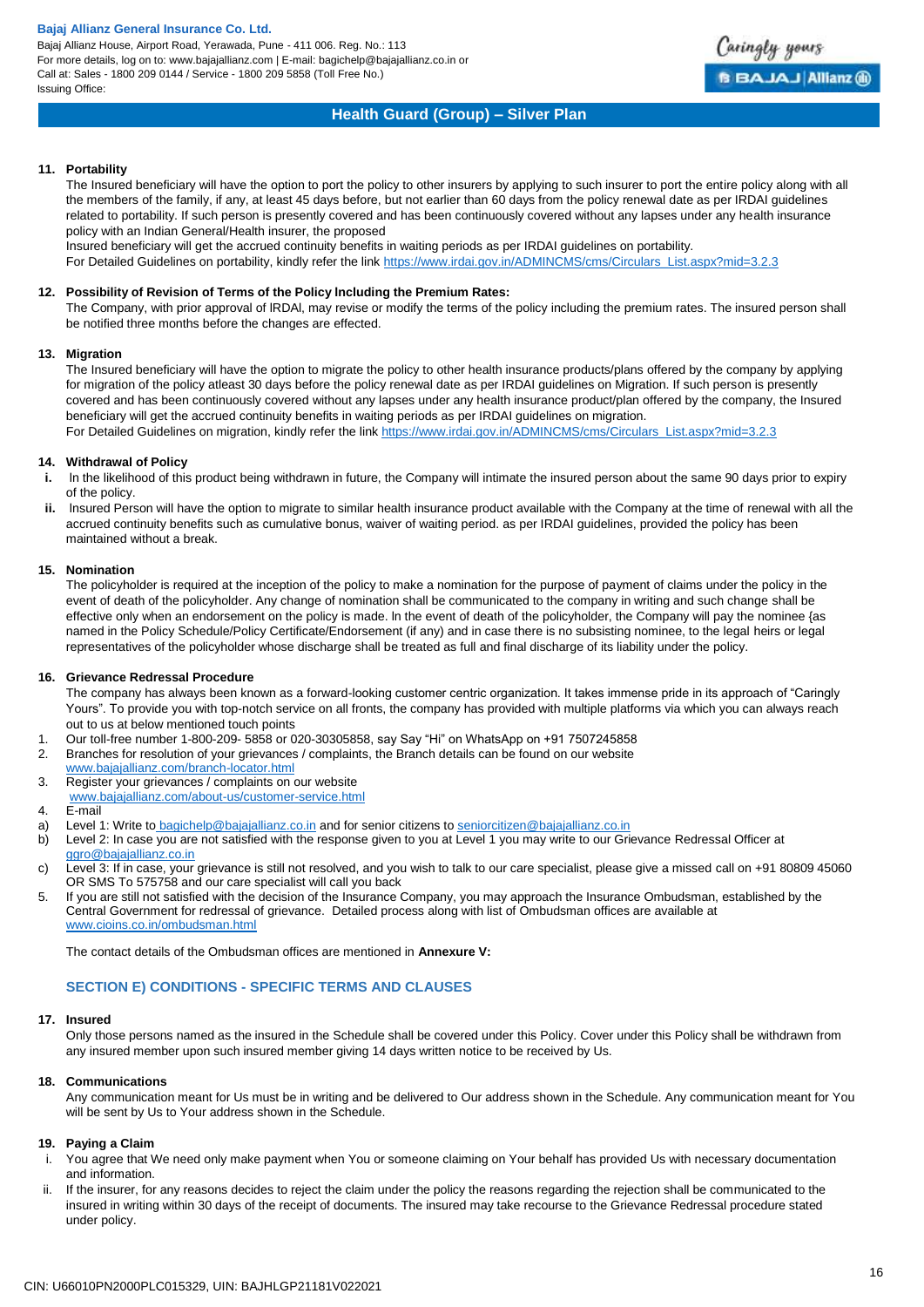Bajaj Allianz House, Airport Road, Yerawada, Pune - 411 006. Reg. No.: 113 For more details, log on to: www.bajajallianz.com | E-mail: bagichelp@bajajallianz.co.in or Call at: Sales - 1800 209 0144 / Service - 1800 209 5858 (Toll Free No.) Issuing Office:



# **Health Guard (Group) – Silver Plan**

### **20. Basis of Claims Payment**

- If the Insured Person suffer a relapse within 45 days of the date when he/ she last obtained medical treatment or consulted a Medical
- Practitioner/Doctor and for which a claim has been made, then such relapse shall be deemed to be part of the same claim.
- ii. If opted voluntarily by the Policyholder, the Insured Person, shall bear 10% / 20% of co-payment for each and every claim payable under the Inpatient Hospitalization
	- Treatment section and the Company's liability, if any, shall only be in excess of that sum.
- iii. The day care procedures listed are subject to the exclusions, terms and conditions of the policy and will not be treated as independent coverage under the policy.
- iv. The Company's obligation to make payment in respect of surgeries for cataracts (after the expiry of the 24 months period referred to in Exclusion D.I.2) above, shall be restricted to 20% of the Sum insured for each eye.
- v. The Company shall make payment in Indian Rupees only.
- vi. Our obligation to make payment in respect of illness/surgeries listed below shall be restricted to :

| <b>Coverages</b>                                                                          | Sub-limit                                          |
|-------------------------------------------------------------------------------------------|----------------------------------------------------|
| Cataract                                                                                  | 20% of the Sum insured for each eye                |
| Mental Illness                                                                            | 25% of Sum Insured or 2 Lac whichever is<br>lower  |
| Modern Treatment Methods and Advancement in Technologies<br>(as per list in Annexure III) | 50% of Sum Insured or 5 Lacs whichever is<br>lower |

### **21. Cumulative Bonus:**

- If the Insured Person's " Health Guard (Group)" with the Company is renewed without any break and there has been no claim in the preceding year, the Company will increase the Limit of Indemnity by 10% of base sum insured per annum, but:
- i. The maximum cumulative increase in the Limit of Indemnity will be limited to 10 years and 100% of base sum insured of the Insured Person's first "Health Guard (Group) Policy" with the Company.
- 
- ii. This clause does not alter the annual character of this insurance<br>iii. If a claim is made in any year where a cumulative increase has b If a claim is made in any year where a cumulative increase has been applied, then the increased Limit of Indemnity in the Policy Period of the subsequent "Health Guard (Group) Policy" shall be reduced by 10%, save that the limit of indemnity applicable to the Insured Person's first "Health Guard (Group) Policy" with the Company shall be preserved.

### **22. Entry Age and Renewal Age**

| Cover                  | Member                 | <b>Eligible Entry Age</b> | Renewal             |
|------------------------|------------------------|---------------------------|---------------------|
| "Health Guard (Group)" | Self, Spouse, Parents. | 18 years to 65 years      | lifetime renewals** |
|                        | Dependent Children     | 3 months to 30 years      | 35 Years*           |

\* \* Subject to policy is renewed annually with the Company within the Grace period of 30 days from date of Expiry

#### **Eligibility:**

- Indian nationals residing in India would be considered for this policy.
- Sum Insured for Self cannot be less than any of his/her family members.

### **23. Endorsements**

This Policy constitutes the complete contract of insurance. This Policy cannot be changed by anyone (including an insurance agent or broker) except Us. Any change that We make will be evidenced by a written endorsement signed and stamped by Us.

### **24. Discounts:**

### **i. Co-pay Discount:**

If opted voluntarily and mentioned on the Master Policy Schedule read with Certificate of Insurance that a Co-payment is effective by the Group then Group and Insured Persons will be eligible of additional 10% or 20% discount respectively on the policy premium. If a claim has been admitted under Section C 1) In-patient Hospitalisation Treatment then, the Insured Person shall bear 10% or 20% of the eligible claim amount payable under this section and the Company's liability, if any, shall only be in excess of that sum and would be subject to the Sum Insured.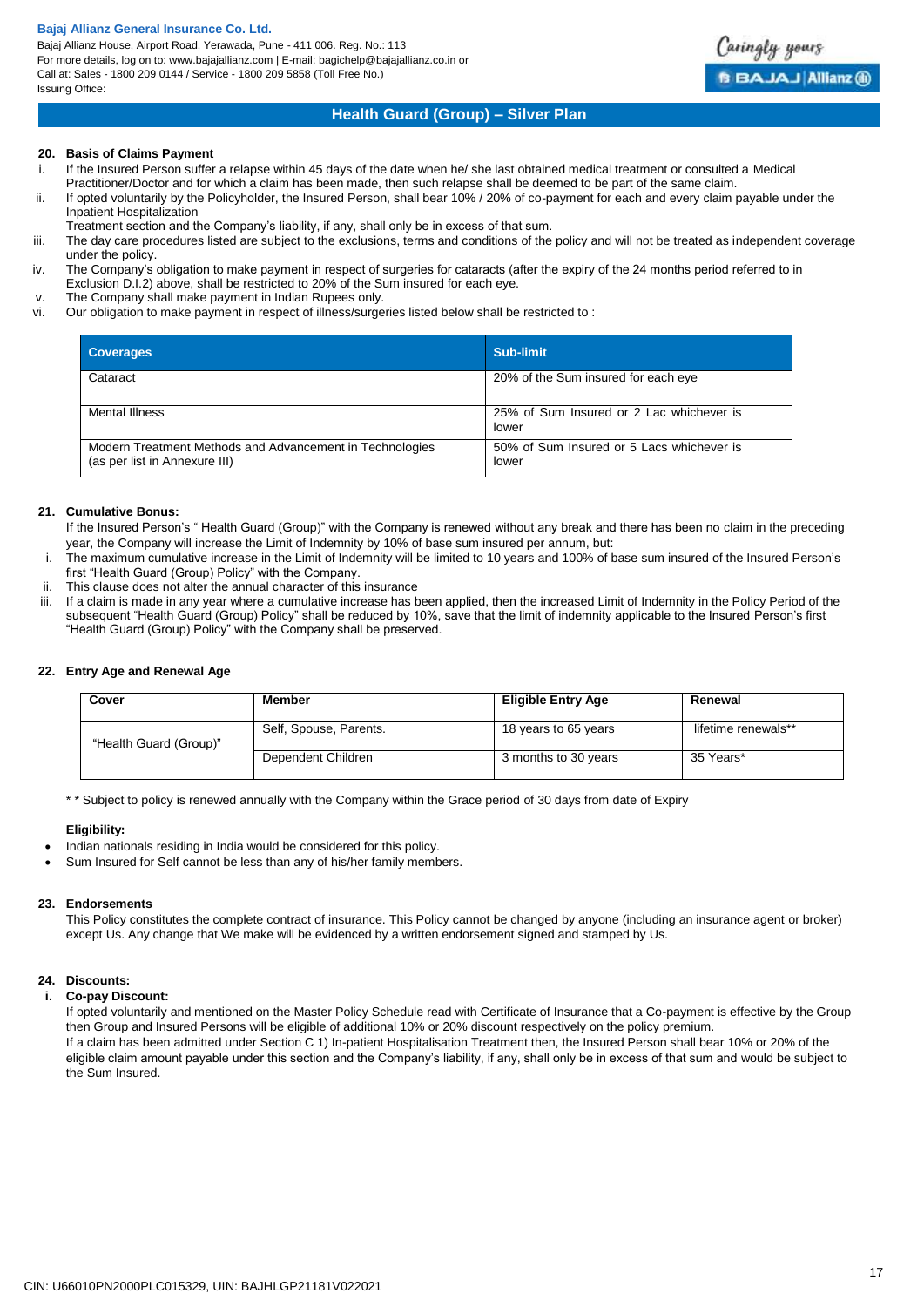Bajaj Allianz House, Airport Road, Yerawada, Pune - 411 006. Reg. No.: 113 For more details, log on to: www.bajajallianz.com | E-mail: bagichelp@bajajallianz.co.in or Call at: Sales - 1800 209 0144 / Service - 1800 209 5858 (Toll Free No.) Issuing Office:

# **Health Guard (Group) – Silver Plan**

### **ii. Discount offered in lieu of Group size**

|                 | <b>Floater Policies</b> |                 | Non-Floater Policies   |
|-----------------|-------------------------|-----------------|------------------------|
| Group Size Band | Implied Group Discount  | Group Size Band | Implied Group Discount |
| 7 to 100        | 8%                      | 7 to 100        | 10%                    |
| 101 to 250      | 12%                     | 101 to 250      | 14%                    |
| 251 to 500      | 13%                     | 251 to 500      | 16%                    |
| 501 to 750      | 15%                     | 501 to 750      | 17%                    |
| 751 to 1000     | 16%                     | 751 to 1000     | 18%                    |
| 1001 to 5000    | 17%                     | 1001 to 5000    | 19%                    |
| 5001 and above  | 18%                     | 5001 and above  | 20%                    |

| Non-Floater Policies |                        |  |
|----------------------|------------------------|--|
| Group Size Band      | Implied Group Discount |  |
| 7 to 100             | 10%                    |  |
| 101 to 250           | 14%                    |  |
| 251 to 500           | 16%                    |  |
| 501 to 750           | 17%                    |  |
| 751 to 1000          | 18%                    |  |
| 1001 to 5000         | 19%                    |  |
| 5001 and above       | 20%                    |  |

### **25. Premium payment Zone:**

### Zone A

"Following cities has been clubbed in Zone A:-

Delhi / NCR, Mumbai including (Navi Mumbai, Thane and Kalyan), Hyderabad and Secunderabad, Bangalore, Kolkata, Ahmedabad, Vadodara and Surat.

Zone B

Rest of India apart from Zone A cities are classified as Zone B. Note:-

- Insured Person can avail treatment allover India without any co-payment if Zone A premium rates is paid
- Insured Person for whom premium rate of Zone B is paid and avail treatment in Zone A city will have to pay 20% co-payment on admissible claim amount. This Co – payment will not be applicable for Accidental Hospitalization cases.
- Insured Person residing in Zone B and for whom Zone A premium is paid can avail treatment all over India without any co-payment.

### **26. Sum Insured Enhancement:**

- i. The Insured member can apply for enhancement of Sum Insured at the time of renewal. You can apply for enhancement of Sum Insured by submitting a fresh proposal form to the company.
- ii. The acceptance of enhancement of Sum Insured would be at the discretion of the company, based on the health condition of the insured person& claim history of the policy.
- iii. All waiting periods as defined in the Policy shall apply for this enhanced Sum Insured limit from the effective date of enhancement of such Sum Insured considering such Policy Period as the first Policy with the Company

### **27. Addition /Deletion of Insured Person(s)**

No person other than those persons named as the Insured Person(s) or those categories of the Insured specified in the Schedule shall be covered under this Policy unless and until his/her name or the category has been notified in writing to the Company, any additional premium due has been paid and the Company's agreement to extend cover has been indicated by it issuing an endorsement confirming the addition of such person or category of persons as an Insured Persons.

Cover under Certificate of Insurance shall be withdrawn from any Insured Person(s) named or any category of Insured Beneficiaries Insured immediately upon the Policyholder delivering written notice of the same to the Company.

### **28. Territorial Limits & Governing Law**

- **i.** The Company cover insured events arising during the Policy Period, as well as treatment availed, within India only. The Company's liability to make any payment shall be to make payment within India and in Indian Rupees only.
- **ii.** The Policy constitutes the complete contract of insurance. No change or alteration shall be valid or effective unless approved in writing by the Company, which approval shall be evidenced by an endorsement on the Schedule.
- **iii.** The construction, interpretation and meaning of the provisions of this Policy shall be determined in accordance with Indian law. The section headings of this Policy are included for descriptive purposes only and do not form part of this Policy for the purpose of its construction or interpretation.

### **29. Arbitration and Reconciliation**

- **i.** If any dispute or difference shall arise as to the quantum to be paid under the Policy (liability being otherwise admitted) such difference shall independently of all other questions be referred to decision of a sole arbitrator in writing by the parties or if they cannot agree upon a single arbitrator within 30 days of any party invoking arbitration, the same shall be referred to a panel of the arbitrators comprising of two arbitrators, one appointed by each of the parties to the dispute/difference and the third arbitrator to be appointed by such two arbitrators and arbitration shall be conducted under and in accordance with the provisions of the Arbitration and Conciliation Act, 1996. The law of the arbitration will be Indian law, and the seat of the arbitration and venue for all hearings shall be within India.
- **ii.** It is clearly agreed and understood that no difference or dispute shall be referable to arbitration as herein before provided, if the Company has disputed or not accepted liability under or in respect of this Policy.
- **iii.** It is hereby expressly stipulated and declared that it shall be a condition precedent to any right of action or suit upon this Policy that award by such arbitrator/arbitrators of the amount of the loss or damage shall be first obtained.
- **iv.** If these arbitration provisions are held to be invalid, then all such disputes or differences shall be referred to the exclusive jurisdiction of the Indian Courts.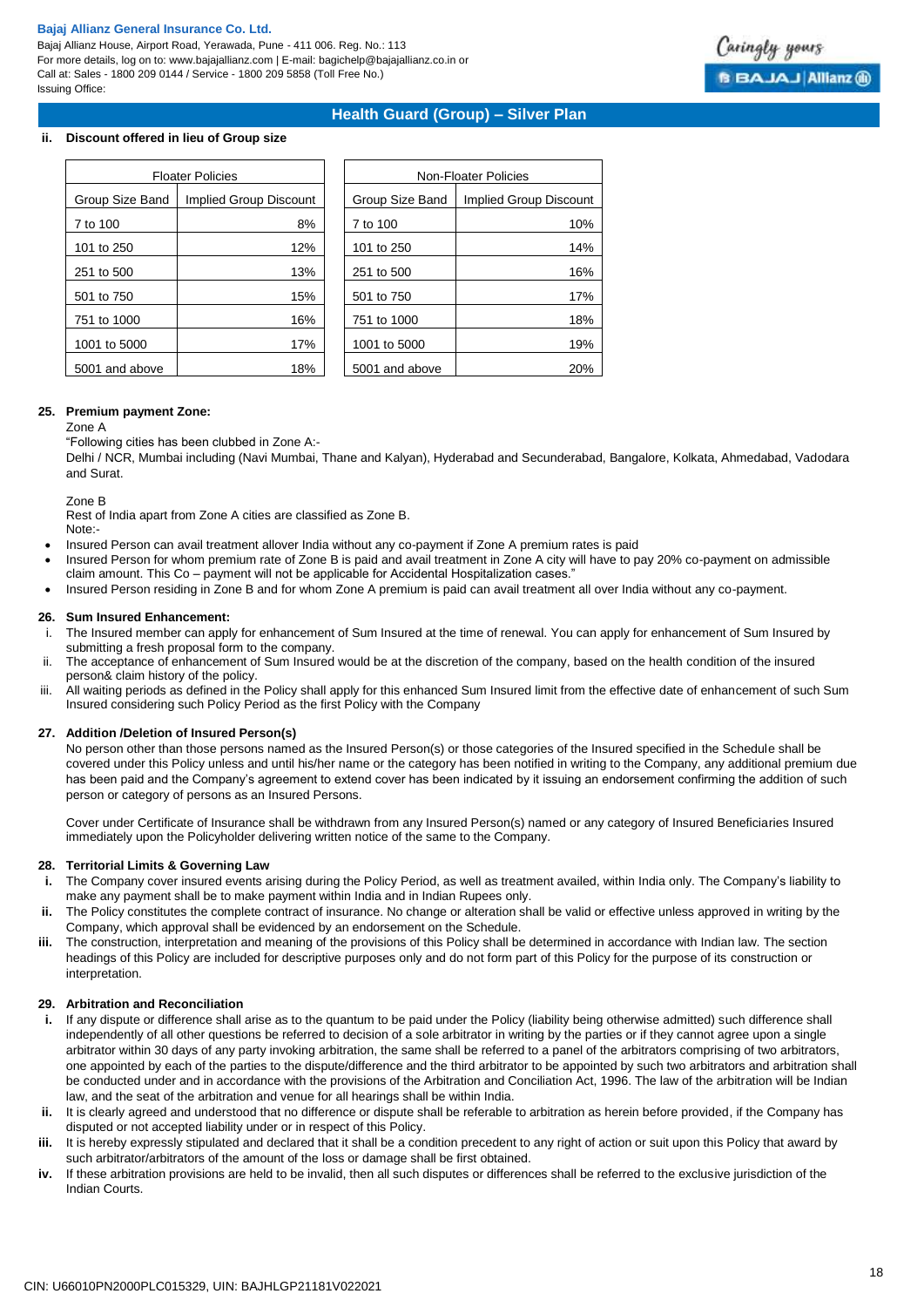Bajaj Allianz House, Airport Road, Yerawada, Pune - 411 006. Reg. No.: 113 For more details, log on to: www.bajajallianz.com | E-mail: bagichelp@bajajallianz.co.in or Call at: Sales - 1800 209 0144 / Service - 1800 209 5858 (Toll Free No.) Issuing Office:



# **Health Guard (Group) – Silver Plan**

### **30. Special Conditions relating to Group Policy**

All group policies are subject to the following conditions:

- 1. The insured will maintain sufficient deposit or provide a Bank Guarantee to strictly comply with the requirement of section 64VB.
- 2. New names can be added to the existing group policies by charging pro-rata premium for the unexpired Policy Period.
- 3. For deletion of names from Group Policies during the currency of the Policy, refund of pro- Rata premium can be allowed only if there is no claim in respect of the particular Insured Person at the expiry of the policy only.

### **SECTION E) CONDITIONS – OTHER TERMS AND CLAUSES**

### **31. Claims Procedure**

All Claims will be settled by In house claims settlement team of the company and no TPA is engaged.

If You meet with any Accidental Bodily Injury or suffer an Illness that may result in a claim, then as a condition precedent to Our liability, You must comply with the following:

### **A. Cashless Claims Procedure:**

Cashless treatment is only available at Network Hospitals. In order to avail of cashless treatment, the following procedure must be followed by You:

i. For planned treatment or Hospitalization, prior to taking treatment and/or incurring Medical Expenses at a Network Hospital, You or Your representative must intimate Us 48 hours before the planned Hospitalization and request pre-authorisation by way of the written form.

- ii. After considering Your request and after obtaining any further information or documentation We have sought, We may, if satisfied, send You or the Network Hospital, an authorisation letter. The authorisation letter, the ID card issued to You along with this Policy and any other information or documentation that We have specified must be produced to the Network Hospital identified in the pre-authorization letter at the time of Your admission to the same.
- iii. If the procedure above is followed, You will not be required to directly pay for the bill amount in the Network Hospital that We are liable under Section C1In-Patient Hospitalisation Treatment above and the original bills and evidence of treatment in respect of the same shall be left with the Network Hospital. Pre-authorisation

does not guarantee that all costs and expenses will be covered. We reserve the right to review each claim for Medical Expenses and accordingly coverage will be determined according to the terms and conditions of this Policy.

iv. In case any treatment or procedure is to be taken on an Emergency basis, You or Your representative must intimate Us in writing immediately within 24 hours of hospitalization.

### **B. Reimbursement Claims Procedure:**

If Pre-authorisation as per Cashless Claims Procedure above is denied by Us or if treatment is taken in a Hospital other than a Network Hospital or if You do not wish to avail cashless facility, then:

- i. You or someone claiming on Your behalf must inform Us in writing immediately within 48 hours of hospitalization in case of emergency hospitalization & 48 hours prior to hospitalization in case of planned hospitalization
- 
- ii. You must immediately consult a Doctor and follow the advice and treatment that he recommends.<br>iii. You must take reasonable steps or measures to minimize the quantum of any claim that may be n You must take reasonable steps or measures to minimize the quantum of any claim that may be made under this Policy.
- iv. You must have Yourself examined by Our medical advisors if We ask for this, and as often as We consider this to be necessary at our cost.
- v. You or someone claiming on Your behalf must promptly and in any event within 30 days of discharge from a Hospital give Us the documentation as listed out in greater detail below and other information We ask for to investigate the claim or Our obligation to make payment for it.
- vi. In the event of the death of the insured person, someone claiming on his behalf must inform Us in writing immediately and send Us a copy of the post mortem report (if any) within 30 days\*
- vii. If the original documents are submitted with the co-insurer, the Xerox copies attested by the co-insurer should be submitted \*Note: In case You are claiming for the same event under an indemnity based policy of another insurer and are required to submit the original documents related to Your treatment with that particular insurer, then You may provide Us with the attested Xerox copies of such documents along with a declaration from the particular insurer specifying the availability of the original copies of the specified treatment documents with it.

\*\*Note: Waiver of conditions (i) and (vi) may be considered in extreme cases of hardship where it is proved to Our satisfaction that under the circumstances in

which You were placed, it was not possible for You or any other person to give notice or file claim within the prescribed time limit.

List of Claim documents:

- Claim form with NEFT details & cancelled cheque duly signed by Insured
- Original/Attested copies of Discharge Summary / Discharge Certificate / Death Summary with Surgical & anesthetics notes
- Attested copies of Indoor case papers
- Original/Attested copies Final Hospital Bill with break up of surgical charges, surgeon's fees, OT charges etc
- Original Paid Receipt against the final Hospital Bill.
- Original bills towards Investigations done / Laboratory Bills.
- Original/Attested copies of Investigation Reports against Investigations done.
- Original bills and receipts paid for the transportation from Registered Ambulance Service Provider. Treating Doctor certificate to transfer the Injured person to a higher
- medical centre for further treatment (if Applicable).
- Cashless settlement letter or other company settlement letter
- First consultation letter for the current ailment.
- In case of implant surgery, invoice & sticker.
- Please send the documents on below address

Bajaj Allianz General Insurance Company

2nd Floor, Bajaj Finserv Building,

Behind Weikfield IT park,

Off Nagar Road, Viman Nagar

Pune 411014| Toll free: 1800-103-2529, 1800-22-5858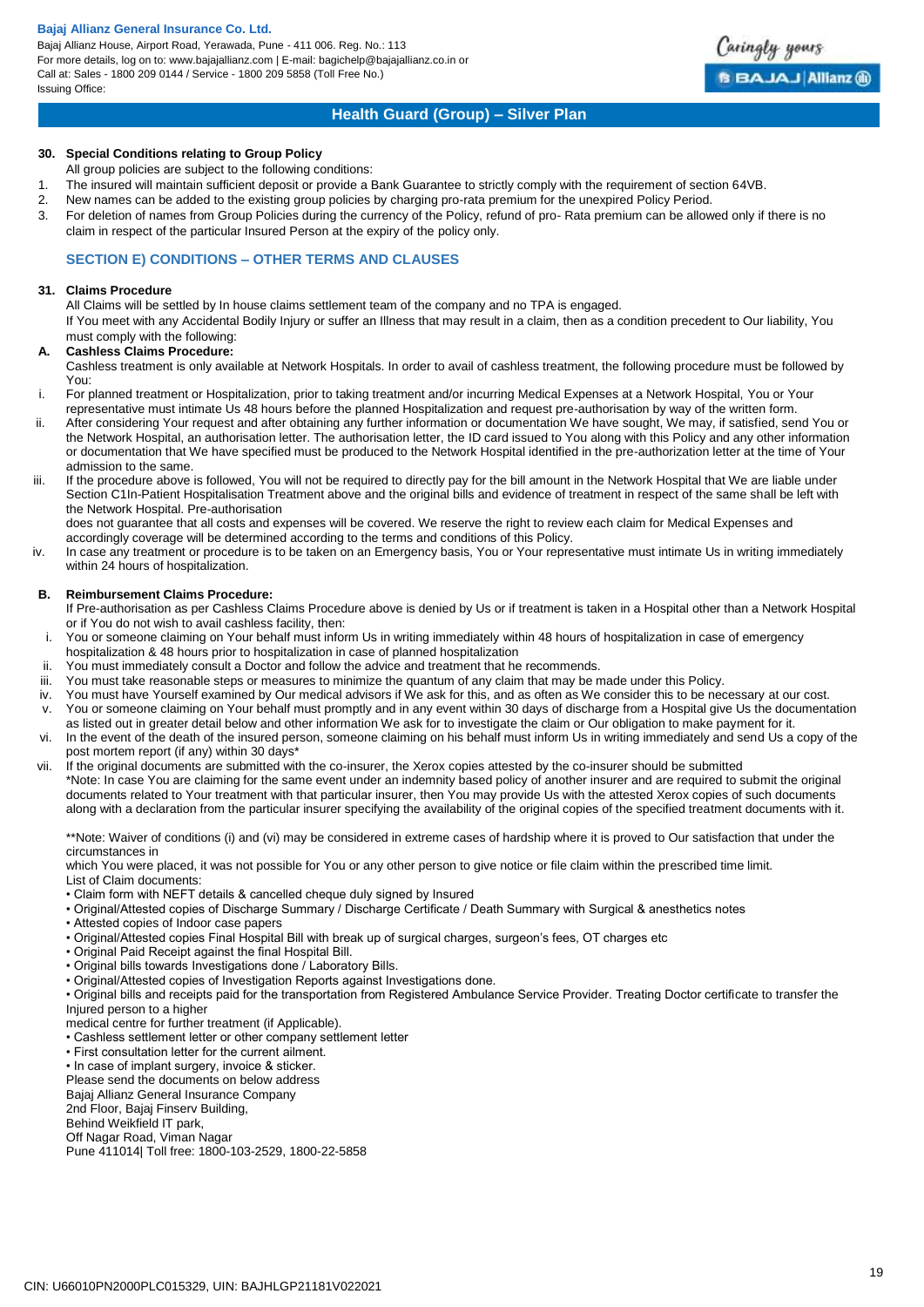Bajaj Allianz House, Airport Road, Yerawada, Pune - 411 006. Reg. No.: 113 For more details, log on to: www.bajajallianz.com | E-mail: bagichelp@bajajallianz.co.in or Call at: Sales - 1800 209 0144 / Service - 1800 209 5858 (Toll Free No.) Issuing Office:



# **Health Guard (Group) – Silver Plan**

### **Annexure I**

# **List of Day Care Procedures:**

| 1. Suturing - CLW -under LA or GA                                                                                                                                    | 66. Incision and excision of tissue in the perianal region                          |
|----------------------------------------------------------------------------------------------------------------------------------------------------------------------|-------------------------------------------------------------------------------------|
| 2. Surgical debridement of wound                                                                                                                                     | 67. Surgical treatment of anal fistula                                              |
| 3. Therapeutic Ascitic Tapping                                                                                                                                       | 68. Surgical treatment of hemorrhoids                                               |
| 4. Therapeutic Pleural Tapping                                                                                                                                       | 69. Sphincterotomy/Fissurectomy                                                     |
| 5. Therapeutic Joint Aspiration                                                                                                                                      | 70. Laparoscopic appendicectomy                                                     |
| 6. Aspiration of an internal abscess under ultrasound guidance                                                                                                       | 71. Laparoscopic cholecystectomy                                                    |
| 7. Aspiration of hematoma                                                                                                                                            | 72. TURP (Resection prostate)                                                       |
| 8. Incision and Drainage                                                                                                                                             | 73. Varicose vein stripping or ligation                                             |
| 9. Endoscopic Foreign Body Removal - Trachea /- pharynx-<br>larynx/ bronchus                                                                                         | 74. Excision of dupuytren's contracture                                             |
| 10. Endoscopic Foreign Body Removal -Oesophagus/stomach<br>/rectum.                                                                                                  | 75. Carpal tunnel decompression                                                     |
| 11. True cut Biopsy - breast/- liver/- kidney-Lymph Node/-Pleura/-<br>lung/-Muscle biopsy/-Nerve biopsy/Synovial biopsy/-Bone<br>trephine biopsy/-Pericardial biopsy | 76. Excision of granuloma                                                           |
| 12. Endoscopic ligation/banding                                                                                                                                      | 77. Arthroscopic therapy                                                            |
| 13. Sclerotherapy                                                                                                                                                    | 78. Surgery for ligament tear                                                       |
| 14. Dilatation of digestive tract strictures                                                                                                                         | 79. Surgery for meniscus tear                                                       |
| 15. Endoscopic ultrasonography and biopsy                                                                                                                            | 80. Surgery for hemoarthrosis/pyoarthrosis                                          |
| 16. Nissen fundoplication for Hiatus Hernia /Gastro esophageal<br>reflux disease                                                                                     | 81. Removal of fracture pins/nails                                                  |
| 17. Endoscopic placement/removal of stents                                                                                                                           | 82. Removal of metal wire                                                           |
| 18. Endoscopic Gastrostomy                                                                                                                                           | 83. Incision of bone, septic and aseptic                                            |
| 19. Replacement of Gastrostomy tube                                                                                                                                  | 84. Closed reduction on fracture, luxation or epiphyseolysis<br>with osetosynthesis |
| 20. Endoscopic polypectomy                                                                                                                                           | 85. Suture and other operations on tendons and tendon<br>sheath                     |
| 21. Endoscopic decompression of colon                                                                                                                                | 86. Reduction of dislocation under GA                                               |
| 22. Therapeutic ERCP                                                                                                                                                 | 87. Cataract surgery                                                                |
| 23. Brochoscopic treatment of bleeding lesion                                                                                                                        | 88. Excision of lachrymal cyst                                                      |
| 24. Brochoscopic treatment of fistula /stenting                                                                                                                      | 89. Excision of pterigium                                                           |
| 25. Bronchoalveolar lavage & biopsy                                                                                                                                  | 90. Glaucoma Surgery                                                                |
| 26. Tonsillectomy without Adenoidectomy                                                                                                                              | 91. Surgery for retinal detachment                                                  |
| 27. Tonsillectomy with Adenoidectomy                                                                                                                                 | 92. Chalazion removal (Eye)                                                         |
| 28. Excision and destruction of lingual tonsil                                                                                                                       | 93. Incision of lachrymal glands                                                    |
| 29. Foreign body removal from nose                                                                                                                                   | 94. Incision of diseased eye lids                                                   |
| 30. Myringotomy                                                                                                                                                      | 95. Excision of eye lid granuloma                                                   |
| 31. Myringotomy with Grommet insertion                                                                                                                               | 96. Operation on canthus & epicanthus                                               |
| 32. Myringoplasty /Tympanoplasty                                                                                                                                     | 97. Corrective surgery for entropion&ectropion                                      |
| 33. Antral wash under LA                                                                                                                                             | 98. Corrective surgery for blepharoptosis                                           |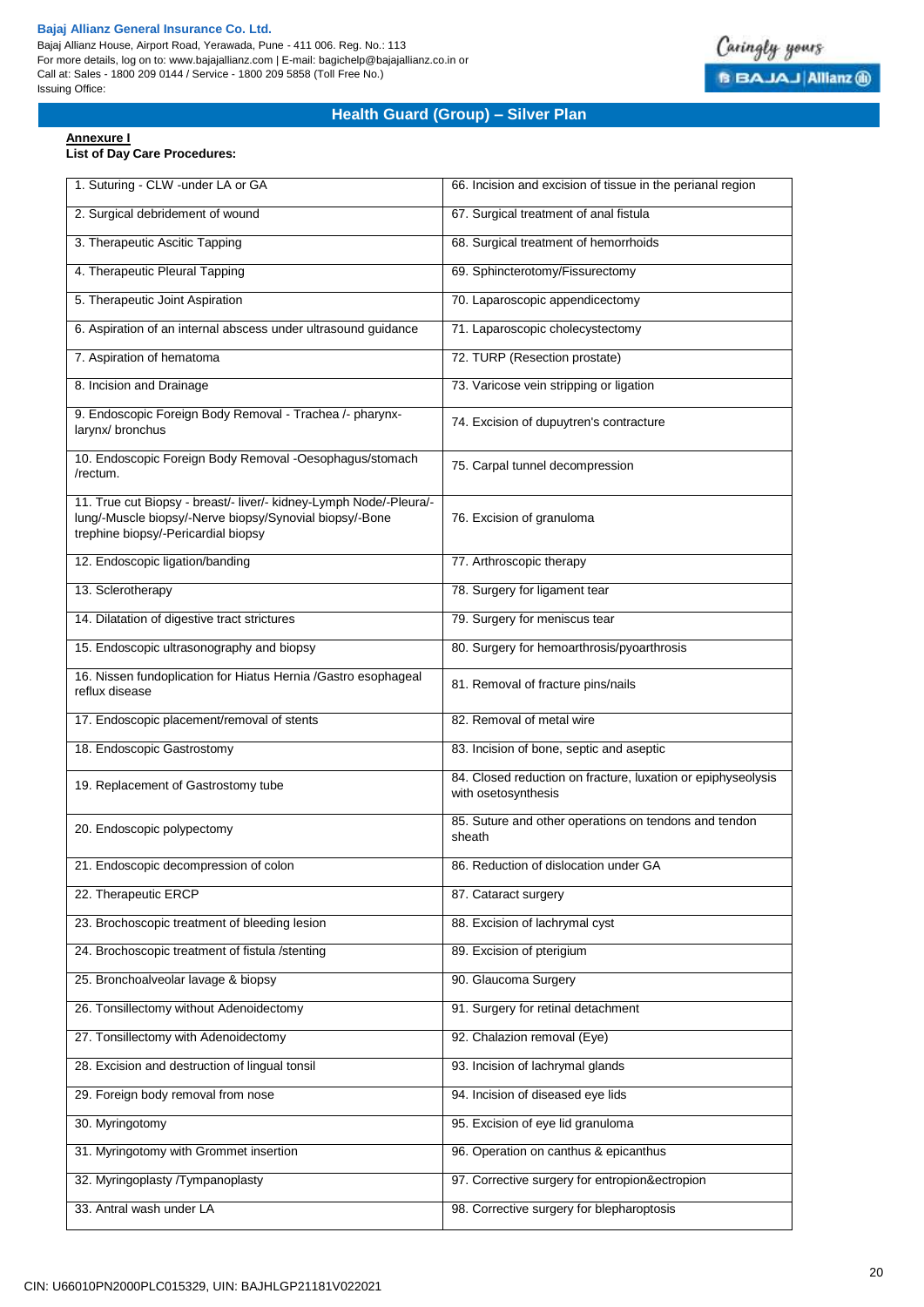Bajaj Allianz House, Airport Road, Yerawada, Pune - 411 006. Reg. No.: 113 For more details, log on to: www.bajajallianz.com | E-mail: bagichelp@bajajallianz.co.in or Call at: Sales - 1800 209 0144 / Service - 1800 209 5858 (Toll Free No.) Issuing Office:

# Caringly yours **B BAJAJ Allianz @**

| <b>Health Guard (Group) - Silver Plan</b>        |                                                                                      |  |  |  |
|--------------------------------------------------|--------------------------------------------------------------------------------------|--|--|--|
| 34. Quinsy drainage                              | 99. Foreign body removal from conjunctiva                                            |  |  |  |
| 35. Direct Laryngoscopy with or w/o biopsy       | 100. Foreign body removal from cornea                                                |  |  |  |
| 36. Reduction of nasal fracture                  | 101. Incision of cornea                                                              |  |  |  |
| 37. Mastoidectomy                                | 102. Foreign body removal from lens of the eye                                       |  |  |  |
| 38. Removal of tympanic drain                    | 103. Foreign body removal from posterior chamber of eye                              |  |  |  |
| 39. Reconstruction of middle ear                 | 104. Foreign body removal from orbit and eye ball                                    |  |  |  |
| 40. Incision of mastoid process & middle ear     | 105. Excision of breast lump / Fibro adenoma                                         |  |  |  |
| 41. Excision of nose granuloma                   | 106. Operations on the nipple                                                        |  |  |  |
| 42. Blood transfusion for recipient              | 107. Incision/Drainage of breast abscess                                             |  |  |  |
| 43. Therapeutic Phlebotomy                       | 108. Incision of pilonidal sinus                                                     |  |  |  |
| 44. Haemodialysis/Peritoneal Dialysis            | 109. Local excision of diseased tissue of skin and<br>subcutaneous tissue            |  |  |  |
| 45. Chemotherapy                                 | 110. Simple restoration of surface continuity of the skin and<br>subcutaneous tissue |  |  |  |
| 46. Radiotherapy                                 | 111. Free skin transportation, donor site                                            |  |  |  |
| 47. Coronary Angioplasty (PTCA)                  | 112. Free skin transportation recipient site                                         |  |  |  |
| 48. Pericardiocentesis                           | 113. Revision of skin plasty                                                         |  |  |  |
| 49. Insertion of filter in inferior vena cava    | 114. Destruction of the diseases tissue of the skin and<br>subcutaneous tissue       |  |  |  |
| 50. Insertion of gel foam in artery or vein      | 115. Incision, excision, destruction of the diseased tissue of<br>the tongue         |  |  |  |
| 51. Carotid angioplasty                          | 116. Glossectomy                                                                     |  |  |  |
| 52. Renal angioplasty                            | 117. Reconstruction of the tongue                                                    |  |  |  |
| 53. Tumor embolisation                           | 118. Incision and lancing of the salivary gland and a salivary<br>duct               |  |  |  |
| 54. TIPS procedure for portal hypertension       | 119. Resection of a salivary duct                                                    |  |  |  |
| 55. Endoscopic Drainage of Pseudopancreatic cyst | 120. Reconstruction of a salivary gland and a salivary duct                          |  |  |  |
| 56. Lithotripsy                                  | 121. External incision and drainage in the region of the<br>mouth, jaw and face      |  |  |  |
| 57. PCNS (Percutaneous nephrostomy)              | 122. Incision of hard and soft palate                                                |  |  |  |
| 58. PCNL (percutaneous nephrolithotomy)          | 123. Excision and destruction of the diseased hard and soft<br>palate                |  |  |  |
| 59. Suprapubiccytostomy                          | 124. Incision, excision and destruction in the mouth                                 |  |  |  |
| 60. Tran urethral resection of bladder tumor     | 125. Surgery to the floor of mouth                                                   |  |  |  |
| 61. Hydrocele surgery                            | 126. Palatoplasty                                                                    |  |  |  |
| 62. Epididymectomy                               | 127. Transoral incision and drainage of pharyngeal abscess                           |  |  |  |
| 63. Orchidectomy                                 | 128. Dilatation and curettage                                                        |  |  |  |
| 64. Herniorrhaphy                                | 129. Myomectomies                                                                    |  |  |  |
| 65. Hernioplasty                                 | 130. Simple Oophorectomies                                                           |  |  |  |

**i.** The standard exclusions and waiting periods are applicable to all of the above procedures depending on the medical condition/disease under treatment. Only 24 hours hospitalization is not mandatory.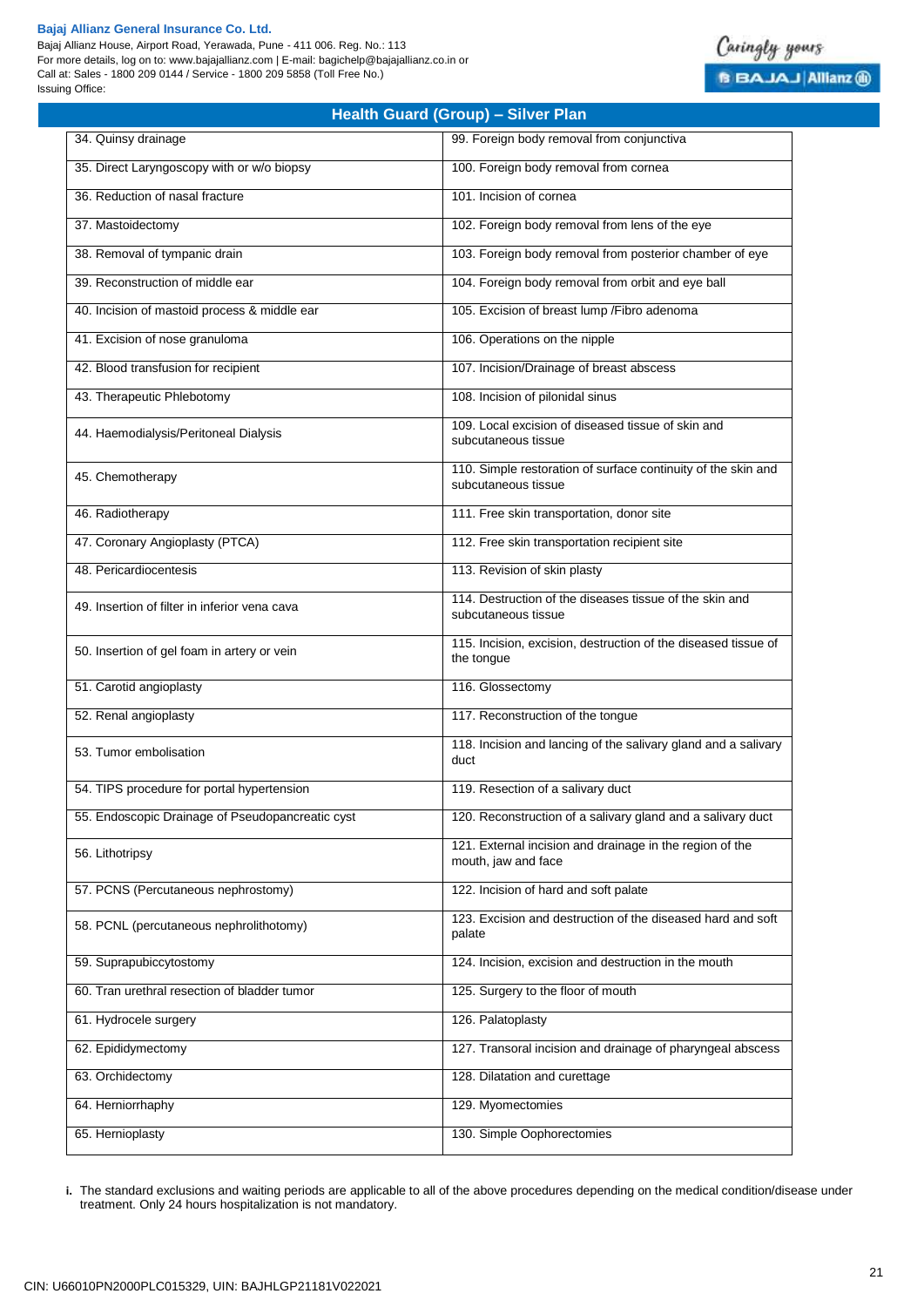Bajaj Allianz House, Airport Road, Yerawada, Pune - 411 006. Reg. No.: 113 For more details, log on to: www.bajajallianz.com | E-mail: bagichelp@bajajallianz.co.in or Call at: Sales - 1800 209 0144 / Service - 1800 209 5858 (Toll Free No.) Issuing Office:



# **Health Guard (Group) – Silver Plan**

# **Annexure II:-**

# **List I: List of Non-Medical Items**

| SL<br>No | Item                                                                      |                                                                |
|----------|---------------------------------------------------------------------------|----------------------------------------------------------------|
| 1        | <b>BABY FOOD</b>                                                          | Not Payable                                                    |
| 2        | <b>BABY UTILITIES CHARGES</b>                                             | Not Payable                                                    |
| З        | <b>BEAUTY SERVICES</b>                                                    | Not Payable                                                    |
| 4        | <b>BELTS/BRACES</b>                                                       | Not Payable                                                    |
| 5        | <b>BUDS</b>                                                               | Not Payable                                                    |
| 6        | <b>COLD PACK/HOT PACK</b>                                                 | Not Payable                                                    |
| 7        | <b>CARRY BAGS</b>                                                         | Not Payable                                                    |
| 8        | <b>EMAIL / INTERNET CHARGES</b>                                           | Not Payable                                                    |
| 9        | FOOD CHARGES (OTHER THAN PATIENT's DIET PROVIDED<br><b>BY HOSPITAL)</b>   | Not Payable                                                    |
| 10       | <b>LEGGINGS</b>                                                           | Essential in bariatric and varicose vein surgery and should be |
|          |                                                                           | considered for these conditions where                          |
|          |                                                                           | surgery itself is payable.                                     |
| 11       | <b>LAUNDRY CHARGES</b>                                                    | Not Payable                                                    |
| 12       | <b>MINERAL WATER</b>                                                      | Not Payable                                                    |
| 13       | <b>SANITARY PAD</b>                                                       | Not Payable                                                    |
| 14       | <b>TELEPHONE CHARGES</b>                                                  | Not Payable                                                    |
| 15       | <b>GUEST SERVICES</b>                                                     | Not Payable                                                    |
| 16       | <b>CREPE BANDAGE</b>                                                      | Not Payable                                                    |
| 17       | DIAPER OF ANY TYPE                                                        | Not Payable                                                    |
| 18       | <b>EYELET COLLAR</b>                                                      | Not Payable                                                    |
| 19       | <b>SLINGS</b>                                                             | Not Payable                                                    |
| 20       | BLOOD GROUPING AND CROSS MATCHING OF DONORS<br><b>SAMPLES</b>             | Not Payable                                                    |
| 21       | SERVICE CHARGES WHERE NURSING CHARGES ALSO<br><b>CHARGED</b>              | Not Payable                                                    |
| 22       | <b>Television Charges</b>                                                 | Not Payable                                                    |
| 23       | <b>SURCHA RGES</b>                                                        | Not Payable                                                    |
| 24       | <b>ATTENDANT CHARGES</b>                                                  | Not Payable                                                    |
| 25       | EXTRA DIET OF PATIENT (OTHER THAN THAT WHICH<br>FORMS PART OF BED CHARGE) | Not Payable                                                    |
| 26       | <b>BIRTH CERTIFICATE</b>                                                  | Not Payable                                                    |
| 27       | <b>CERTIFICATE CHARGES</b>                                                | Not Payable                                                    |
| 28       | <b>COURIER CHARGES</b>                                                    | Not Payable                                                    |
| 29       | CONVEYANCE CHARGES                                                        | Not Payable                                                    |
| 30       | MEDICAL CERTIFICATE                                                       | Not Payable                                                    |
| 31       | MEDICAL RECORDS                                                           | Not Payable                                                    |
| 32       | PHOTOCOPIES CHARGES                                                       | Not Payable                                                    |
| 33       | <b>MORTUARY CHARGES</b>                                                   | Not Payable                                                    |
| 34       | <b>WALKING AIDS CHARGES</b>                                               | Not Payable                                                    |
| 35       | OXYGEN CYLINDER (FOR USAGE OUTSIDE THE HOSPITAL)                          | Not Payable                                                    |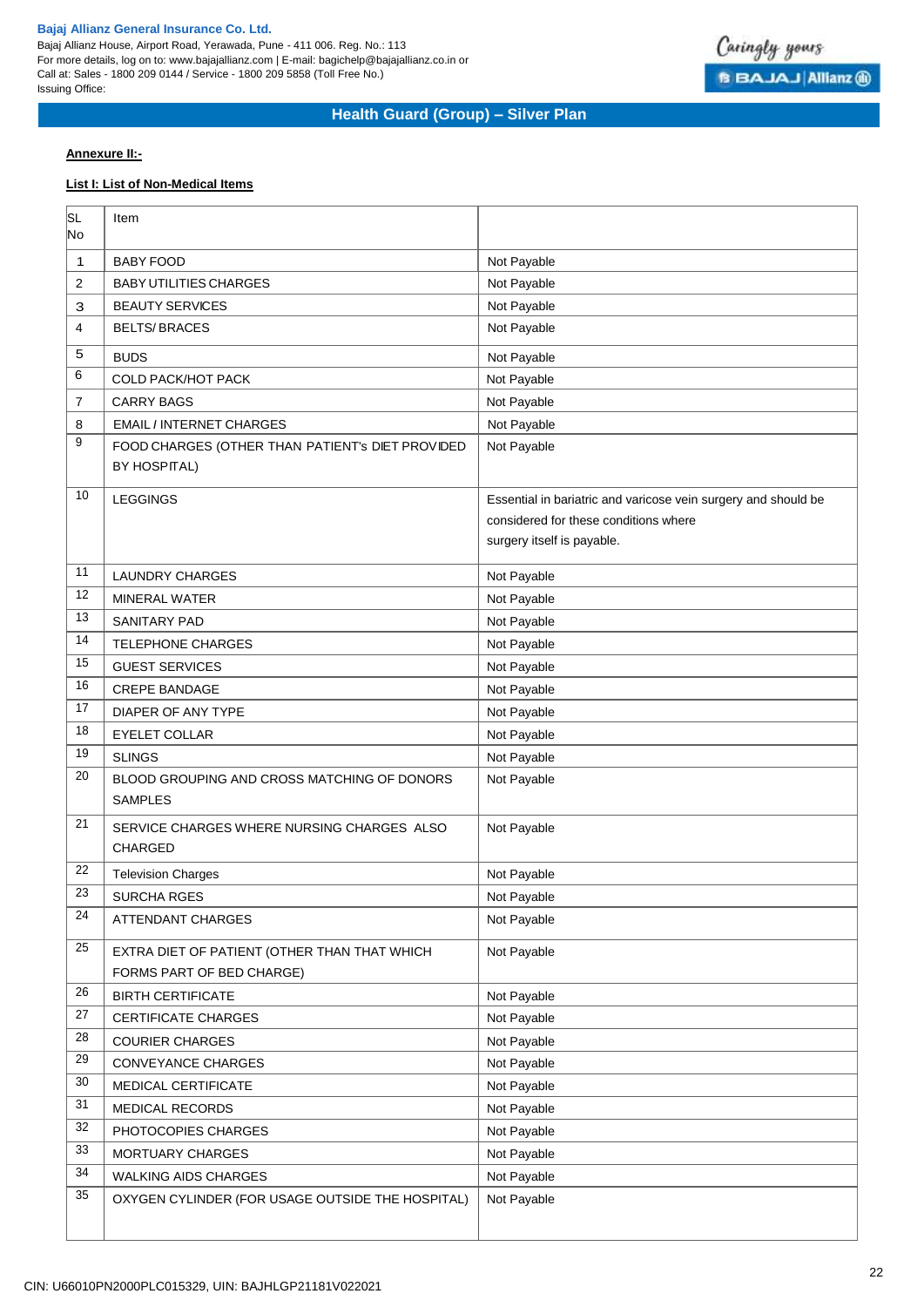Bajaj Allianz House, Airport Road, Yerawada, Pune - 411 006. Reg. No.: 113 For more details, log on to: www.bajajallianz.com | E-mail: bagichelp@bajajallianz.co.in or Call at: Sales - 1800 209 0144 / Service - 1800 209 5858 (Toll Free No.) Issuing Office:



# **Health Guard (Group) – Silver Plan**

| 36 | <b>SPACER</b>                                            | Not Payable |
|----|----------------------------------------------------------|-------------|
| 37 | SPIROMETRE                                               | Not Payable |
| 38 | <b>NEBULIZER KIT</b>                                     | Not Payable |
| 39 | <b>STEAM INHALER</b>                                     | Not Payable |
| 40 | <b>ARMSLING</b>                                          | Not Payable |
| 41 | <b>THERMOMETER</b>                                       | Not Payable |
| 42 | CERVICAL COLLAR                                          | Not Payable |
| 43 | <b>SPLINT</b>                                            | Not Payable |
| 44 | <b>DIABETIC FOOT WEAR</b>                                | Not Payable |
| 45 | KNEE BRACES (LONG/ SHORT/ HINGED)                        | Not Payable |
| 46 | KNEE IMMOBILIZER/S HOULDER IMMOBILIZER                   | Not Payable |
| 47 | LUMBOSACRAL BELT                                         | Not Payable |
| 48 | NIMBUS BED OR WATER OR AIR BED CHARGES                   | Not Payable |
| 49 | AMBULANCE COLLAR                                         | Not Payable |
| 50 | AMBULANCE EQUIPMENT                                      | Not Payable |
| 51 | ABDOMINAL BINDER                                         | Not Payable |
| 52 | PRIVATE NURSES CHARGES - SPECIAL NURSING                 | Not Payable |
| 53 | <b>SUGAR FREE Tablets</b>                                | Not Payable |
| 54 | CREAMS POWDERS LOTIONS (Toiletries are not payable, only | Not Payable |
|    | prescribed medical pharmaceuticals payable)              |             |
|    |                                                          |             |
| 55 | <b>ECG ELECTRODES</b>                                    | Not Payable |
| 56 | <b>GLOVES</b>                                            | Not Payable |
| 57 | <b>NEBULISATION KIT</b>                                  | Not Payable |
| 58 | ANY KIT WITH NO DETAILS MENTIONED [DELIVERY KIT,         | Not Payable |
| 59 | <b>KIDNEY TRAY</b>                                       | Not Payable |
| 60 | <b>MASK</b>                                              | Not Payable |
| 61 | <b>OUNCE GLASS</b>                                       | Not Payable |
| 62 | <b>OXYGEN MASK</b>                                       | Not Payable |
| 63 | PELVIC TRACTION BELT                                     | Not Payable |
| 64 | PAN CAN                                                  | Not Payable |
| 65 | <b>TROLLY COVER</b>                                      | Not Payable |
| 66 | UROMETER, URINE JUG                                      | Not Payable |
| 68 | <b>VASOFIX SAFETY</b>                                    | Not Payable |

# **List ll - ltems that are to be subsumed into Room Charges**

| <b>S. No.</b>  | Item                                       |
|----------------|--------------------------------------------|
| 1              | BABY CHARGES (UNLESS SPECIFIED /INDICATED) |
| $\overline{2}$ | <b>HAND WASH</b>                           |
| 3              | SHOE COVER                                 |
| 4              | <b>CAPS</b>                                |
| 5              | <b>CARDLE CHARGES</b>                      |
| 6              | <b>COMB</b>                                |
| 7              | EAU-DE-COLOGNE/ROOM FRESHNERS              |
| 8              | <b>FOOT COVER</b>                          |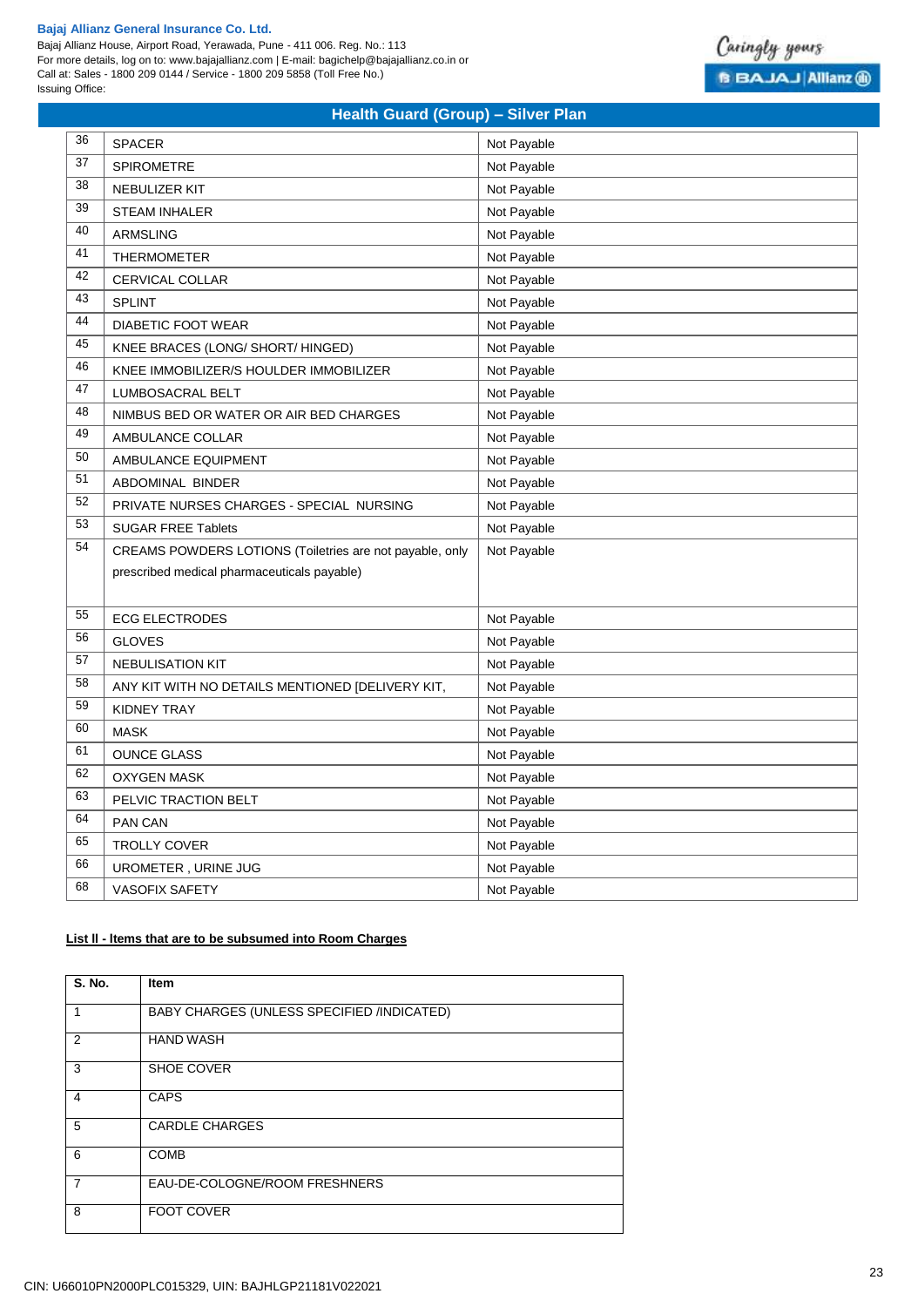Bajaj Allianz House, Airport Road, Yerawada, Pune - 411 006. Reg. No.: 113 For more details, log on to: www.bajajallianz.com | E-mail: bagichelp@bajajallianz.co.in or Call at: Sales - 1800 209 0144 / Service - 1800 209 5858 (Toll Free No.) Issuing Office:

# **Health Guard (Group) – Silver Plan**

| 9   | GOWN                                                |
|-----|-----------------------------------------------------|
| 10  | <b>SLIPPERS</b>                                     |
| 11  | <b>TISSUE PAPPER</b>                                |
| 12  | <b>TOOTH PASTE</b>                                  |
| 13  | <b>TOOTH BRUSH</b>                                  |
| 14  | <b>BED PAN</b>                                      |
| 15  | <b>FACE MASK</b>                                    |
| 16  | <b>FLEXI MASK</b>                                   |
| 17  | <b>HAND HOLDER</b>                                  |
| 18  | <b>SPUTUM CUP</b>                                   |
| 19  | <b>DISINEFCTANT LOTIONS</b>                         |
| 20  | <b>LUXURY TAX</b>                                   |
| 21  | <b>HVAC</b>                                         |
| 22  | <b>HOUSE KEEPING CHARGES</b>                        |
| 23  | AIR CONDITIONER CHARGES                             |
| 24  | IM IV INJECTION CHARGES                             |
| 25  | <b>CLEAN SHEET</b>                                  |
| 26  | <b>BLANKET/WARMER BLANKET</b>                       |
| 27  | <b>ADMISSION KIT</b>                                |
| 28  | <b>DIABETIC CHART CHARGES</b>                       |
| 29  | DOCUMENTATION CHARGES/ADMINISTRATIVE EXPENSES       |
| 30  | <b>DISCHARGE PROCEDURE CHARGES</b>                  |
| 31  | <b>DAILY CHART CHARGES</b>                          |
| 32  | <b>ENTRANCE PASS / VISITORS PASS CHARGES</b>        |
| -33 | EXPENSES RELATED TO PRESCRIPTION ON DISCHARGE       |
| 34  | FILE OPENING CHARGES                                |
| 35  | INCTDENTAL EXPENSES / MtSC. CHARGES (NOT EXPLATNED) |
| 36  | PATIENT IDENTIFICATION BAND / NAME TAG              |
| 37  | PULSEOXYMETER CHARGES                               |

# **List III- ltems that are to be subsumed into Procedure Charges**

| <b>S. No.</b>  | <b>Item</b>                                        |
|----------------|----------------------------------------------------|
| 1              | <b>HAIR REMOVAL CREAM</b>                          |
| $\overline{2}$ | DISPOSABLES RAZORS CHARGES (for site preparations) |
| 3              | <b>EYE PAD</b>                                     |
| 4              | <b>EYE SHEILD</b>                                  |
| 5              | <b>CAMERA COVER</b>                                |
| 6              | DVD, CD CHARGES                                    |
| 7              | <b>GAUSE SOFT</b>                                  |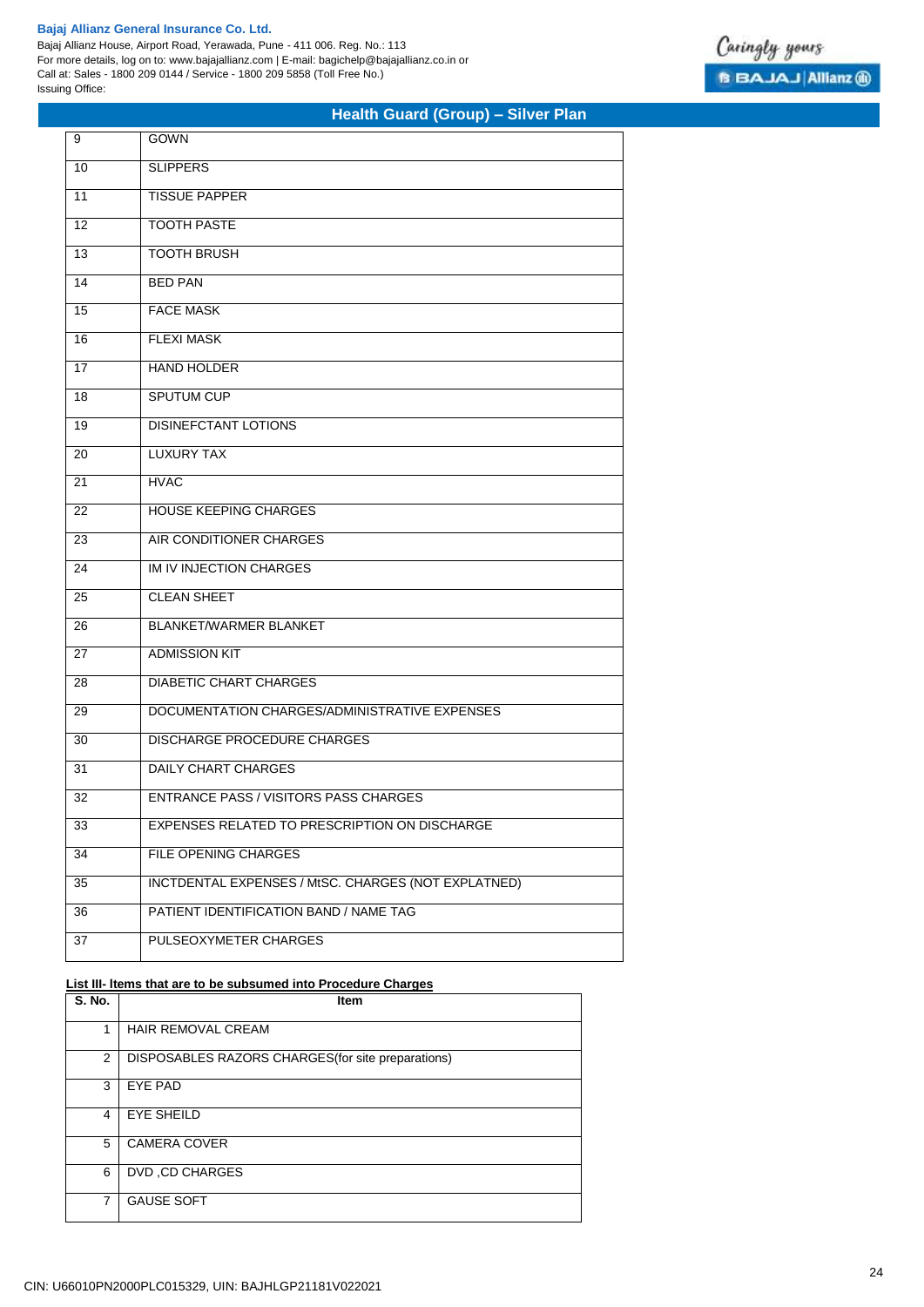Bajaj Allianz House, Airport Road, Yerawada, Pune - 411 006. Reg. No.: 113 For more details, log on to: www.bajajallianz.com | E-mail: bagichelp@bajajallianz.co.in or Call at: Sales - 1800 209 0144 / Service - 1800 209 5858 (Toll Free No.) Issuing Office:



# **Health Guard (Group) – Silver Plan**

| 8               | <b>GAUZE</b>                             |
|-----------------|------------------------------------------|
| 9               | WARD AND THEATRE BOOKING CHARGES         |
| 10              | ARTHROSCOPE AND ENDOSCOPY INSTRUMENTS    |
| 11              | MICROSCOPE COVER                         |
| 12 <sup>2</sup> | SURGICAL BLADES, HARMONICSCALPEL, SHAVER |
| 13              | <b>SURGICAL DRILL</b>                    |
| 14              | <b>EYE KIT</b>                           |
| 15              | <b>EYE DRAPE</b>                         |
| 16              | <b>X-RAY FILM</b>                        |
| 17              | <b>BOYLES APPARATUS CHARGES</b>          |
| 18              | <b>COTTON</b>                            |
| 19              | <b>COTTON BANDAGE</b>                    |
| 20              | <b>SURGICAL TAPE</b>                     |
| 21              | <b>APRON</b>                             |
| 22              | <b>TORNIQUET</b>                         |
| 23              | ORTHOBUNDLE, GYNAEC BUNDLE               |

# **List lV - ltems that are to be subsumed into costs of treatment**

| S. No.         | Item                                                                     |
|----------------|--------------------------------------------------------------------------|
| 1              | ADMISSION/REGISTRATION CHARGES                                           |
| 2              | HOSPITALIZATION FOR EVALUATION/DIAGNOSTIC PURPOSE                        |
| 3              | URINE CONTAINER                                                          |
| 4              | BLOOD RESERVATION CHARGES AND ANTE NATAL BOOKING<br><b>CHARGES</b>       |
| 5              | <b>BIPAP MACHINE</b>                                                     |
| 6              | <b>CPAP/CAPD EQUIPMENTS</b>                                              |
| $\overline{7}$ | <b>INFUSION PUMP-COST</b>                                                |
| 8              | HYDROGEN PERPOXIDE\SPIRIT\DISINFECTION ETC                               |
| 9              | NUTTRITION PLANNING CHARGES - DIETICIAN CHARGES - DIET<br><b>CHARGES</b> |
| 10             | <b>HIV KIT</b>                                                           |
| 11             | ANTISEPTIC MOUTHWASH                                                     |
| 12             | <b>LOZENGES</b>                                                          |
| 13             | <b>MOUTH PAINT</b>                                                       |
| 14             | <b>VACCINATION CHARGES</b>                                               |
| 15             | <b>ALCOHOL SWABES</b>                                                    |
| 16             | <b>SCRUB SOLUTION / STERILLIUM</b>                                       |
| 17             | <b>GLUCOMETER &amp; STRIPS</b>                                           |
| 18             | <b>URINE BAG</b>                                                         |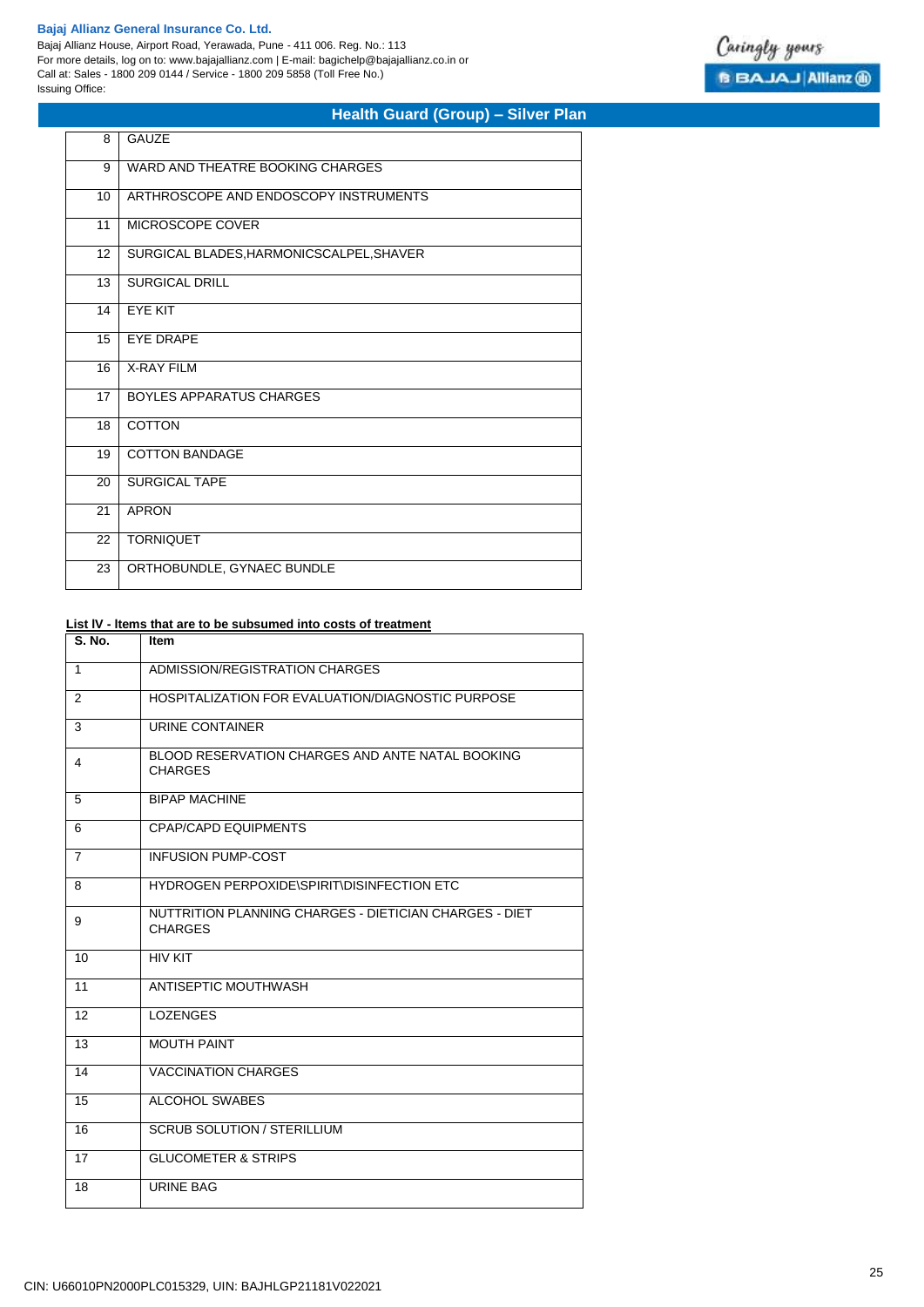Bajaj Allianz House, Airport Road, Yerawada, Pune - 411 006. Reg. No.: 113 For more details, log on to: www.bajajallianz.com | E-mail: bagichelp@bajajallianz.co.in or Call at: Sales - 1800 209 0144 / Service - 1800 209 5858 (Toll Free No.) Issuing Office:



### **Health Guard (Group) – Silver Plan**

### **Annexure III: Modern Treatment Methods and Advancement in Technologies**

Modern Treatment Methods and Advancement in Technologies (as per below list) are covered up to 50% of Sum Insured or 5 lacs whichever is lower, subject to policy terms, conditions, coverages and exclusions

- A. Uterine Artery Embolization and HIFU
- B. Balloon Sinuplasty
- C. Deep Brain stimulation
- D. Oral chemotherapy
- E. Immunotherapy- Monoclonal Antibody to be given as injection
- F. Intra vitreal injections
- G. Robotic surgeries
- H. Stereotactic radio surgeries
- I. Bronchical Thermoplasty
- J. Vaporisation of the prostrate (Green laser treatment or holmium laser treatment)
- K. IONM -(Intra Operative Neuro Monitoring)
- L. Stem cell therapy: Hematopoietic stem cells for bone marrow transplant for haematological conditions to be covered

### **Annexure IV - Preventive and Wellness Benefit**

#### What is Healthkarats-

Healthkarats are reward points earned for each activity specified in activity chart.

Healthkarats can be earned by complying with various activities listed below under step 2 activities.

How to earn Healthkarats-

Step 1- Portal registration

- Download the android and iOS based mobile application "Insurance Wallet" from Play Store
- Or register in the Bajaj Allianz General Insurance Company's (BAGIC) Preventive and Wellness Benefit Portal insurance wallet / pro-fit.bjaz.in Fill up essentials mentioned for registration
- Create Log in id and Password
- Post registration, log in to your account by using the USER ID and PASSWORD
- The Insured Person can also earn Healthkarats for the Registration and addition of your policy details
- Step 2- Activities
- Prevention and Identification
- Care Management
- Claim Management
- Connected Health
- Fitness Subscription

#### **I. Prevention and Identification-**

Early prevention of any medical condition helps for early and uncomplicated recovery resulting in healthy and longer life. This can be achieved by doing a regular "Health Check-up" and Investigations (Tests).

During The Insured Person's regular "Health Check-up" if he/she is identified for any disease/illness, he/she is expected to take a disease specific tests.

Healthkarates can be earned by performing regular "Health Check-up", "Investigations" (Tests) and "Disease specific tests" as indicated in the table provided in policy wording.

#### **II. Care Management**

The Insured Person can enroll yourself to a Disease Management Programme where our experts will provide him/her specific disease protocol to follow for his/her better health.

This will assist the Insured Person along with his/her regular physician's treatment to have effective control on chronic diseases. Healthkarates can be earned once The Insured Person enroll in the programme and ensuring compliance with protocols specified by the **Company** 

#### **III. Claim Management**

The Company always pray for your good health and best of our service if in case of any claim. Healthkarats are achieved in multiple activities like No claim reported, in time claim intimation, Cashless Treatment at Preferred Provider Network etc. as mentioned in policy wording.

#### **IV. Connected Health**

The Company ensure the Insured Person's participation for good health with his/her everyday activity. Helathkarats can be earned for the Insured Person's daily exercise i.e calculating steps and or completed health challenges which can be tracked and calculated by mobile app informed earlier in Step 1 i.e. Portal registration by the Company

#### **V. Fitness Subscription**

The Company will provide the Insured Person information on health and wellness training, online fitness portals, sporting events, various sports and health related applications, latest fitness accessories through periodic communications like e-mailers, blogs, forums etc.

The Insured Person can earn Healthkarats by enrolling himself/herself in any of the registered activity like Swimming/ Sports Classes/Gym/Yoga/Meditation/Marathon participation,.

How to redeem Healthkarats-

Eligibility for redemption of Healthkarats :-

- 1 Healthkarats = INR 0.50 or 50 Paisa
- Healthkarats redemption benefit can be availed only if the healthkarats exceeds 2000 points.

e.g.- Scenario 1: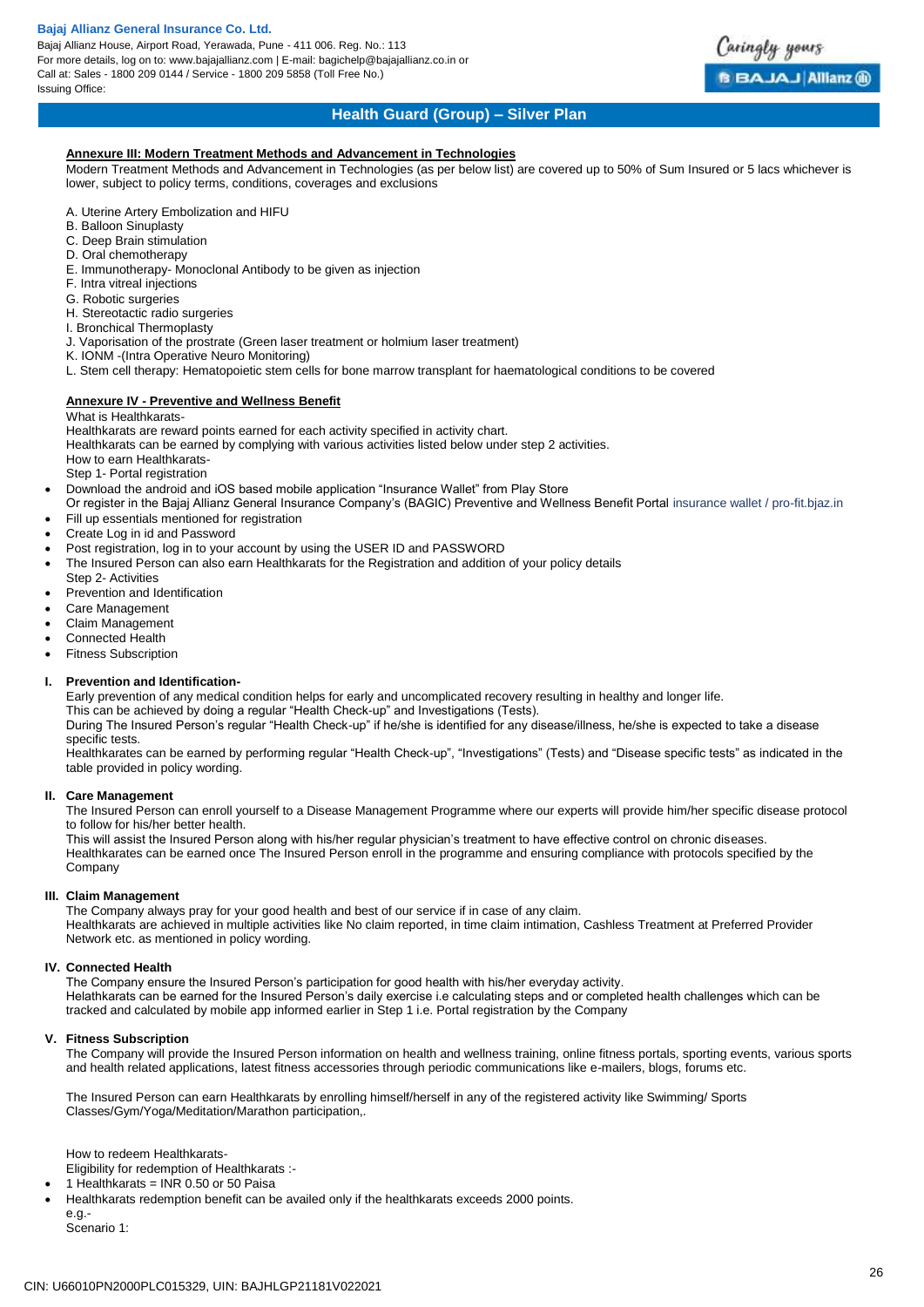Bajaj Allianz House, Airport Road, Yerawada, Pune - 411 006. Reg. No.: 113 For more details, log on to: www.bajajallianz.com | E-mail: bagichelp@bajajallianz.co.in or Call at: Sales - 1800 209 0144 / Service - 1800 209 5858 (Toll Free No.) Issuing Office:



# **Health Guard (Group) – Silver Plan**

If score  $= 2000$ Eligible score =  $2000 - 2000 = 0$ ; Pay-out = 0 (as there is a minimum limit on the score of 2000) Scenario 2: If Score  $= 3000$ , Eligible score = 3000 as it exceeds 2000; Pay-out = 3000 x INR 0.50 = INR 1500/- **Process of Redemptions of healthkarats**

- 1. Portal registration and self-enrolment is mandatory.
- 2. The Insured Person can participate in any or all the activities mentioned in activity chart.
- 3. The cost of Medical Risk Assessment, Preventive disease specific check-up, chronic disease management program, and Fitness subscription specified in the Activity chart will be borne by the Insured Person.
- 4. Medical tests can also be done at any of the Company's Network Providers\*.
- 5. The reward Healthkarats earned/ redeemed and the reward amount will be updated as per the scheduler on the Portal during the Policy Period and at the end of the Policy Period. Reward amount if any shall be intimated to the Insured Person via SMS, EMAIL or can be checked on our portal as well i.e insurance wallet/pro-fit.bjaz.in.
- 6. In cases of family floater policy, the average of the Healthkarats of all the adult Insured Persons (Above the age of 18 years) will be considered for per person utilization
- 7. All of these Healthkarats will be accrued and can be used for one of the below-
- Waiving of NME for individual or Group clients
- Co-pay as applicable for Group clients
- Redeem discounted vouchers of Outpatient consultations or treatments, Pharmaceuticals and Health check-ups Select and claim a privilege browsed from our site insurance wallet/pro-fit.bjaz.in or Pro Fit Application
- 8. The Healthkarat Benefit Amount earned during the Policy Period shall be updated real-time during the current Policy Period and shown on the portal and also intimated to the Insured Person via SMS/ email.

#### **Illustration of Healthkarats Redemption Scenario I: - Individual Policy**

- 
- Ram is enrolled under Group Health Guard for INR 5lacs Sum Insured.
- He has undergone pre-Policy medical examination due to his Age and is found to have diabetes.
- He opt for a Chronic Management Program to keep his diabetes condition in control.

Let's understand how he can earn Healthkarats under the Policy under different circumstances.

| <b>Activity Description</b>                                                          | <b>Earned Healthkarats</b> |  |
|--------------------------------------------------------------------------------------|----------------------------|--|
| <b>Step 1- Portal registration</b>                                                   |                            |  |
| Signed up and added the Policy details                                               | 275                        |  |
| Step 2- Activities Prevention and Identification                                     |                            |  |
| <b>Taken Health Risk Assessment</b>                                                  |                            |  |
| Completed in single session (Attempt and Completed)                                  | 250                        |  |
| Achieved Wellness score- 41-60                                                       | 50                         |  |
| Taken HRA again after 6 months where wellness score came<br>at 61-80                 | 75                         |  |
| Improvement by one slab                                                              | 50                         |  |
| Health Check-up- Basic taken twice in a year                                         | 500                        |  |
| *HbA1c- For Diabetes done 4 times in a year                                          | 200                        |  |
| Done PSA for males above 40yrs                                                       | 200                        |  |
| <b>Care Management</b>                                                               |                            |  |
| Purchased the Diabetes Disease management program which<br>includes below activities |                            |  |
| HbA1c                                                                                |                            |  |
| Blood Sugar-Fasting and PP                                                           | 1000                       |  |
| Urine Analysis- Protein and Sugar                                                    |                            |  |
| <b>Thyroid Function</b>                                                              |                            |  |
| Diet plan                                                                            |                            |  |
| <b>Health Coach</b>                                                                  |                            |  |
| <b>Additional Bonus Points</b>                                                       |                            |  |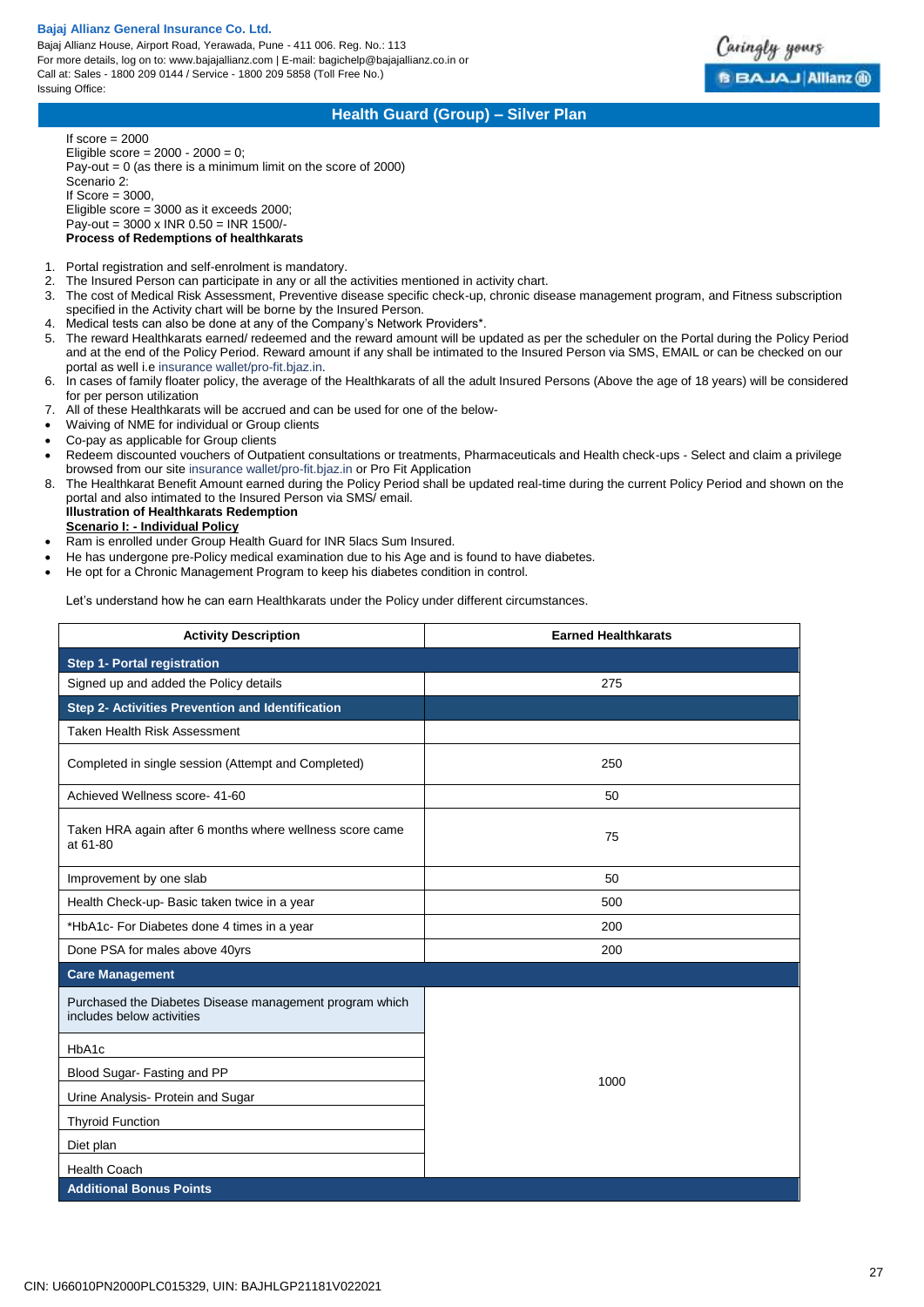Bajaj Allianz House, Airport Road, Yerawada, Pune - 411 006. Reg. No.: 113 For more details, log on to: www.bajajallianz.com | E-mail: bagichelp@bajajallianz.co.in or Call at: Sales - 1800 209 0144 / Service - 1800 209 5858 (Toll Free No.) Issuing Office:



| Health Guard (Group) - Silver Plan                                         |                                   |  |
|----------------------------------------------------------------------------|-----------------------------------|--|
| Claimed once in a policy and Given Claim Intimation for<br>Hospitalization | 500                               |  |
| Taken Cashless Treatment at PPN                                            | 250                               |  |
| Opted twin sharing room                                                    | 500                               |  |
| <b>Connected Health</b>                                                    |                                   |  |
| Average Steps taken every day was 6000-8000 steps/day                      | 5 per day for $365$ days = $1825$ |  |
| <b>Fitness Subscription</b>                                                |                                   |  |
| Subscribe to Yoga classes, entered the log thought the year                | 1000                              |  |
| <b>Total Points Earned</b>                                                 | 6675                              |  |

In case of Claim:-

Based on the total points earned in a year Ram will be entitled to redeem his points against claims.

Total points earned- 6675

- 6675 points x INR 0. 50 (1 point = INR 0.50) = INR 3338/-
- INR 3338/- can be redeemed against the Non-medical expenses as defined under Annexure II of policy wordings.
- If the non-medical expenses are INR. 2000/- i.e. 4000 reward points
- 4000 points would be redeemed
- Remaining 2675 points would be updated to be utilize for the next claim.
- Scenario II: Floater Policy
- Mr. Abhijit and his wife Mrs. Kapila are enrolled under Group Health Guard for INR 3lacs Sum Insured.
- Both are living healthy life and not diagnosed or having treatment for any chronic Management programme.
- Let's understand how he can earn Healthkarats under the Policy under different circumstances.

| <b>Activity Description</b>                                          | <b>Earned Healthkarats</b>         | <b>Activity Description</b>                                                 | <b>Earned Healthkarats</b>           |
|----------------------------------------------------------------------|------------------------------------|-----------------------------------------------------------------------------|--------------------------------------|
|                                                                      | Mr Abhijit                         |                                                                             | Mrs. Kapila                          |
| <b>Step 1- Portal registration</b>                                   |                                    | <b>Step 1- Portal registration</b>                                          |                                      |
| Signed up and added the Policy details                               | 275                                | Signed up and added the Policy details                                      | 275                                  |
| <b>Step 2- Activities</b>                                            |                                    | <b>Step 2- Activities</b>                                                   |                                      |
| <b>Prevention and Identification</b>                                 |                                    | <b>Prevention and Identification</b>                                        |                                      |
| Taken Health Risk Assessment                                         |                                    | Taken Health Risk Assessment                                                |                                      |
| Completed in single session (Attempt and<br>Completed)               | 250                                | Completed in single session (Attempt and<br>Completed)                      | 250                                  |
| Achieved Wellness score- 41-60                                       | 50                                 | Achieved Wellness score- 41-60                                              | 50                                   |
| Taken HRA again after 6 months where<br>wellness score came at 61-80 | 75                                 | Taken HRA again after 6 months where<br>wellness score remain same at 41-60 | 50                                   |
| Improvement by one slab                                              | $\overline{50}$                    | Improvement by one slab                                                     |                                      |
| Done PSA for males above 40yrs                                       | 200                                | No additional Tests done                                                    |                                      |
| <b>Additional Bonus Points</b>                                       |                                    | <b>Additional Bonus Points</b>                                              |                                      |
| No claim in policy                                                   | 1000                               | Claimed once in a policy and Given Claim<br>Intimation for Hospitalization  | 500                                  |
|                                                                      | $\overline{a}$                     | Taken Cashless Treatment at PPN                                             | 250                                  |
|                                                                      | $\sim$                             | Opted twin sharing room                                                     | 500                                  |
| <b>Connected Health</b>                                              |                                    | <b>Connected Health</b>                                                     |                                      |
| Average Steps taken every day was 6000-<br>8000 steps/day            | 5 per day for $365$ days =<br>1825 | Average Steps taken every day was 8001-<br>10000 steps/day                  | 7.5 per day for 365 days<br>$= 2738$ |
| <b>Fitness Subscription</b>                                          |                                    | <b>Fitness Subscription</b>                                                 |                                      |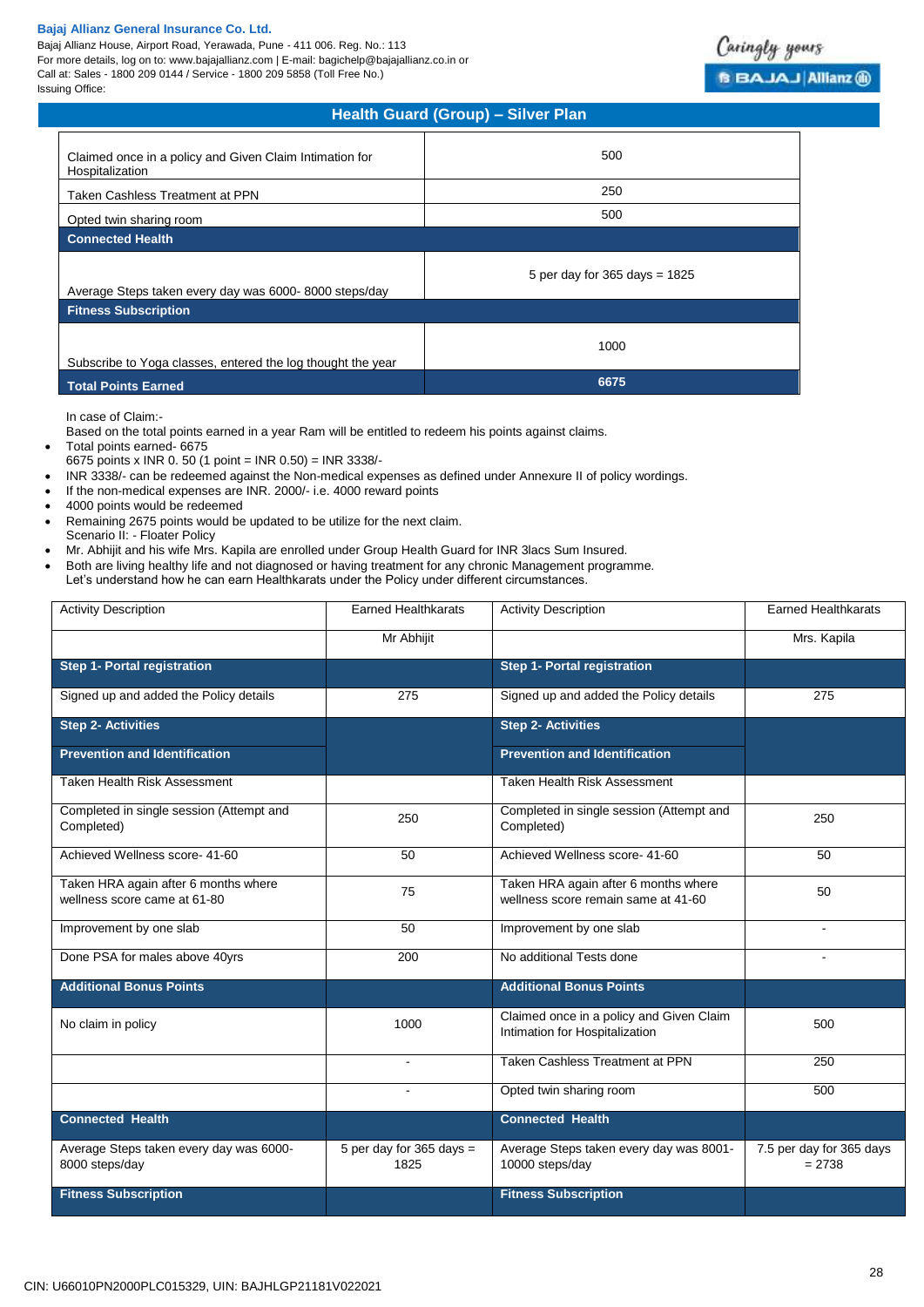Bajaj Allianz House, Airport Road, Yerawada, Pune - 411 006. Reg. No.: 113 For more details, log on to: www.bajajallianz.com | E-mail: bagichelp@bajajallianz.co.in or Call at: Sales - 1800 209 0144 / Service - 1800 209 5858 (Toll Free No.) Issuing Office:



| Health Guard (Group) - Silver Plan |      |                            |      |
|------------------------------------|------|----------------------------|------|
| Subscribe to Yoga classes          | 750  | Subscribe to Gym           | 750  |
| <b>Total Points Earned</b>         | 4475 | <b>Total Points Earned</b> | 5363 |

Under floater policy you will be entitled for the benefit by taking average of points earned by all adult members covered under the policy. Since this is a floater policy the average points earned would be 4919

- Mr Abhijit had earned 4475 points
- Mrs. Kapila had earned 5363 points,
- Total points earned 9838 and average will be 4919.

Based on the average points earned in a year Mr Kapila will be entitled to redeem his points against claims.

4919 points x INR 0.50 (1 point = INR 0.50) = INR 2460/- can be redeemed against the Non-medical expenses as defined under Annexure II of policy wordings.

# **Annexure V:**

**Contact details of the Ombudsman offices**

| <b>Office Details</b>                                                                                                                                                                                                                                                                             | <b>Jurisdiction of Office</b><br><b>Union Territory, District)</b>                                                                                           |
|---------------------------------------------------------------------------------------------------------------------------------------------------------------------------------------------------------------------------------------------------------------------------------------------------|--------------------------------------------------------------------------------------------------------------------------------------------------------------|
| <b>AHMEDABAD -</b><br>Insurance Ombudsman<br>Office of the Insurance Ombudsman,<br>Jeevan Prakash Building, 6th floor,<br>Tilak Marg, Relief Road,<br>AHMEDABAD - 380 001.<br>Tel.: 079 - 25501201/02/05/06<br>Email: bimalokpal.ahmedabad@cioins.co.in                                           | Gujarat, Dadra & Nagar Haveli, Daman and Diu                                                                                                                 |
| <b>BENGALURU -</b><br>Insurance Ombudsman<br>Office of the Insurance Ombudsman,<br>Jeevan Soudha Building, PID No. 57-27-N-19<br>Ground Floor, 19/19, 24th Main Road,<br>JP Nagar, Ist Phase, Bengaluru - 560 078.<br>Tel.: 080 - 26652048 / 26652049<br>Email: bimalokpal.bengaluru@cioins.co.in | Karnataka.                                                                                                                                                   |
| <b>BHOPAL-</b><br>Insurance Ombudsman<br>Office of the Insurance Ombudsman,<br>Janak Vihar Complex, 2nd Floor,<br>6, Malviya Nagar, Opp. Airtel Office,<br>Near New Market, Bhopal - 462 003.<br>Tel.: 0755 - 2769201 / 2769202<br>Email: bimalokpal.bhopal@cioins.co.in                          | Madhya Pradesh<br>Chattisgarh.                                                                                                                               |
| <b>BHUBANESHWAR-</b><br>Insurance Ombudsman<br>Office of the Insurance Ombudsman,<br>62, Forest park,<br>Bhubaneswar - 751 009.<br>Tel.: 0674 - 2596461 /2596455<br>Email: bimalokpal.bhubaneswar@cioins.co.in                                                                                    | Orissa.                                                                                                                                                      |
| <b>CHANDIGARH -</b><br>Insurance Ombudsman<br>Office of the Insurance Ombudsman,<br>S.C.O. No. 101, 102 & 103, 2nd Floor,<br>Batra Building, Sector 17 - D,<br>Chandigarh $-160017$ .<br>Tel.: 0172 - 2706196 / 2706468<br>Email: bimalokpal.chandigarh@cioins.co.in                              | Punjab, Haryana (excluding Gurugram, Faridabad, Sonepat and<br>Bahadurgarh), Himachal Pradesh, Union Territories of Jammu &<br>Kashmir, Ladakh & Chandigarh. |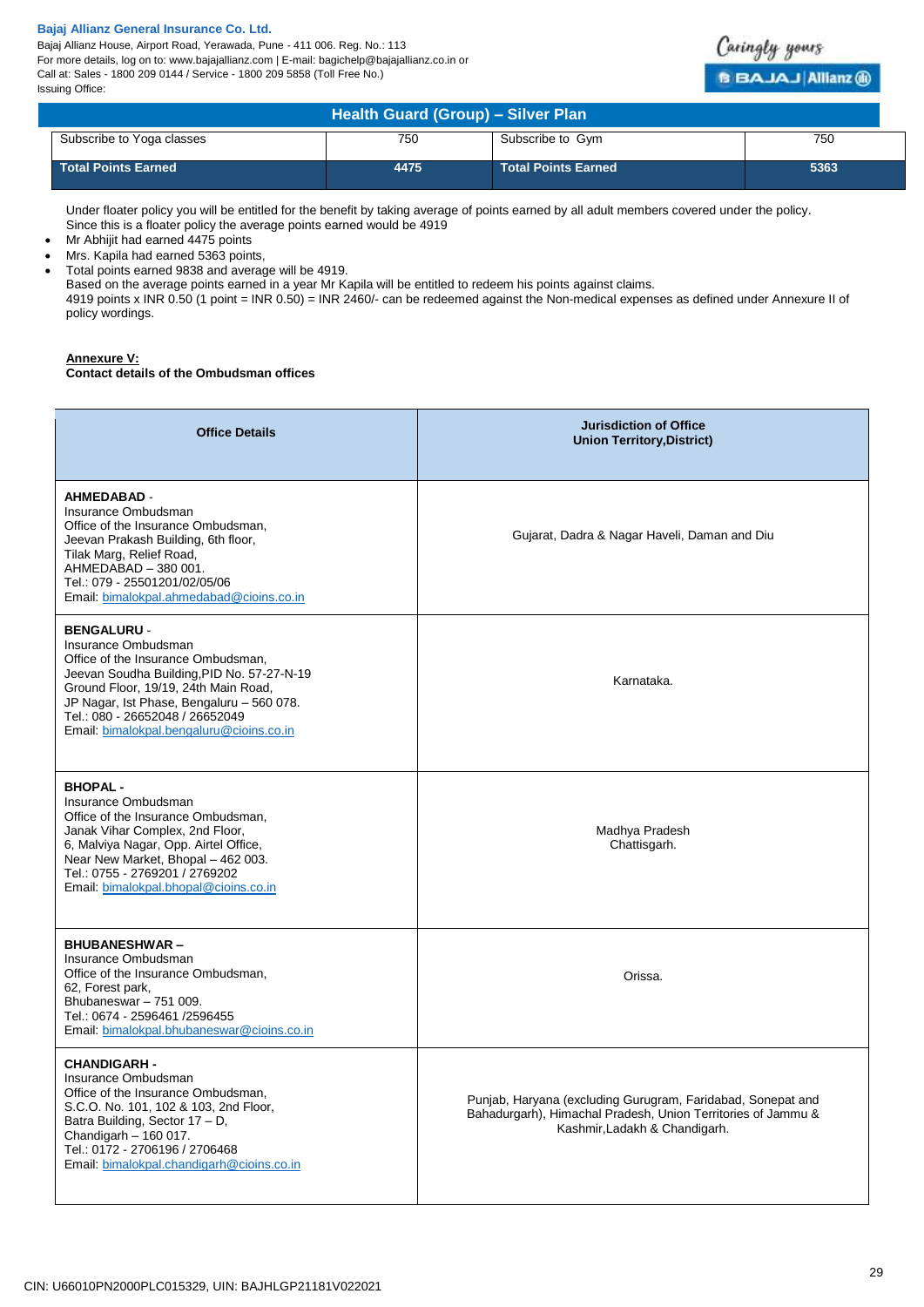Bajaj Allianz House, Airport Road, Yerawada, Pune - 411 006. Reg. No.: 113 For more details, log on to: www.bajajallianz.com | E-mail: bagichelp@bajajallianz.co.in or Call at: Sales - 1800 209 0144 / Service - 1800 209 5858 (Toll Free No.) Issuing Office:



# **Health Guard (Group) – Silver Plan**

| <b>Office Details</b>                                                                                                                                                                                                                                                             | <b>Jurisdiction of Office</b><br><b>Union Territory, District)</b>                      |
|-----------------------------------------------------------------------------------------------------------------------------------------------------------------------------------------------------------------------------------------------------------------------------------|-----------------------------------------------------------------------------------------|
| <b>CHENNAI -</b><br>Insurance Ombudsman<br>Office of the Insurance Ombudsman,<br>Fatima Akhtar Court, 4th Floor, 453,<br>Anna Salai, Teynampet,<br>CHENNAI - 600 018.<br>Tel.: 044 - 24333668 / 24335284<br>Email bimalokpal.chennai@cioins.co.in                                 | Tamil Nadu, PuducherryTown and Karaikal (which are part of Puducherry)                  |
| DELHI-<br>Insurance Ombudsman<br>Office of the Insurance Ombudsman,<br>2/2 A, Universal Insurance Building,<br>Asaf Ali Road,<br>New Delhi - 110 002.<br>Tel.: 011 - 23232481/23213504<br>Email: bimalokpal.delhi@cioins.co.in                                                    | Delhi & following Districts of Haryana - Gurugram, Faridabad, Sonepat &<br>Bahadurgarh. |
| <b>GUWAHATI -</b><br>Insurance Ombudsman<br>Office of the Insurance Ombudsman,<br>Jeevan Nivesh, 5th Floor,<br>Nr. Panbazar over bridge, S.S. Road,<br>Guwahati - 781001(ASSAM).<br>Tel.: 0361 - 2632204 / 2602205<br>Email. bimalokpal.guwahati@cioins.co.in                     | Assam, Meghalaya, Manipur, Mizoram, Arunachal Pradesh, Nagaland and<br>Tripura.         |
| <b>HYDERABAD -</b><br>Insurance Ombudsman<br>Office of the Insurance Ombudsman,<br>6-2-46, 1st floor, "Moin Court",<br>Lane Opp. Saleem Function Palace,<br>A. C. Guards, Lakdi-Ka-Pool, Hyderabad - 500 004.<br>Tel.: 040 - 23312122<br>Email: bimalokpal.hyderabad@cioins.co.in | Andhra Pradesh, Telangana, Yanam and part of Union Territory of<br>Puducherry.          |
| <b>JAIPUR -</b><br>Insurance Ombudsman<br>Office of the Insurance Ombudsman,<br>Jeevan Nidhi - Il Bldg., Gr. Floor,<br>Bhawani Singh Marg,<br>Jaipur - 302 005.<br>Tel.: 0141 - 2740363<br>Email: bimalokpal.jaipur@cioins.co.in                                                  | Rajasthan.                                                                              |
| <b>ERNAKULAM-</b><br>Insurance Ombudsman<br>Office of the Insurance Ombudsman,<br>2nd Floor, Pulinat Bldg.,<br>Opp. Cochin Shipyard, M. G. Road,<br>Ernakulam - 682 015.<br>Tel.: 0484 - 2358759 / 2359338<br>Email: bimalokpal.ernakulam@cioins.co.in                            | Kerala, Lakshadweep, Mahe-a part of Union Territory of Puducherry.                      |
| KOLKATA -<br>Insurance Ombudsman<br>Office of the Insurance Ombudsman,<br>Hindustan Bldg. Annexe, 4th Floor,<br>4, C.R. Avenue,<br>KOLKATA - 700 072.<br>Tel.: 033 - 22124339 / 22124340<br>Email: bimalokpal.kolkata@cioins.co.in                                                | West Bengal, Sikkim, Andaman & Nicobar Islands.                                         |